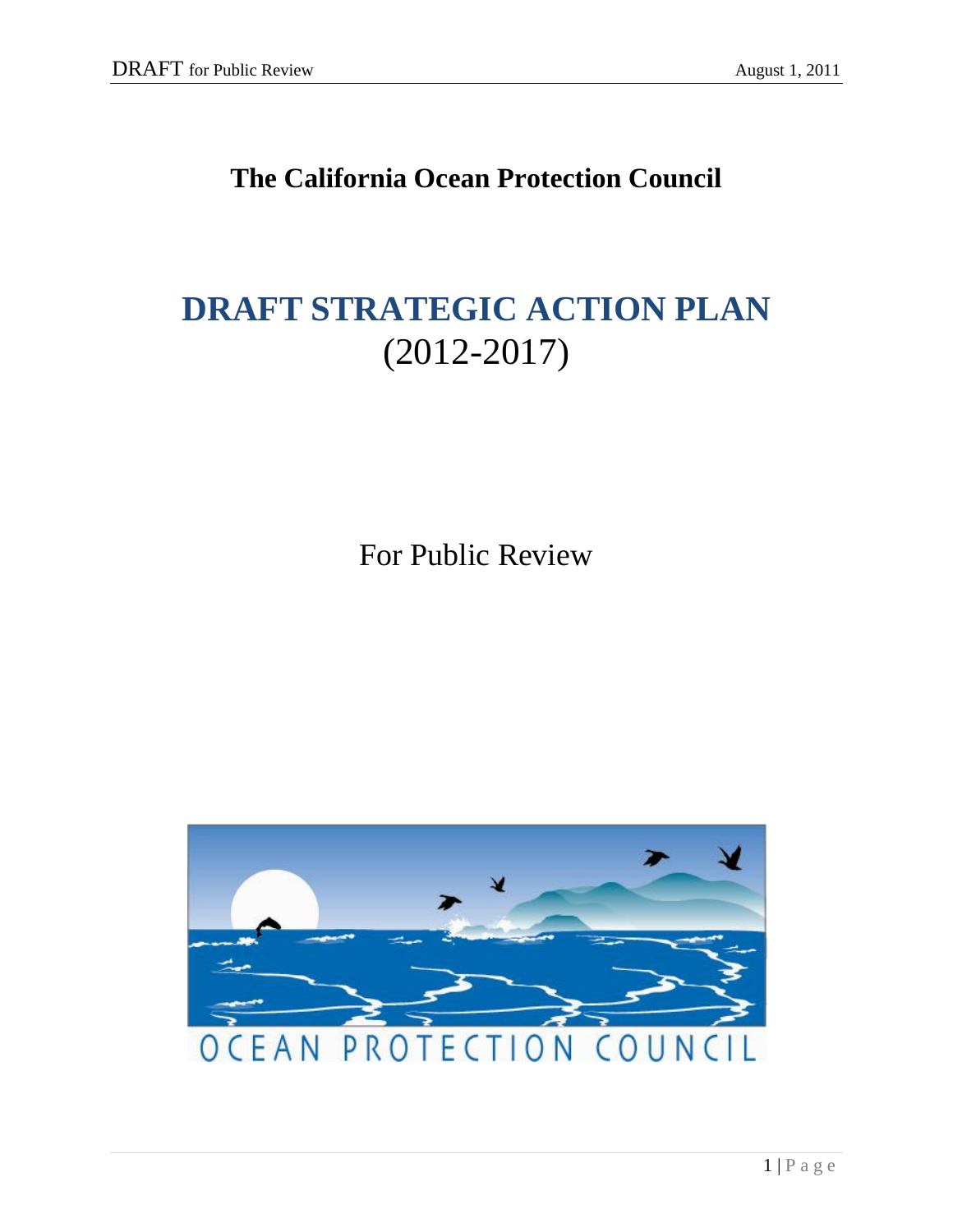## **Table of Contents**

|         | 1.                                                                                           |  |
|---------|----------------------------------------------------------------------------------------------|--|
|         |                                                                                              |  |
|         | 3.                                                                                           |  |
|         |                                                                                              |  |
|         |                                                                                              |  |
|         |                                                                                              |  |
|         |                                                                                              |  |
|         |                                                                                              |  |
|         |                                                                                              |  |
| $C_{1}$ |                                                                                              |  |
|         |                                                                                              |  |
|         | $1_{-}$                                                                                      |  |
|         | 2.                                                                                           |  |
|         |                                                                                              |  |
|         |                                                                                              |  |
|         |                                                                                              |  |
|         |                                                                                              |  |
|         |                                                                                              |  |
|         |                                                                                              |  |
|         |                                                                                              |  |
|         | Issue 5: Leverage Investments and Realize Benefits of the State's Marine Protected Areas  26 |  |
|         |                                                                                              |  |
|         |                                                                                              |  |
|         |                                                                                              |  |
|         |                                                                                              |  |
|         |                                                                                              |  |
|         |                                                                                              |  |
|         |                                                                                              |  |
|         |                                                                                              |  |
|         |                                                                                              |  |
|         |                                                                                              |  |
|         |                                                                                              |  |
|         | Issue 14: Build Institutional Capacity to Incorporate Scientific Information into Management |  |
|         |                                                                                              |  |
|         |                                                                                              |  |
|         | A. Summary of Goals, Objectives, Actions, Metrics, and Roles (placeholder)  47               |  |
|         | B. Summary of Accomplishments under First OPC Strategic Plan (placeholder)  48               |  |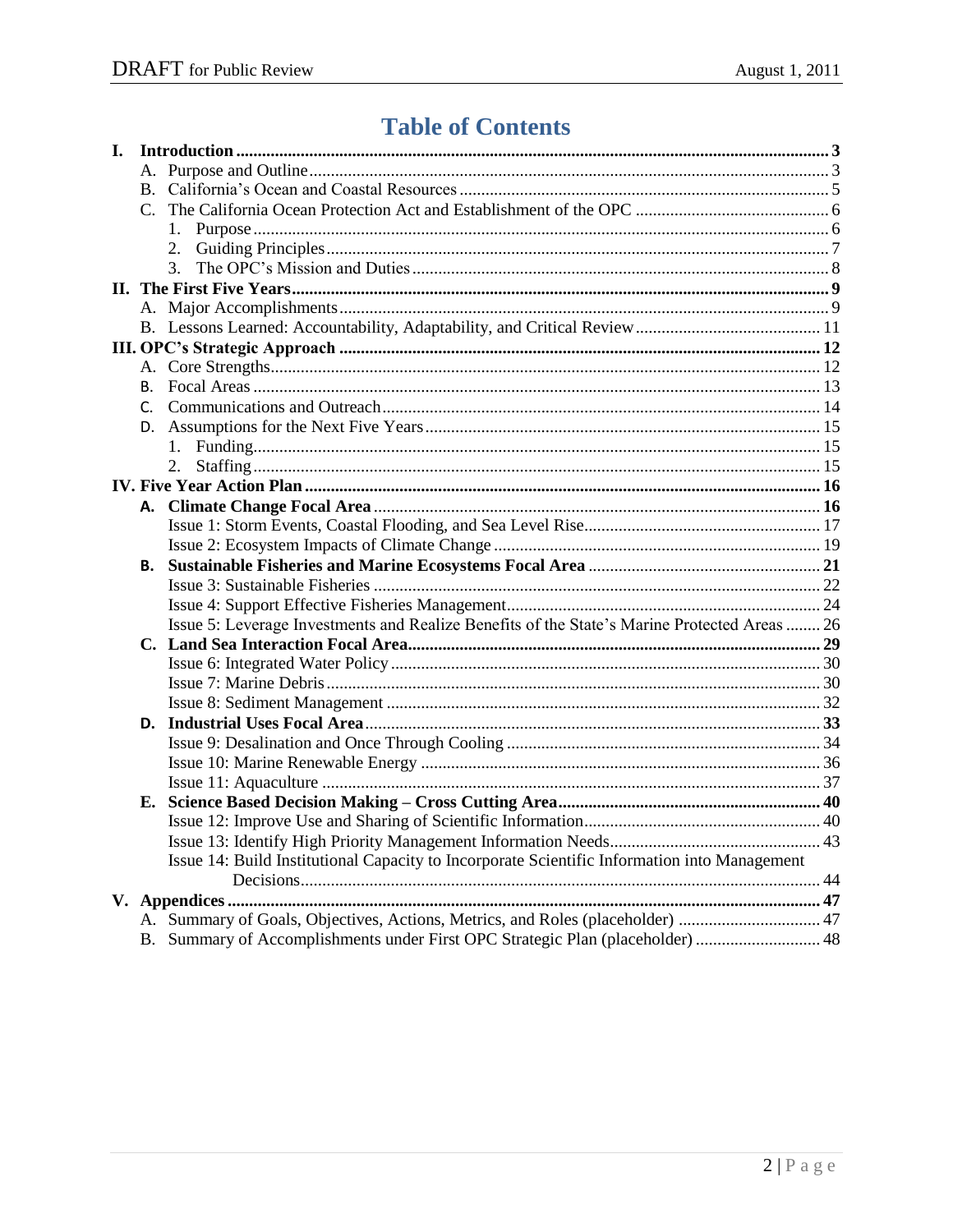## **DRAFT**

### **California Ocean Protection Council FIVE-YEAR STRATEGIC ACTION PLAN 2012 – 2017**

### **I. INTRODUCTION**

### **A. PURPOSE AND OUTLINE**

The California Ocean Protection Council (OPC) is a cabinet-level body created in 2004 to help ensure that state and local actions are conducted in a manner that is consistent with the protection, conservation, maintenance of healthy coastal and ocean ecosystems and the economy they support. The OPC's overarching role is to coordinate and lead ocean management and protection in California in three primary ways: 1) by addressing cross-cutting ocean issues that do not fall neatly under the purview of one agency; 2) by developing forward-looking policy recommendations to advance new or refine existing laws and regulations; and 3) by coordinating across state institutions whose decisions affect coastal waters and the ocean environment.

To guide its first five years as a new organization, the OPC deliberately took a broad strategic approach that was responsive to emerging issues as they arose in a more generous fiscal climate. With this experience, the OPC is now well prepared for the bold and focused approaches it is now undertaking.

The OPC made substantial investments and addressed many critical issues in its first five years. The OPC demonstrated rapid achievements and was effective at catalyzing initiatives by funding projects and working on important policy recommendations. Despite these

#### *The Challenge*

Globally, there is broad recognition that various ocean stressors such as overfishing, physical disturbance, climate change effects, and polluted runoff are interacting *synergistically* beyond their additive impacts—to negatively affect our oceans. Complex challenges are mounting, and consequences will be dire unless we take action.

successes, significant challenges remain and are made even more difficult by the State's economic and fiscal crises. With fewer dollars and a smaller workforce, California's agencies must manage coast and ocean resources as effectively and efficiently as possible.

After five years of undertaking large, cross-cutting projects and creating a foundation for comprehensive ocean resource management, *the OPC has now developed a more focused action plan that identifies targeted areas where the OPC can be the most effective* in this current challenging economic and fiscal climate. This second strategic action plan recognizes that the OPC will not be able to address every ocean issue facing the state of California. With this constraint in mind, this plan has been crafted to strategically guide the OPC's efforts so that they have maximal effect on the most important issues given the OPC's core competencies as well as funding and staffing limitations. The OPC will continue to provide leadership on key issues and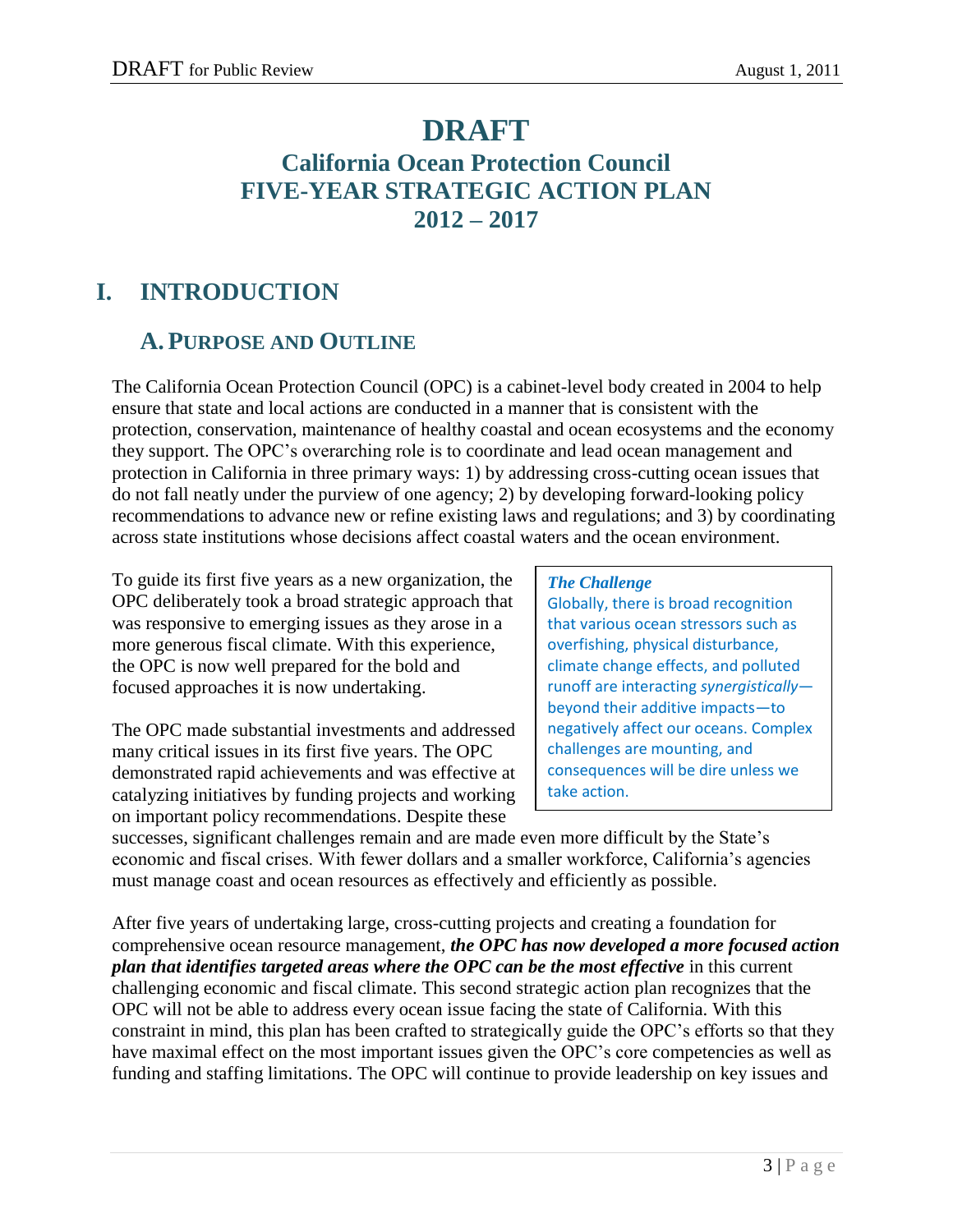steward high priority initiatives begun during its first five years, but in a way consistent with this new strategic approach.

The plan focuses on four substantive areas that will comprise the core of the OPC's efforts over the next five years, including: 1) **climate change**, 2) **sustainable fisheries and marine ecosystems**, 3) **coastal and ocean impacts from land**, and 4) **industrial uses** of the ocean. The plan also identifies a fifth area—**improved use and sharing of scientific information to support ocean governance and management**—that cuts across all of these focal areas. Over the next five years, the OPC will focus its work on these issues and on the cross-cutting need to improve the use of scientific information in decision making.

This plan outlines specific goals, objectives, and actions that the OPC will implement in each area to better manage and protect California's ocean and coastal resources. It has been developed within the context of the National Ocean Policy adopted by President Obama in his July 2010 Executive Order No. 14547, and is consistent with

#### *The OPC is Necessary to Meet the Challenge*

Meeting the challenges ahead requires foresight, leadership, scientific support, and a deepened commitment. The OPC is positioned to play the critical role of strategically deploying the state's assets, coordinating across sectors, and productively engaging the state's extraordinary scientific community to ensure that our strategies are informed by the best available information. California's leadership in ocean management is a model for other states, the nation, and the world.

the nine national priority objectives that were identified in the *Final Recommendations of the Interagency Ocean Policy Task Force.* 1

To achieve these goals, the OPC will continue to take a leadership role and utilize the OPC's core competencies and unique function in state government by: recommending meaningful changes to state and federal policies and laws, coordinating and fostering collaboration among agencies, "seeding" and "catalyzing" projects by leveraging existing funding and identifying new funding sources, and improving and enhancing the use of science in decision making. The OPC will also work closely and in partnership with other state agencies responsible for managing ocean and coastal resources as well as federal, tribal, academic, non-governmental, and industry partners.

#### Plan Development and Outline

The OPC staff has developed this strategic action plan in cooperation and consultation with Ocean Protection Council members, the OPC Steering Committee, the OPC Science Advisory Team (OPC-SAT), relevant state and federal agencies, tribes, stakeholders, and the interested public. Public input was invited and received through a formal public comment period as well as three public workshops convened in August 2011 throughout the state. The plan has also been informed by an evaluation of the OPC's first five years. The strategic action plan was approved by the Council at its [xx date] meeting.

 1 *Final Recommendations of the Interagency Ocean Policy Task Force July 19, 2010 (The White House Council on Environmental Quality).* http://www.whitehouse.gov/files/documents/OPTF\_FinalRecs.pdf.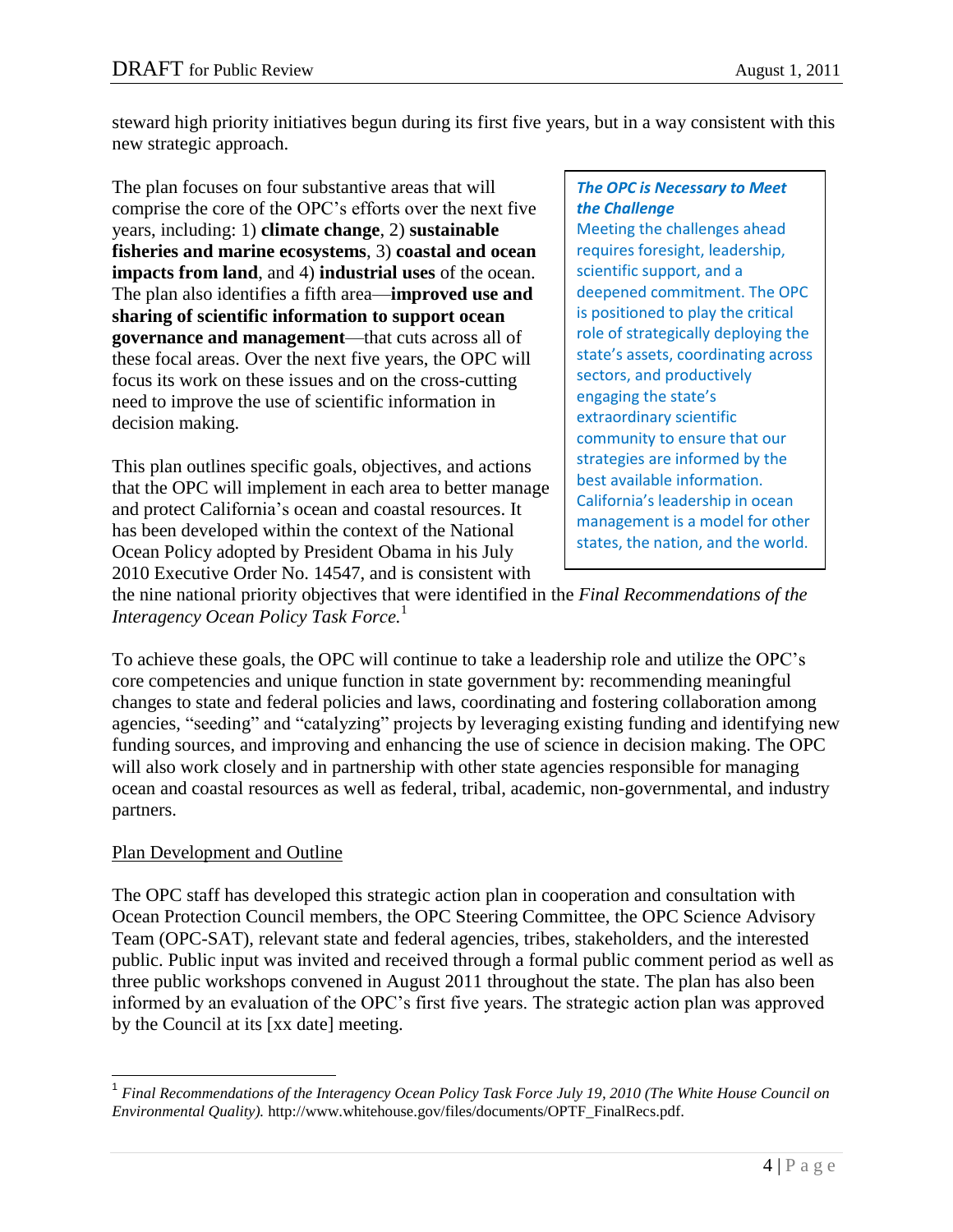$\overline{a}$ 

The document contains five main sections:

- **Section I. Introduction** Section I introduces the plan and describes the OPC's statutory purpose, guiding principles, and mission.
- **Section II. The First Five Years -** Section II describes major accomplishments and lessons learned under the first five-year strategic plan.
- **Section III. OPC's Strategic Approach** Section III describes the OPC's strategic approach, introduces the key focal areas, and describes communications and outreach, funding, and staffing considerations.
- **Section IV. Five Year Action Plan** Section IV contains the priority goals, objectives, actions, and performance metrics associated with four focal areas and one cross-cutting issue.
- **Section V. Appendices** Section V contains the following appendices:
	- $\circ$  Appendix A is a comprehensive table summarizing goals, objectives, actions, metrics, and roles.
	- o Appendix B is a summary of accomplishments under the first strategic plan.

### **B. CALIFORNIA'S OCEAN AND COASTAL RESOURCES**

*California's coastal and ocean resources are critical to the state's environmental and economic security and integral to the state's high quality of life and culture. A healthy ocean is part of the state's legacy, and is necessary to support the state's human and wildlife populations. Each generation of Californians has an obligation to be good stewards of the ocean, to pass the legacy on to their children. [COPA § 35505(a)]*

California's ocean and coast are among its most valuable assets. California is rich with productive and diverse ocean and coastal ecosystems. California also enjoys a unique and diverse 1,100-mile coastline that supports beaches, rocky cliffs, harbors, estuaries, and coastal communities. California coastal communities are diverse, including metropolitan cities and rural towns.

California's Ocean Protection Act (COPA) states that the ocean and coast are "critical" to a healthy environment, economic security, quality of life, culture, and human and wildlife populations. California's ocean and coast have benefited Californians and people across the nation in numerous ways. They provide a broad range of critical goods and services, including marine fisheries, healthy seafood, abundant wildlife, recreational opportunities, and vibrant coastal communities. For example, wetlands absorb nutrients or capture sediments from the land, thereby improving water quality and protecting important habitats. These ecosystems also serve as nursery and adult wildlife habitat, and they protect shore side communities from floods and storms.

California has the largest ocean economy in the United States, ranking number one overall for both employment and gross state product  $(GSP)$ ,<sup>2</sup> and a high percentage of California's citizens

<sup>2</sup> According to the National Ocean Economics Program's *California"s Ocean Economy, 2005.* This report also states that \$43 billion of gross state product attributed to coastal industries is attributed to the following sectors: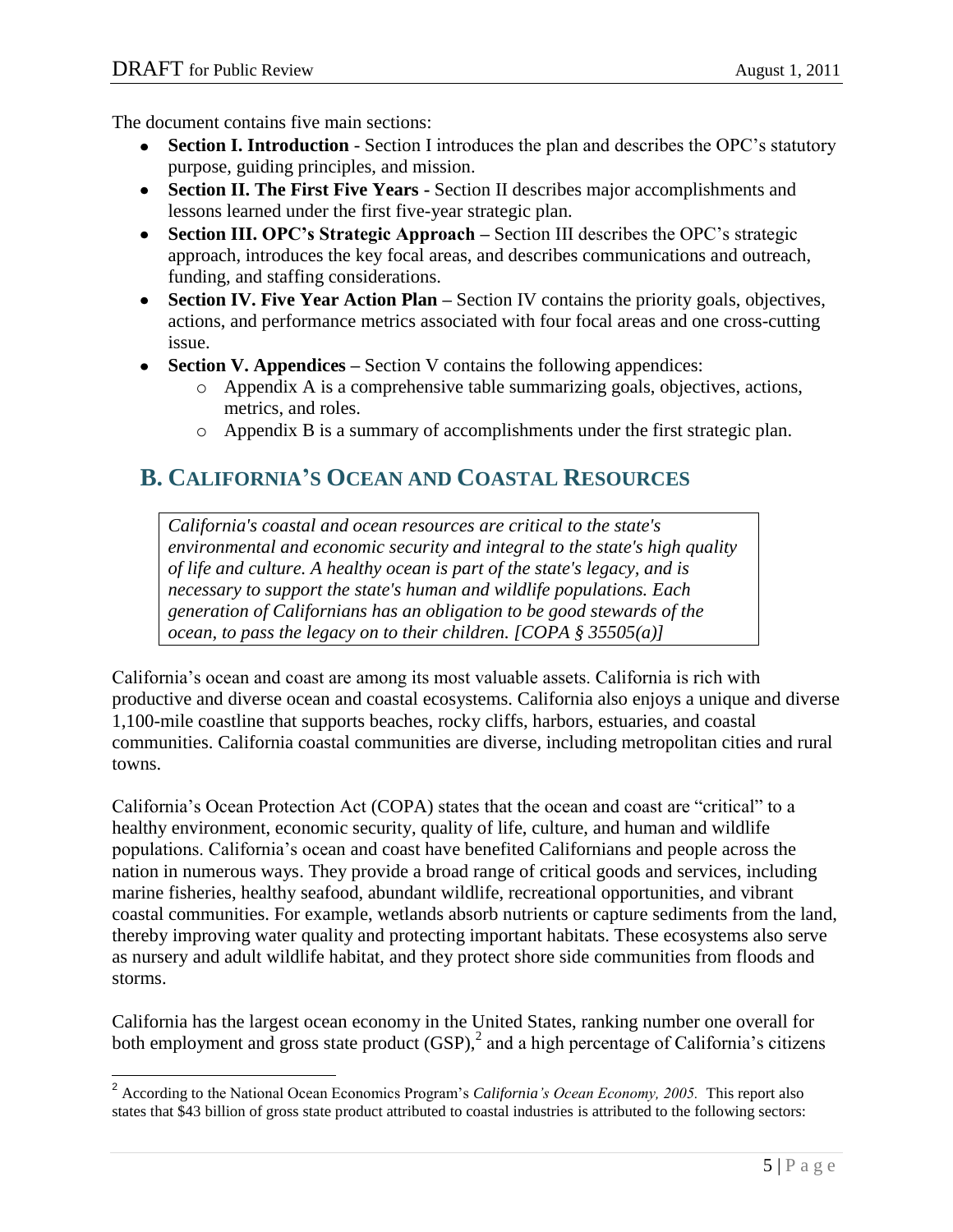live in coastal counties.<sup>3</sup> Our ocean economy supports a vibrant tourism industry, a diverse fishing industry, international ports and other businesses, and California's ocean-dependent economy is estimated at between \$43 billion<sup>4</sup> to \$46 billion<sup>5</sup> per year. In 2010, California's coastal communities helped draw approximately 200 million visitors to California. Visitor spending directly supported jobs for approximately 873,000 Californians and resulted in \$6.1 billion in direct state and local tax revenues<sup>6</sup>.

Protecting the coastal marine environment and the coastal economies that are ocean dependent is critical for maintaining sustainable economic growth. The needs and challenges for each community are different; however, adapting to climate change and increasing job opportunities while simultaneously protecting the natural resources along the coast are a shared goal among all communities.

### **C. THE CALIFORNIA OCEAN PROTECTION ACT AND ESTABLISHMENT OF THE OPC**

### **1. PURPOSE**

The OPC was created on September 23, 2004 when Governor Schwarzenegger signed the California Ocean Protection Act (SB 1319, Burton)<sup>7</sup>.

*The Legislature finds and declares that the purpose of this division is to integrate and coordinate the state's laws and institutions responsible for protecting and conserving ocean resources, including coastal waters and ocean ecosystems… [COPA § 35515]*

The Act's **purpose** was to advance and refine the state's laws and regulations and coordinate institutions responsible for protecting and conserving ocean and coastal waters and ecosystems to accomplish the following objectives:

• Provide a set of guiding principles for all state agencies to follow, consistent with existing law, in protecting the state's coastal and ocean resources.

 $\overline{a}$ 

tourism and recreation, 58%; transportation, including ports, 34.5%; construction, minerals, ship and boat building, and harvesting of marine life, 7.5%. Tourism and recreation accounted for 76.8% of all coastal employment. <sup>3</sup> This percentage was 77% in 2000, and is likely higher today.

<sup>4</sup> *California"s Ocean Economy, 2005* report.

<sup>&</sup>lt;sup>5</sup> See review of economic assessments of the value of beaches in Pendleton, Linwood, Philip King, Craig Mohn, D. G. Webster, Ryan K. Vaughn, and Peter Adams (2009), *Estimating the Potential Economic Impacts of Climate Change on Southern California Beaches*. PIER Research Report, CEC-500-2009-033-D, Sacramento, CA: California Energy Commission.

<sup>6</sup> California travel impacts by county, 1992-2009. 2010 preliminary regional estimates, April 2011. Prepared for the California travel and tourism commission by Dean Runyan and Associates. Page 1. Accessed at: [http://www.deanrunyan.com/doc\\_library/CAImp.pdf](http://www.deanrunyan.com/doc_library/CAImp.pdf)

<sup>7</sup> Public Resources Code Section 35500 *et seq.*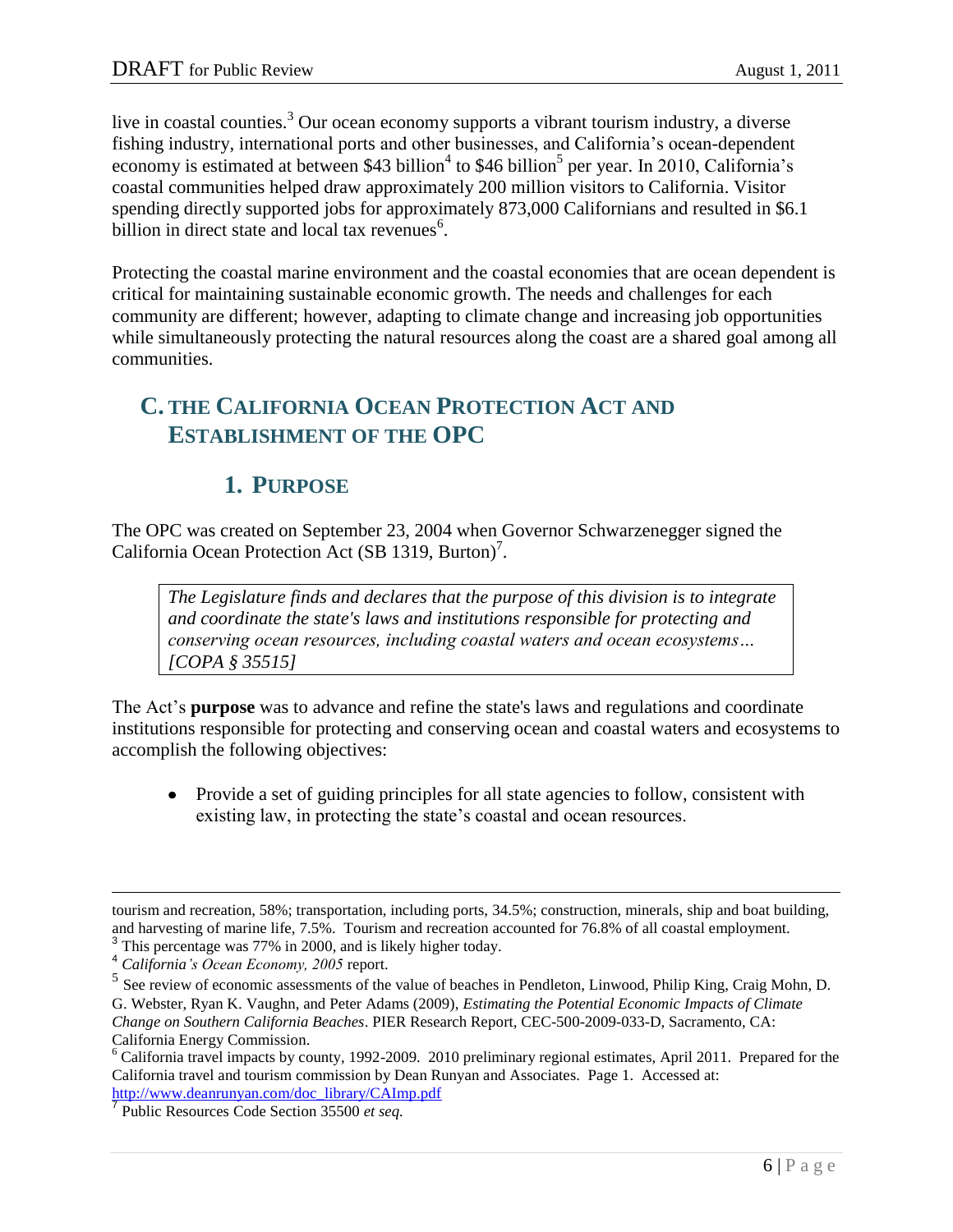- Encourage cooperative management with federal agencies, to protect and conserve representative coastal and ocean habitats and the ecological processes that support those habitats.
- Improve coordination and management of state efforts to protect and conserve the ocean.
- Use California's private and charitable resources more effectively in developing ocean protection and conservation strategies.
- Provide for public access to the ocean and ocean resources, including to marine protected areas, for recreational use, and aesthetic, educational, and scientific purposes, consistent with the sustainable long-term conservation of those resources.
- Identify scientific research and planning that is useful for the protection and conservation of coastal waters and ocean ecosystems, and coordinate and assist state agencies in addressing those needs.

### **2. GUIDING PRINCIPLES**

*The governance of ocean resources should be guided by principles of sustainability, ecosystem health, precaution, recognition of the interconnectedness between land and ocean, decisions informed by good science and improved understanding of coastal and ocean ecosystems, and public participation in decision making. [COPA § 35505(c)]*

California Ocean Protection Act provides the OPC with solid and specific **guiding principles** for governing, protecting, and conserving ocean and coastal resources. Per Section 35510, it is the state's policy that all public agencies consider the following principles:

- (1) State decisions affecting coastal waters and the ocean environment should be designed and implemented to conserve the health and diversity of ocean life and ecosystems, allow and encourage those activities and uses that are sustainable, and recognize the importance of aesthetic, educational, and recreational uses.
- (2) The ocean ecosystem is inextricably linked to activities on land and all public agencies should consider the impact of activities on land that may adversely affect the health of the coastal and ocean environment.
- (3) It is the state's policy to incorporate ecosystem perspectives into the management of coastal and ocean resources, using sound science, with a priority of protecting, conserving, and restoring coastal and ocean ecosystems, rather than managing on a single species or single resource basis.
- (4) A goal of all state actions shall be to improve monitoring and data gathering, and advance scientific understanding, to continually improve efforts to protect, conserve, restore, and manage coastal waters and ocean ecosystems.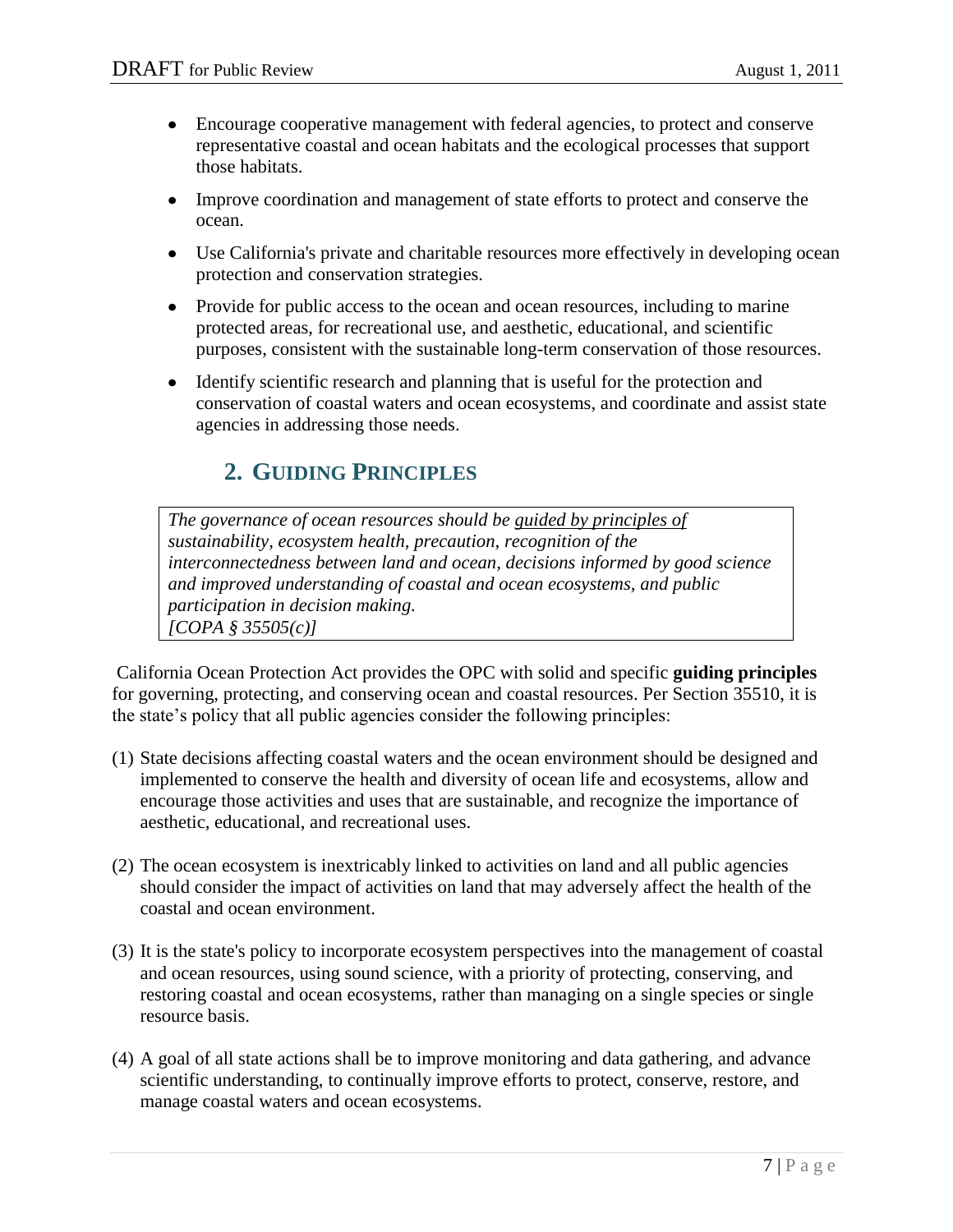- (5) State and local actions that affect ocean waters or coastal or ocean resources should be conducted in a manner consistent with protection, conservation, and maintenance of healthy coastal and ocean ecosystems and restoration of degraded ocean ecosystems.
- (6) Improving the quality of coastal waters and the health of fish in coastal waters should be a priority for the state.

### **3. THE OPC'S MISSION AND DUTIES**

*The mission of the California Ocean Protection Council is to ensure that California maintains healthy, resilient, and productive ocean and coastal ecosystems for the benefit of current and future generations.*

In carrying out this mission, the OPC will rely upon the provisions of the California Ocean Protection Act, which **requires that the OPC carry out the following duties and activities** (*COPA §*35615):

- Coordinate activities of state agencies to improve the effectiveness of state efforts to protect ocean and coastal resources.
- Establish policies to coordinate the collection and sharing of scientific data related to ocean and coastal resources.
- Identify and recommend to the Legislature changes in state law and policy needed to achieve the goals of COPA.
- Recommend to the Governor and the Legislature actions the State should take to encourage needed changes in federal law and policy.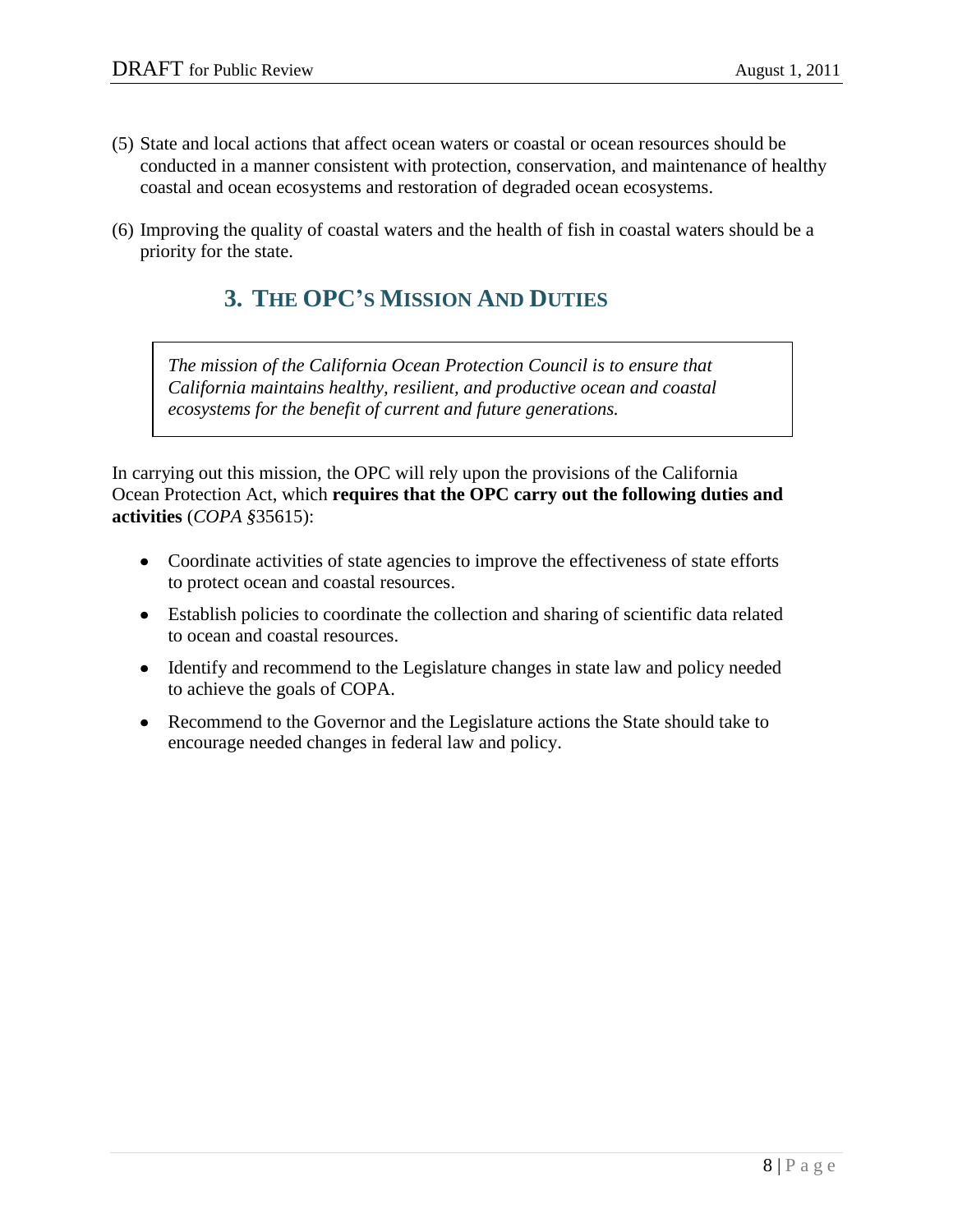### **II. THE FIRST FIVE YEARS**

### **A.MAJOR ACCOMPLISHMENTS**

The OPC has brought leadership to ocean management in California by elevating discussion of ocean issues to the cabinet level in state government and by raising awareness about ocean threats and potential solutions. The OPC has advanced policies at the national and state levels, promoted science-based decision making, brought agencies together to improve state efforts to protect ocean resources, and funded and led innovative projects to improve understanding of ocean ecosystems and resource management. The OPC has helped maintain and enhance California's role as a national leader in ocean policy. Major accomplishments in its first five years are summarized below and described more fully in Appendix B.

- **Advancing Policies.** At the state and national level, the OPC is seen as a leader because its resolutions and investments have effectively influenced policies on several key issues. The OPC has passed many policy resolutions that address issues that impact California (and other coastal states) such as once-through cooling (OTC), marine debris, climate change, and fisheries management policy. One of OPC's particularly successful resolutions was on reducing and preventing marine debris. It brought widespread attention to the problem of marine debris and spurred legislation and local government action to help reduce debris pollution.
- **Science-Based Decision-Making.** The OPC played a valuable role in articulating the importance of science, and set an example of how to use science in decision making through the partnership with the California Ocean Science Trust (OST), the designation of the OPC Science Advisor, and the establishment of the OPC Science Advisory Team (OPC-SAT), a group of internationally renowned experts that provide scientific input directly into OPC's decision making. The OST is the portal through which independent science is brought to the decision-making table, and the expertise of the OPC-SAT has and will continue to improve the quality of the OPC products and inform key decisions.
- **Leadership and Coordination**. As a cabinet-level body with a mandate to coordinate  $\bullet$ across state institutions, the OPC has effectively enhanced coordination and collaboration among state agencies in order to improve California's efforts to protect ocean resources, public health and safety, and coastal infrastructure and property. A key success of the OPC's coordination efforts is creating and leading the Coastal and Ocean Resources Working Group for the Climate Action Team (CO-CAT) to develop and implement the ocean and coast sector of the 2009 California Climate Adaptation Strategy. Another key success is the OPC's leadership and coordination of stakeholders and agencies in the development of an integrated statewide ocean observing system to improve the understanding and monitoring of our oceans. The OPC has also led significant collaborative efforts, including the collaboration to complete a statewide map of the seafloor and shoreline and convening and leading the Renewable Energy Working Group to explore solutions to offshore renewable energy siting and permitting challenges.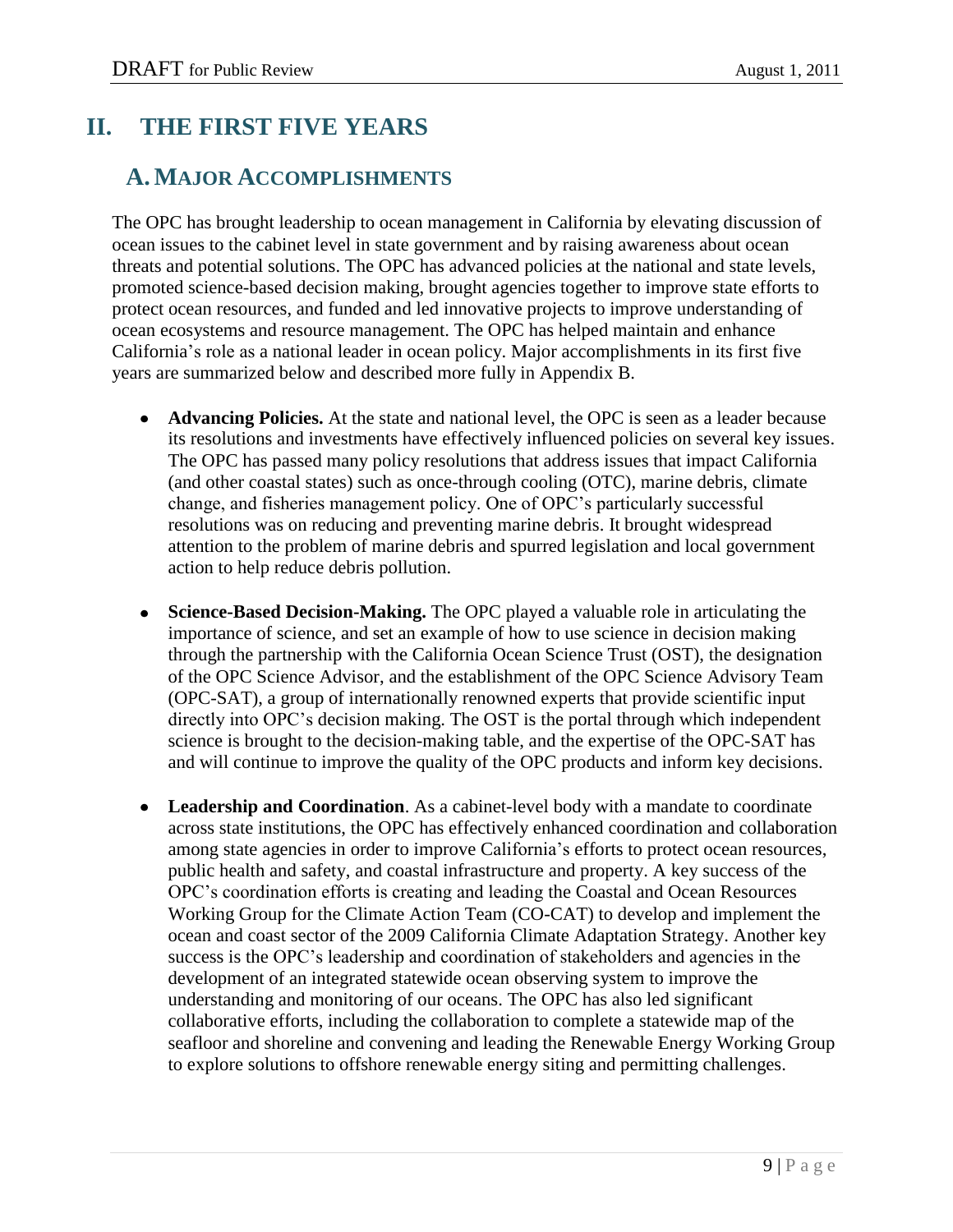**Strategic Funding of Projects to Advance Policies and Improve Resource Management**. The OPC funded projects that advanced high-priority ocean research, policy, and resource management issues. The OPC's large-scale funding efforts focused on catalytic projects that provided useful science-based information for multiple agencies and end-users. As an example, the OPC has funded the creation of the first comprehensive map of California's seafloor. This map will support effective management by improving climate change and circulation models, informing maritime safety planning, and allowing agencies and private industry to evaluate California's potential for producing ocean renewable energy. The OPC is also funding ecosystembased monitoring of California's marine protected area (MPA) network, and other projects targeted toward providing state managers with information they need to make informed policy decisions. The OPC selected projects to generate data that capture the "big picture" of ocean health and trends. These major research and monitoring projects would not have been realized without the OPC.

#### **Exhibit 1: Key OPC Accomplishments during First Five Years**

**Seafloor and Shoreline Mapping**

Led efforts to complete a statewide map of the seafloor and develop a national model for seafloor mapping. The OPC leveraged the state's \$15 million to bring in an additional \$14.5 million for implementing the project and is now undertaking a shoreline mapping effort to create a seamless onshore-offshore high resolution elevation map of the state's 1,100-mile coastal zone.

**Science Integration**

Established a team of internationally renowned scientists to provide scientific expertise directly to OPC decision-making.

#### **Climate Change and Sea Level Rise Adaptation**  $\bullet$

Led the development of the 2009 California Climate Adaptation Strategies for the ocean and coast and coordinates a statewide team to begin implementing these strategies.

#### **Marine Debris**

Brought widespread attention to the problem of marine debris and spurred legislation and local government action to reduce debris pollution.

**Marine Protected Areas (MPAs)** Launched a cutting-edge monitoring program for the statewide MPA network.

#### **Innovative Fisheries Management**

Invested over \$8 million in preserving California fisheries through community-based collaborations, innovative market approaches, and building capacity and data for improved fishery management.

#### **Directed scientific studies and research**  $\bullet$

Funded objective technical reports to inform key state marine management issues such as offshore oil and gas, invasive species, and once-through cooling.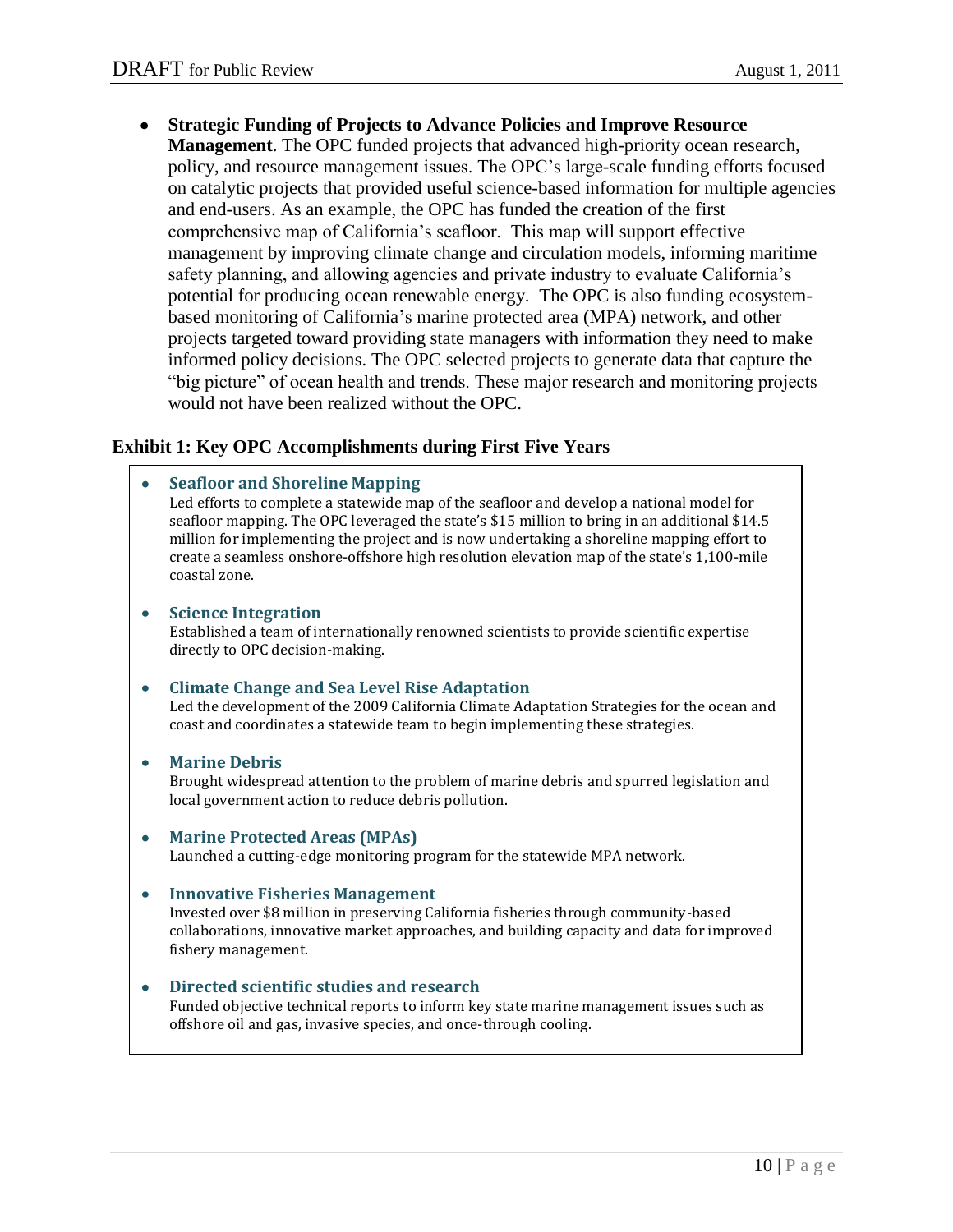### **B. LESSONS LEARNED: ACCOUNTABILITY, ADAPTABILITY, AND CRITICAL REVIEW**

To show the value of transparent and accountable governance, and to improve its own effectiveness in its mission, the OPC commissioned an independent evaluation<sup>8</sup> of its efforts over its first five years. The evaluation highlighted significant accomplishments as well as key lessons learned for how the OPC can become even more effective. It offered recommendations for how the OPC can more strategically and efficiently serve the state of California. **This strategic action plan explicitly builds on these lessons learned to guide the OPC's next five years***.* Most notably, during the next five years, the OPC will:

- Strategically advance issues for which the OPC is uniquely or best suited to make a significant difference.
- Clearly define desired outcomes from the OPC actions and expenditures to track and communicate successes.
- Expand communication and outreach of the OPC activities to other agencies and partners to ensure transparency and accountability.
- Focus more on inter-agency coordination and collaboration, policy development, and seeking and providing initial funding investments to "seed" and "catalyze" key projects to advance policy.

 8 The OPC undertook a five-year evaluation entitled *Ocean Protection Council White Paper, "Towards Improving the California Ocean Protection Council"* (prepared for the OPC by NewPoint Group, October 2010).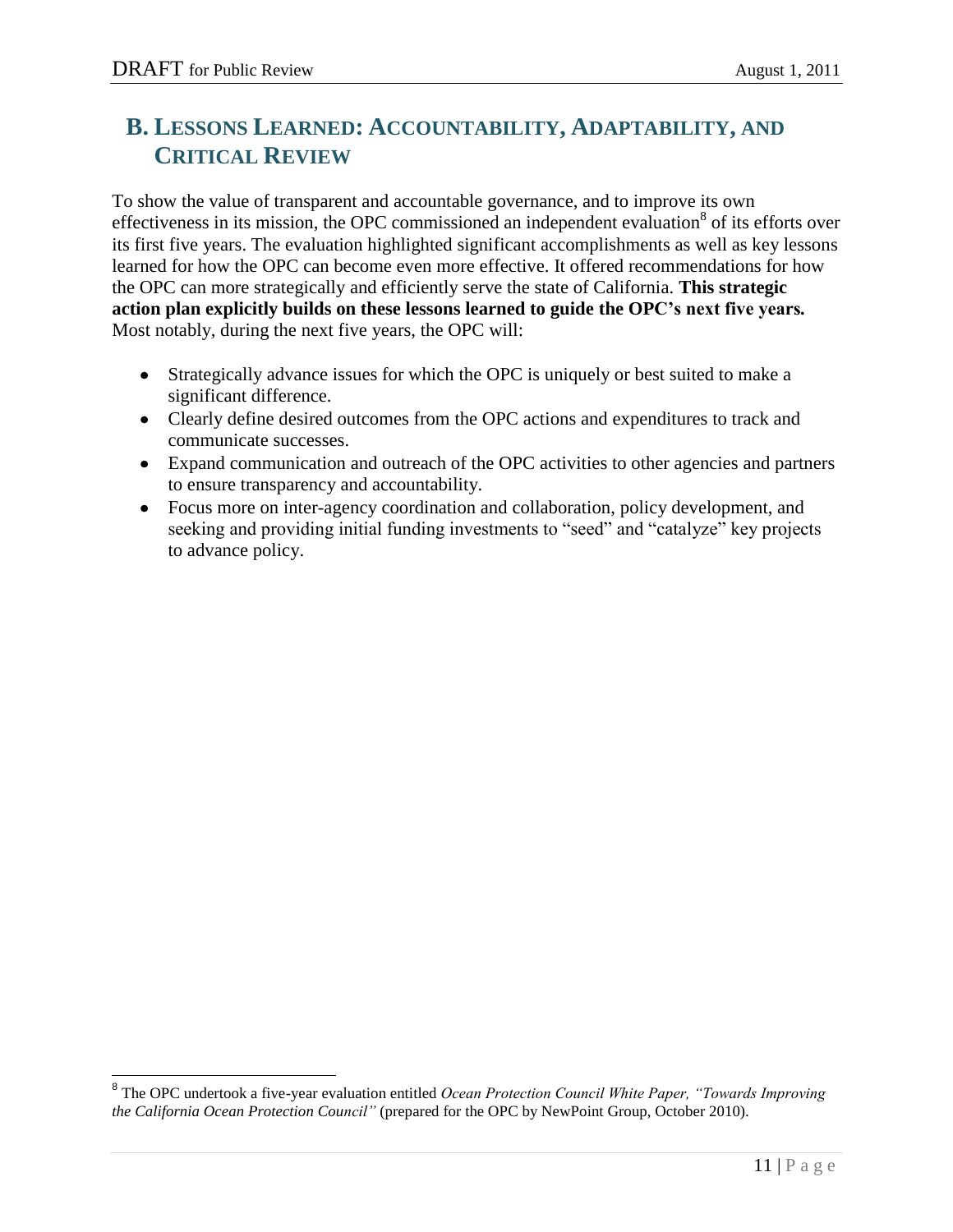### **III. OPC'S STRATEGIC APPROACH**

The OPC is the "umbrella agency" providing a unified vision for ocean governance in California. The OPC harnesses the strength and inherent excellence of California's agencies responsible for managing ocean resources and combines it with the expertise of the scientific community to create comprehensive solutions for our oceans for years to come.

### **A. CORE STRENGTHS**

For the next five years, the OPC will focus primarily on the following core roles as the most effective means by which it will implement effective solutions to ocean and coastal resource management:

- **Recommend Policy**: The OPC will continue to provide leadership in policy development at the national, regional, and state levels. At the national and regional levels, it will do so through coordination with key bodies like the National Ocean Council (NOC) and the West Coast Governors' Agreement on Ocean Health (WCGA). The OPC will strategically select issues and make policy recommendations that advance innovative approaches to improve resource protection and management.
- **Provide Leadership and Promote Agency Coordination**: The OPC will continue to provide leadership that improves marine ecosystem protection and resource management; effectively facilitate collaborative action and communication among public agencies and key partners; actively work with partners and constituents in an open, understanding, and inclusive manner; enhance efforts to formally and informally reach out to other multiagency state bodies such as the Strategic Growth Council and the Biodiversity Council, key federal agencies (National Oceanic and Atmospheric Administration (NOAA), Department of the Interior, and the Environmental Protection Agency) and tribes to better coordinate efforts and resources to solve ocean resource problems; and maximize the efficiency with which limited public funds are expended.
- **Seek, Acquire, and Leverage Funding**: The OPC will continue to fund high priority projects to advance the goals in this plan. However, as the OPC's funds become more limited, its role will shift from funding projects to an increased emphasis on seeking, acquiring, and leveraging new funding for projects that will strategically advance specific goals.
- **Fund Innovative Projects:** The OPC will seek to fund innovative projects that improve how we manage our coast and ocean resources. The OPC will act as a catalyst for projects that can be self-sustaining and will not require long-term ongoing OPC funds or staffing commitments for success. The OPC will focus on projects that leverage previous investments. The OPC will continue to support specific projects that will result in significant, additional impact and improve efficiency and cost effectiveness.
- **Advance the Use of Science in Governmental Decision Making**: The OPC will continue to engage OST as a portal to science based information and partners to support the development of policy and to inform agency management decisions with independent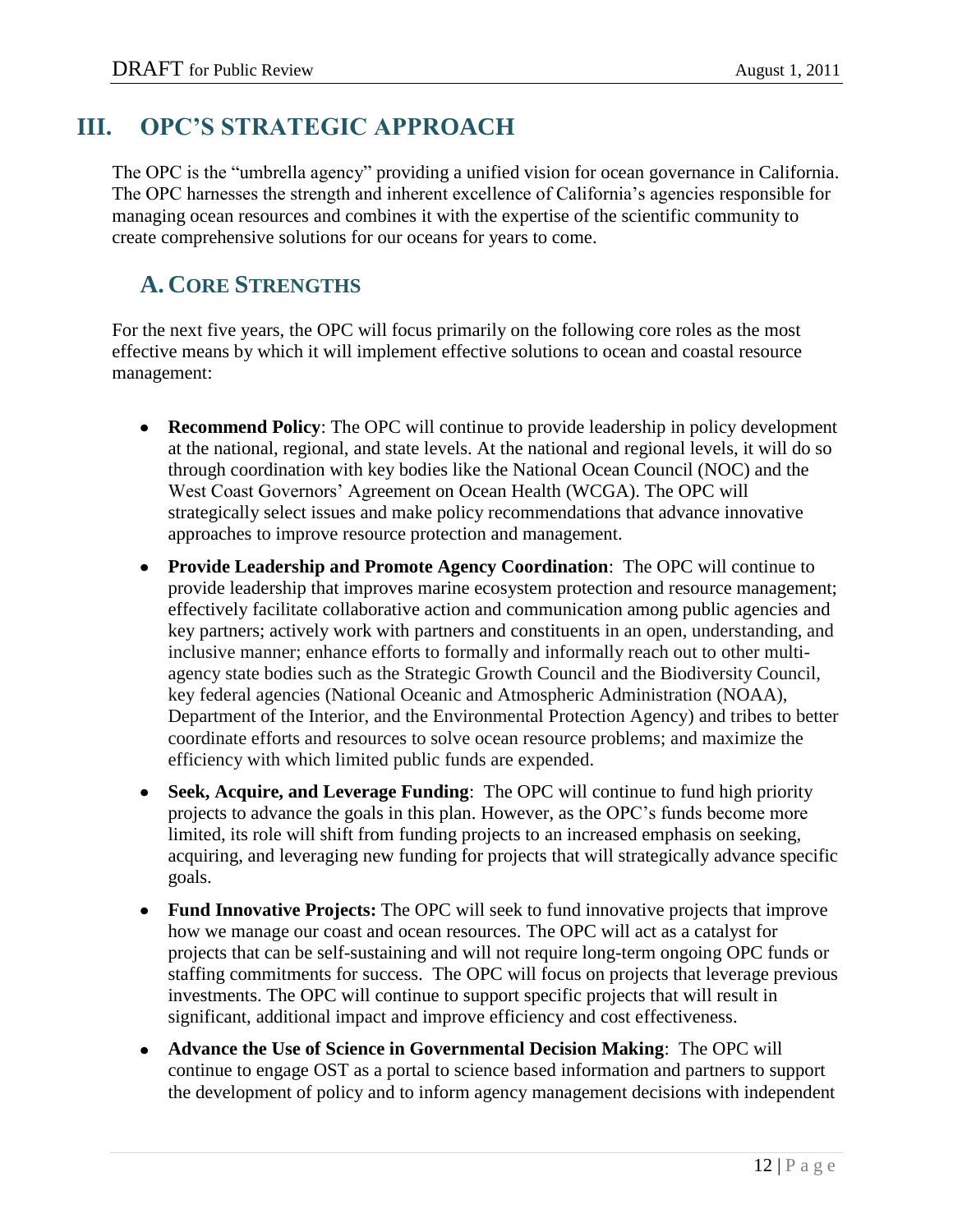science. The OPC will continue to build on its productive partnership with OST by supporting innovative ways to integrate scientific expertise into its decisions, priorities, and opportunities.

The OPC is committed to accountability in its pursuit of these core roles. This strategic action plan contains a suite of effectiveness metrics associated with the individual objectives and actions identified. These metrics will be used to evaluate the extent to which the OPC is accomplishing these core roles.

### **B. FOCAL AREAS**

The plan focuses on four substantive areas that will comprise the core of the OPC's efforts over the next five years, including: 1) climate change, 2) fisheries and marine ecosystems, 3) coastal and ocean impacts from land, and 4) industrial uses of the ocean. The plan also identifies a fifth area— 5) improved use and sharing of scientific information to support ocean governance and management—that cuts across all of these focal areas. These five areas encompass critical ocean issues where the OPC's role of coordinating agencies, recommending policies, advancing science-based decision making, and funding projects is essential and will have high impact. While the OPC will focus on these five areas as the foundation of its efforts, it recognizes that it must remain agile and responsive to other emerging issues and innovative ideas and may pursue them as appropriate.

The above focal areas were selected by the OPC Management Team, Steering Committee, and Science Advisory Team using the following criteria:

- **Significance**—The issue has a significant effect on the condition and sustainability of coastal and ocean ecosystems and coastal communities.
- **Consistency**—Required actions fulfill the OPC goals and purpose and match the OPC core roles and statutory authorities.
- **Timeliness**—The issue has developed to a point where the OPC can leverage its core roles to advance the issue or resolve the problem.
- **Urgency**—Action in the near-term is critical to improve management and protection and reduce the threat to state resources.
- **Probable impacts**—The OPC can make a critical, tangible, and lasting difference. The cost-benefit ratio is high.
- **Need—The OPC's core roles are required for effective state action.**
- **Sound science**—The OPC's actions will be based on sound science, vetted by independent reviewers.

The focal areas are interdependent, as illustrated by the following diagram.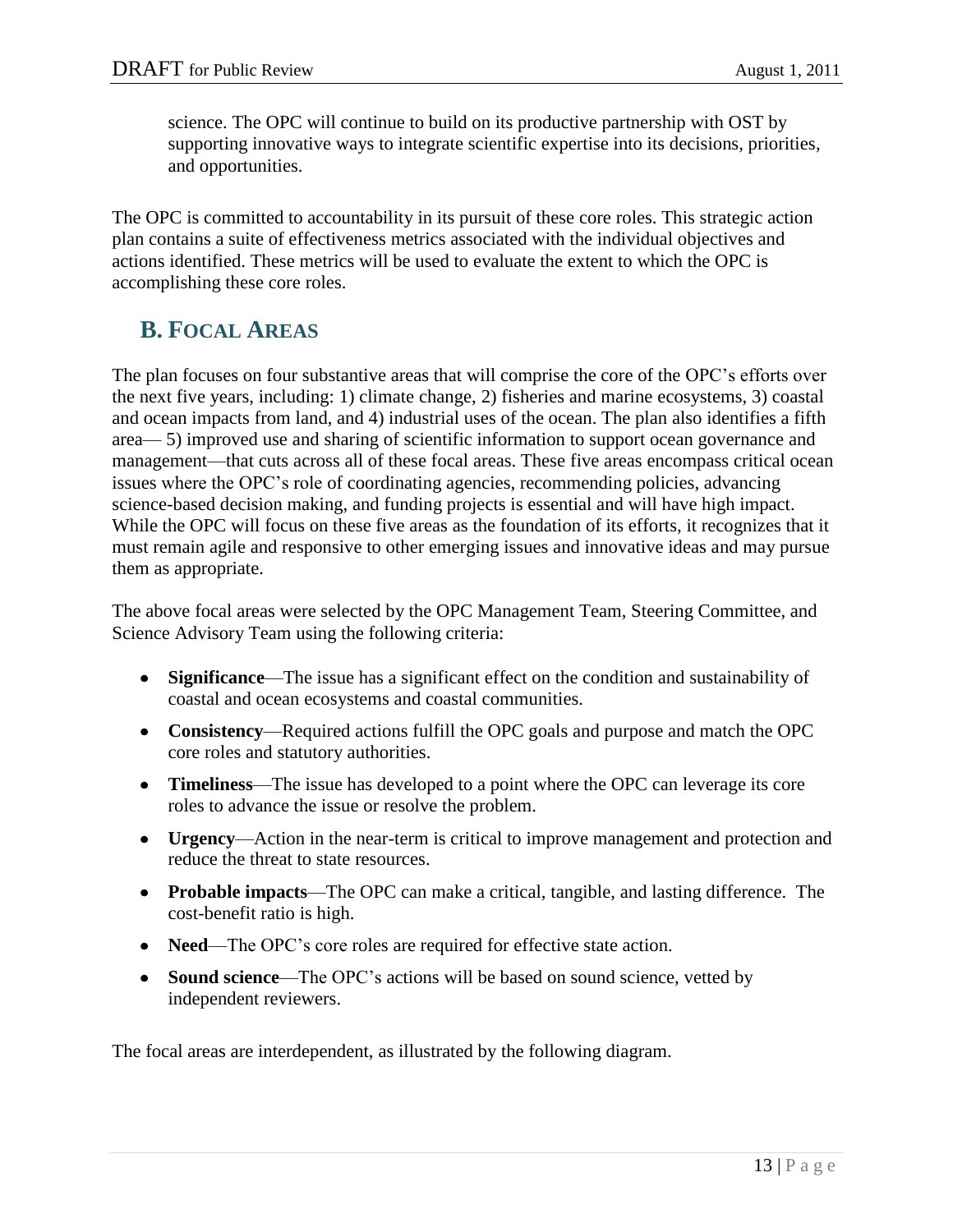

The **objectives and actions** that appear in this strategic action plan were selected and evaluated against the criteria listed above as well as the additional criteria listed below:

- **Duration of the OPC's Investment** The OPC will act as a catalyst for projects and programs and only fund initiatives that eventually will be self-sustaining and do not require long-term ongoing OPC funds or staffing commitments for success.
- **Leverage Past Investments**  In addition to funding new high priority initiatives, where appropriate, the OPC will focus on projects that leverage previous investments, build on previous resolutions, relationships, and information, and follow up on projects or actions that yielded the most effective results over the last five years. The OPC will continue engagement on specific projects or issues if ongoing work will result in significant, additional impact.

### **C. COMMUNICATIONS AND OUTREACH**

Communications and outreach with stakeholders, agencies, scientists, tribes and the general public is a priority, and we have identified specific actions with associated metrics throughout this plan to ensure effective communication. The OPC is continuing to work to increase transparency in its decision making and improve its communication.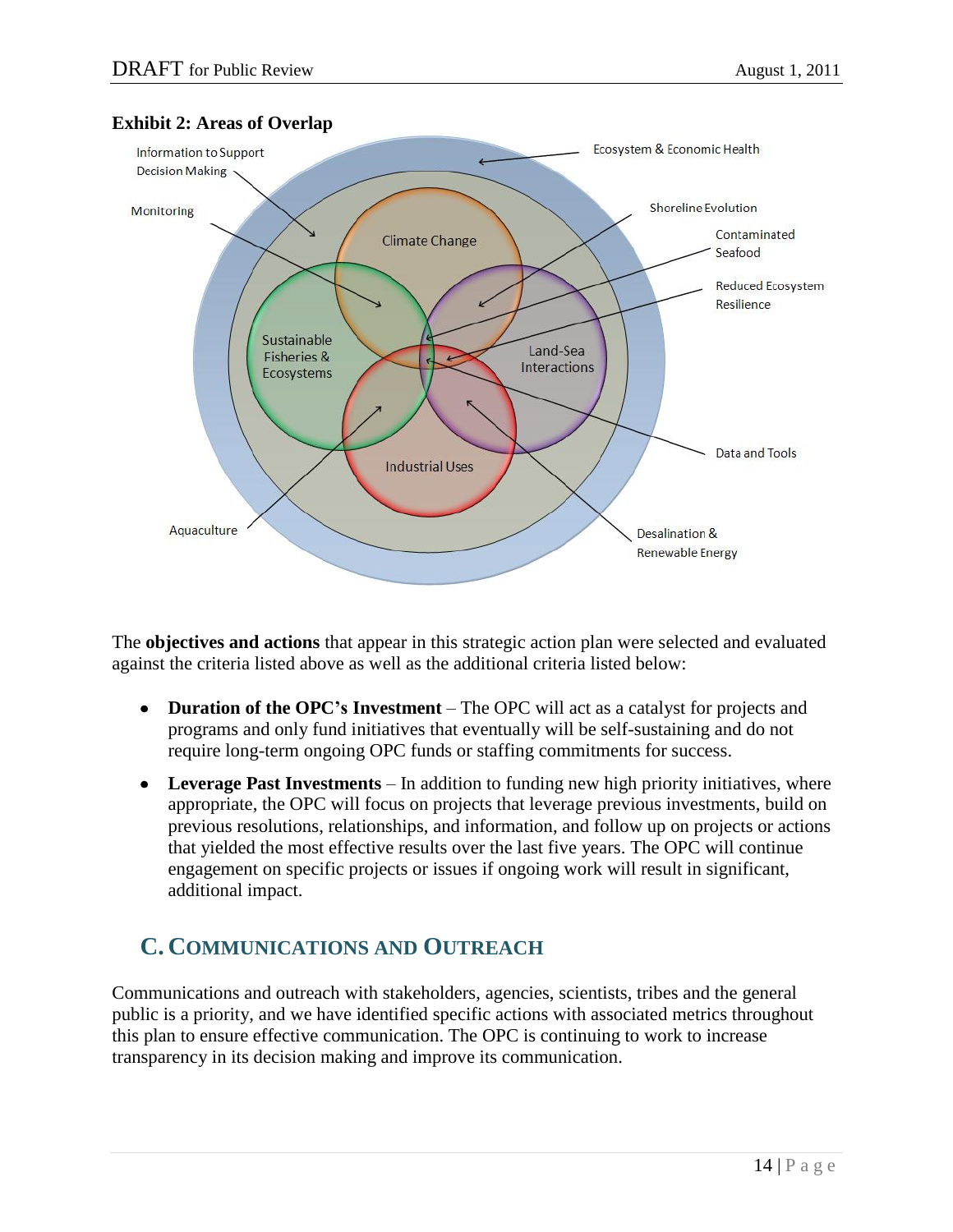### **D. ASSUMPTIONS FOR THE NEXT FIVE YEARS**

### **1. FUNDING**

The COPA established the California Ocean Protection Trust Fund in the State Treasury, to be used for projects and activities authorized by the OPC. The largest source of funds to date has been from bonds, and the OPC has approximately \$14.6M of Proposition 84 funds remaining as of December 2011. Potential additional sources of funding include new bond initiatives, mitigation funds, or other grant or private funds.

There are two basic financial scenarios for the next five years based on whether the OPC can obtain new stable and significant sources of funds. The actions in this plan are based upon the assumption that new sources of state or federal dollars will not become available within the next three to five years. However, OPC can expand its work plan while maintaining consistency with the state goals and objectives of this plan if additional funds become available. The OPC will continue to identify potential new sources of funding and leverage limited existing resources to their greatest impacts.

### **2. STAFFING**

As provided in COPA, the Executive Officer of the State Coastal Conservancy acts as Secretary to the Council, administers its affairs, and provides the staff needed to carry out the OPC's work. The OPC is currently staffed by 5.5 full-time staff persons, a California Sea Grant fellow (who changes annually), and an Executive Director. It is not anticipated that this level of staffing will increase in the next three to five years; in fact, the Coastal Conservancy will need to comply with any additional requests for savings that may reduce available staff.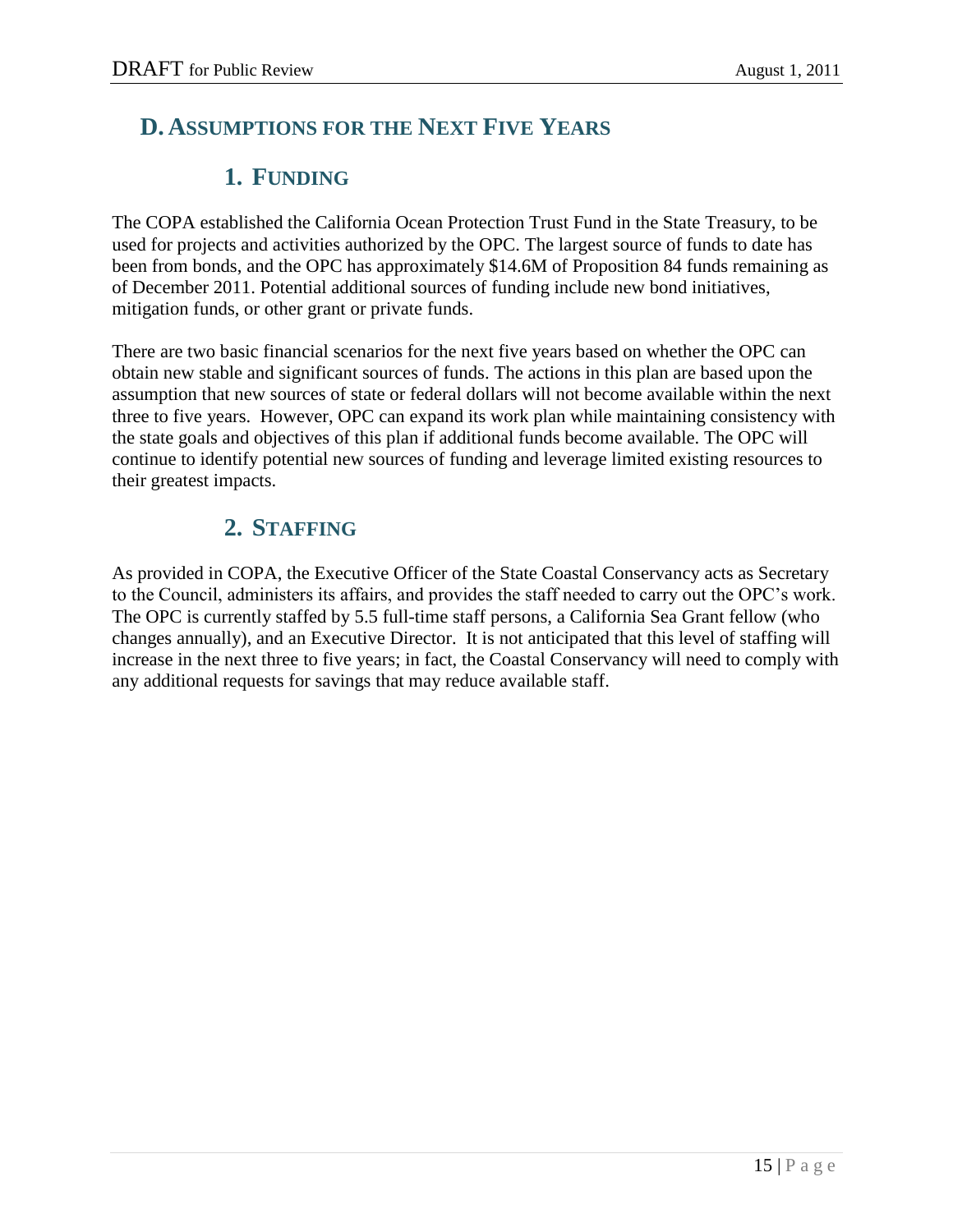### **IV. FIVE YEAR ACTION PLAN**

The OPC anticipates implementing the following objectives and actions over the next five years, and will engage its partner agencies and entities where appropriate.

### **A. CLIMATE CHANGE FOCAL AREA**

There is scientific consensus that climate change is already causing adverse impacts to the California coast and ocean and poses a severe threat for the future. Sea-level rise (SLR) will lead to increased flooding and erosion from severe storms and will profoundly alter California's coast and bays in coming years. Ocean acidification and warming ocean temperatures are projected to result in substantial changes to ocean conditions and processes, and may fundamentally alter ocean ecosystems. In turn, these ecosystem changes are expected to impact productivity of our coastal waters, which will directly affect California's fisheries. In recognition of the broadreaching influence of climate change on ocean and coastal resources, most of the focal areas for the OPC Strategic Action Plan include some consideration of this issue.

Scientific understanding of the risks posed by climate change will continue to improve as new information becomes available, creating the need for efficient review, translation, and communication to make information accessible in a manner that is credible and that enables action. California will require effective approaches for incorporating new information into decision making, as well as flexible and adaptive approaches to planning for and responding to changes.

Californians will need to work together to develop principles and criteria that can help guide the difficult decisions ahead and to develop plans for adaptation to climate change. It will be important to integrate this work with significant efforts already underway to mitigate climate change by changing the state's transportation and development patterns. The OPC will do so by incorporating consideration of climate change in resolutions, funding decisions, research priorities, and other OPC activities.

In addition to taking action to cope with the impacts from climate change, it is also important to help convey the urgency of taking quick action to reduce the causes of climate change, through improving understanding of the potential severity of impacts such as increased storminess, SLR, and ocean acidification, among others. Many barriers impede understanding, planning, and managing impacts from climate change. Overcoming these barriers will require changes at all levels of decision making and new ways of communicating and collaborating.

*Goal: Reduce, mitigate, and communicate the harmful impacts of climate change to public health and safety, the economy, coastal and ocean ecosystems, and public access to the coast and bays.*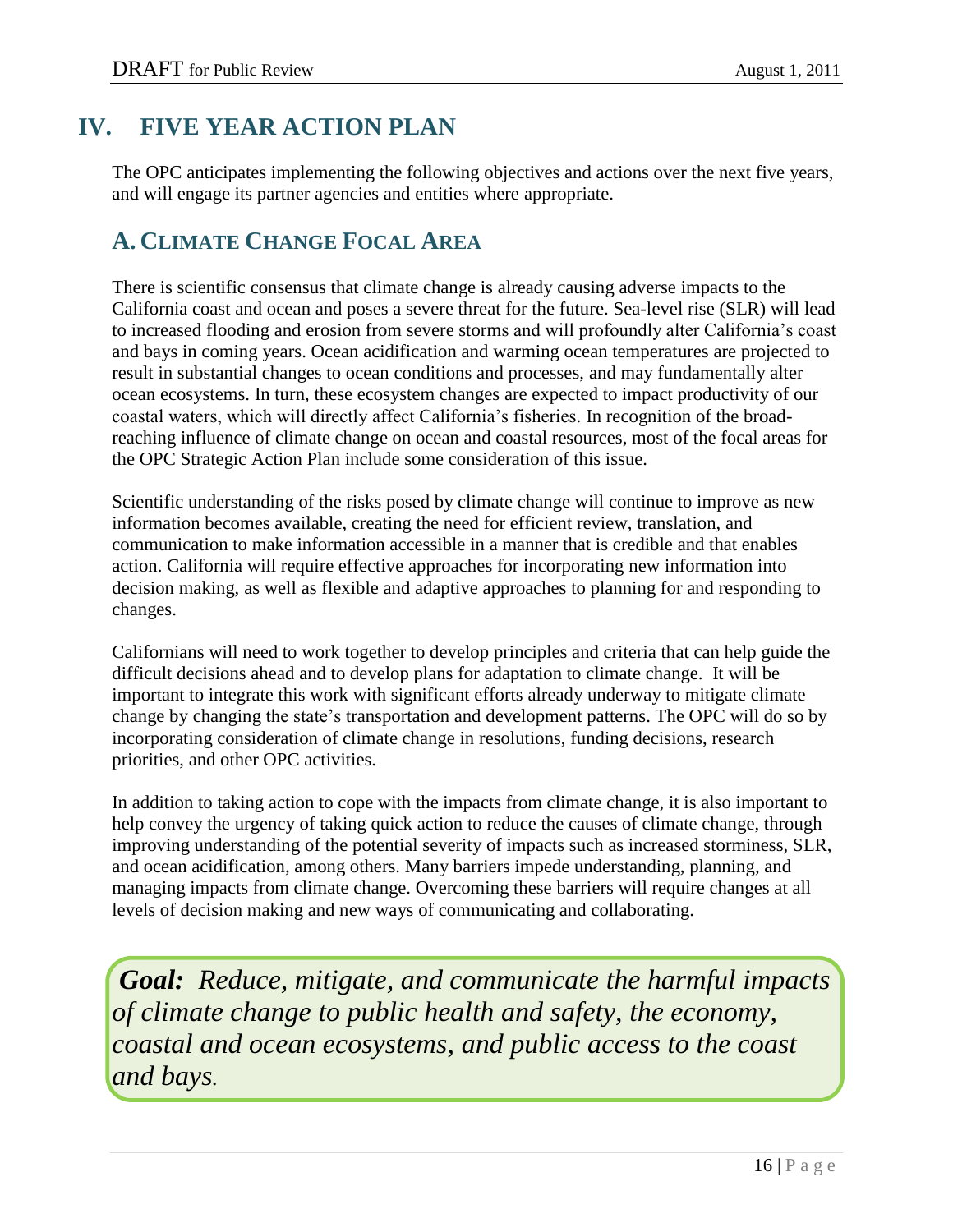### **ISSUE 1: STORM EVENTS, COASTAL FLOODING, AND SEA-LEVEL RISE**

Important coastal resources are currently endangered during storms, tsunamis, and earthquakes. More frequent and intense storms combined with SLR are expected to increase the likelihood of damage in coastal counties, causing profound changes to California's coastal and bay communities, public health, infrastructure, and habitats. Unless action is taken, impacts from flooding, inundation, and erosion will endanger California's economy, which relies upon the ports, railroads, highways, airports, marinas, and other infrastructure, along with the public recreation and tourism that is based on California's coast and bays. It is estimated that within 100 years, close to half a million people, over \$100 billion (in year 2000 dollars) in property, over 3,500 miles of roads and highways, 280 miles of railways, 28 wastewater treatment plants, 30 coastal power plants, and over 330 hazardous waste facilities or sites will be at risk from flooding and inundation due to coastal storms and SLR.

Governor's Executive Order S-13-08, the 2009 California Climate Adaptation Strategy, and the 2010 report by the California Adaptation Advisory Panel to the State of California identify storms and SLR as key issues requiring urgent action and all identify the OPC as an entity to provide leadership and scientific guidance. The OPC has served in a coordinating and leadership role regarding SLR during the first five years of its existence, writing the ocean and coastal resources section of the state adaptation strategy, and funding mapping, research, and scientific syntheses on SLR projections and impact assessment.

While there are many climate change impacts to ocean and coastal resources and communities, the OPC has prioritized taking action on SLR based on the urgency and need for action, ability to make a difference, consistency with the OPC's mandate, and past and recent commitments. The OPC will work to implement actions identified in the OPC SLR resolution adopted in March 2011, to support adaptation to SLR, and to highlight the need to reduce greenhouse gas emissions early in this century in order to limit future damage from SLR.

- Objective 1.1: Improve state, regional, and local agency understanding of coastal flooding, inundation and shoreline change, and encourage development of adaptation strategies and mitigation measures.
- **Action 1.1.1: Provide up-to-date information and guidance, and recommendations on how to assess impacts and vulnerabilities, and develop adaptation and mitigation strategies through the Coastal and Ocean Working Group for the Climate Action Team (CO-CAT),**

*Metrics (measures of the OPC"s actions):*

- *Regular updates provided to the California SLR Guidance Document, per the schedule provided in the document.*
- *Coastal and Ocean Working Group convened regularly.*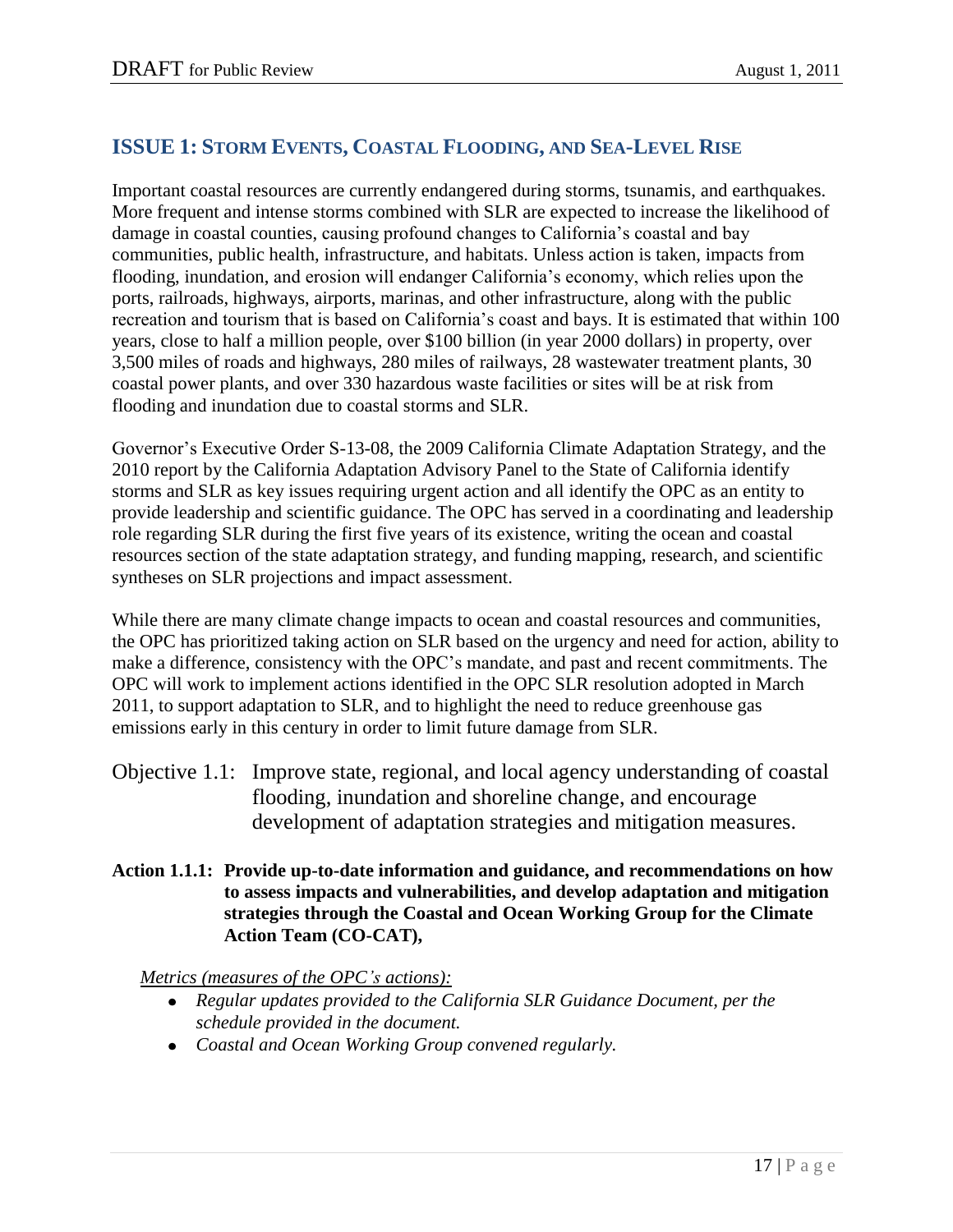- *Methodology developed to integrate assessment of local relative SLR, shoreline change, storm surge, flooding events, tsunamis and related climatic and oceanographic phenomena into planning decisions.*
- *Guidance documents developed to provide recommendations on how to implement adaptation and mitigation strategies.*
- *Targeted education and outreach initiatives implemented for local governments to improve understanding of climate change impacts on coastal flooding and erosion.*
- *Funding identified and funding leveraged to provide information and develop decision-making tools for coastal flooding and erosion.*

*Metrics (measures of effectiveness):*

- *State and local policy and planning documents revised to include consideration of climate impacts on coastal flooding and erosion.*
- *Local and/or regional assessments and adaptation and mitigation strategies developed that are based on OPC-led guidance.*
- *Decisions informed by new information and decision-making tools related to coastal flooding and erosion.*
- *Demonstrated public support for community level adaptation planning actions.*

#### **Action 1.1.2: Improve mapping for SLR and storm surge hazard zones.**

#### *Metrics (measures of the OPC"s actions):*

- *Policy and technical process recommendations developed for creating hazard maps for coastal flooding due to SLR and storm surge that can inform land use decisions and real estate purchases.*
- *SLR and storm surge hazard maps periodically updated based upon latest sciencebased projections.*

#### *Metrics (measures of effectiveness):*

*Land use decisions informed by SLR and storm surge hazard maps.* 

#### **Action 1.1.3: Promote standardization of data collection, data sharing, and monitoring related to coastal flooding impacts.**

#### *Metrics (measure of the OPC"s actions):*

- *State and federal working group convened.*  $\bullet$
- Objective 1.2: Reduce risk to public safety, public health, infrastructure, and other coastal development from long term impacts of storm events, coastal flooding, and sea level rise.

#### **Action 1.2.1: Provide scientific syntheses of impacts and vulnerabilities to better inform decision making regarding adaptation options.**

#### *Metrics (measures of the OPC"s actions):*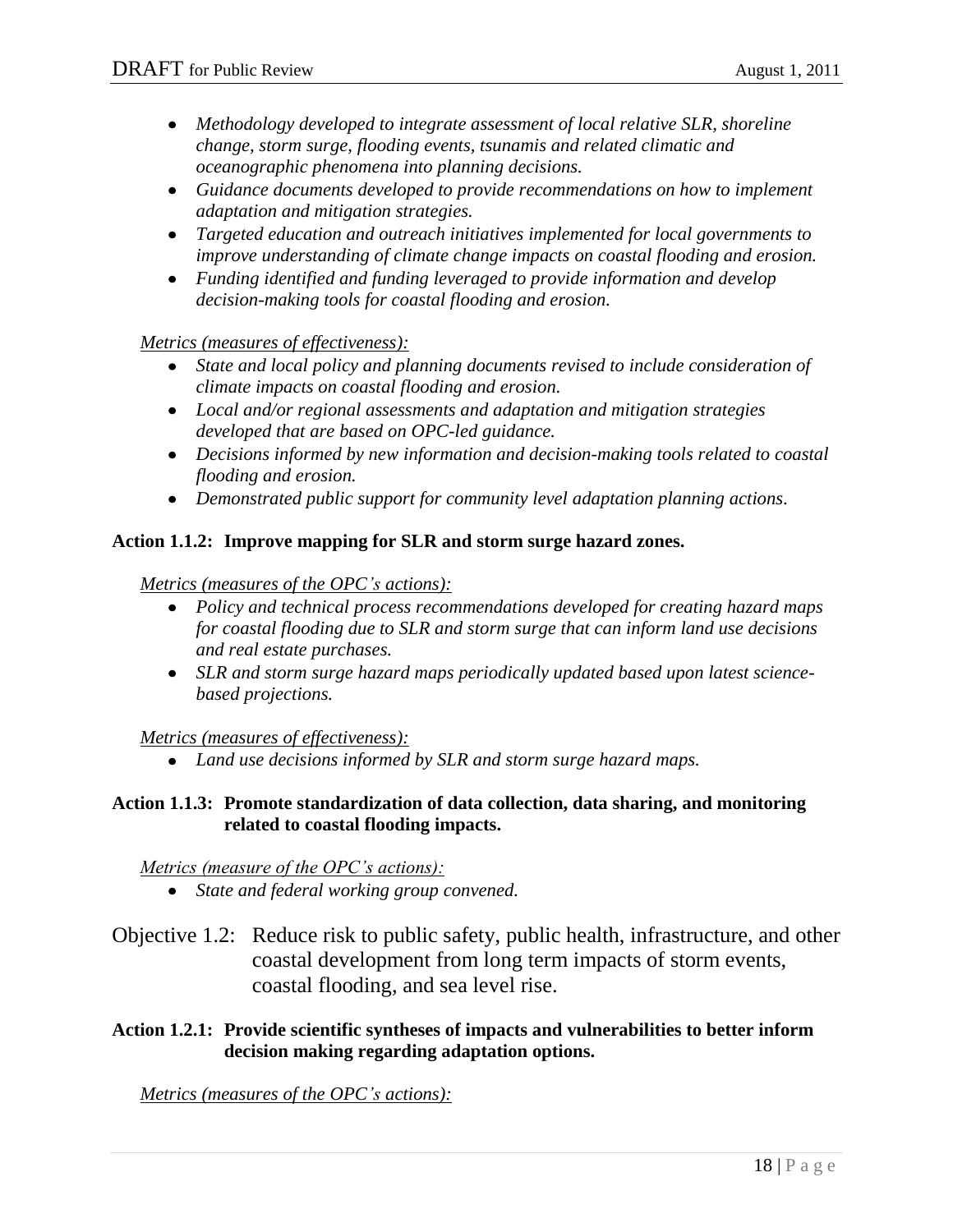- *Five-year update of the 2011 statewide vulnerability study conducted.*
- *Synthesis assessment prepared of the benefits and impacts (including socio-economic) of various shoreline protection methods and other adaptation options.*

#### **Action 1.2.2: Provide information to decision-makers regarding policy and regulatory changes needed to reduce risk and protect public resources.**

#### *Metrics (measures of the OPC"s actions):*

- *OPC-led report produced on actions to reduce risks and protect public resources, including addressing habitat protection and sediment management.*
- *Policy resolution developed that recommends changes in laws, regulations, guidance documents, and processes to reduce risk and protect public resources.*

#### *Metrics (measures of effectiveness):*

- *Existing relevant laws and regulations fully implemented.*
- *Majority of relevant state agencies developed and implemented changes in laws, regulations, guidance documents, and decision-making processes.*
- Relevant state agency leaders participated regularly in the CO-CAT to continue to build *capacity, ensure consistent assessments of impacts, and implement changes to support institutional adaptation.*
- *State"s approach to investing public resources to reduce risk revised to better take into account storm events, coastal flooding, and SLR.*
- *Local coastal program documents updated.*
- *Investments made in flexible, adaptable infrastructure.*

#### **Action 1.2.3: Provide information to support inclusion of coastal flooding as part of the State Flood Control Plan (compendium to the State Water Plan).**

*Metrics (measures of the OPC"s actions):*

*Scenarios for coastal flooding from extreme storm events and SLR developed and provided to the Department of Water Resources (DWR) for inclusion in the State Flood Control Plan.*

*Metrics (measures of effectiveness):*

*Consideration of coastal flooding included in the State Flood Control Plan.*

#### **ISSUE 2: ECOSYSTEM IMPACTS OF CLIMATE CHANGE**

Climate change will alter the distribution and abundance of coastal and marine species in unprecedented ways. In drafting this strategic plan, we focused on issues such as ocean acidification and marine ecosystem changes, where the OPC can bring its core strengths to address issues that are not being addressed by other agencies. We decided not to address how tidal wetlands will evolve with SLR, since this issue is being addressed by other state agencies and regional collaboratives. We have focused on issues where there are needs that the OPC can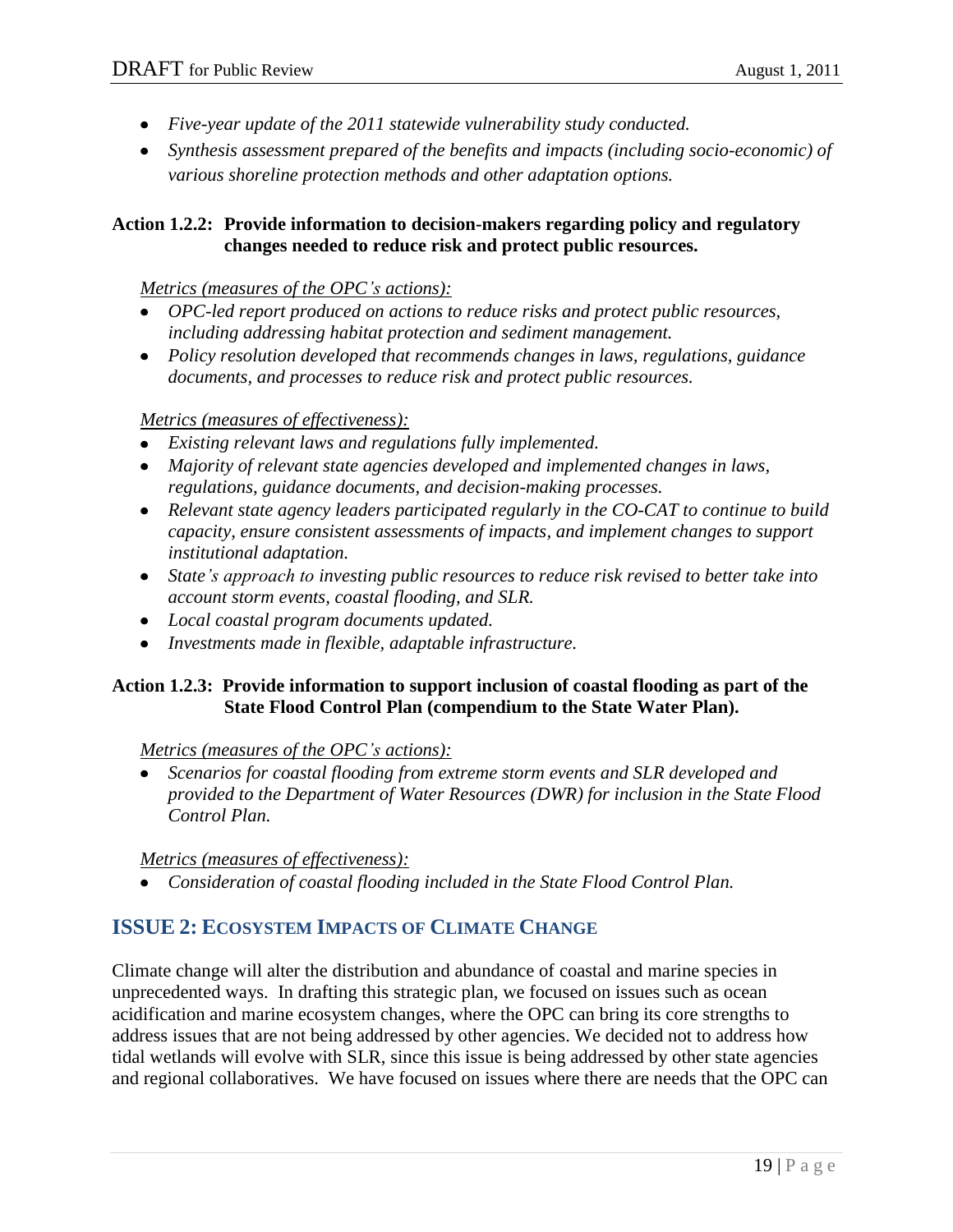consider through statewide policy recommendations, providing scientific information to inform decision making, coordinating agencies, or leveraging funding.

The chemistry of the earth's oceans is changing in ways that will likely have profound implications for ocean ecosystems. Globally, ocean surface waters are now twenty-five percent more acidic than before the Industrial Revolution, and scientists predict that ocean acidification will continue to intensify due to emissions of greenhouse gases released into the atmosphere. Climate change is also affecting global ocean temperatures which will impact a wide range of ecosystem processes. Climate-related changes are likely to have major harmful impacts on the many benefits society derives from the oceans. These new conditions will result in altered species interactions, changes in food web dynamics, and together with climate-driven bioinvasions and extinctions, will result in altered community structures, undoubtedly impacting commercially harvested species and the fisheries that depend on them.

Previously, the OPC funded research on the effects of ocean acidification on red sea urchins, abalone, and oysters and supported OST in working with the OPC-SAT to summarize existing data and research needs. Current understanding of ocean acidification and its effects on California's coastal and marine species is quite limited, as is knowledge of what practical steps might be taken to plan for and adaptively manage marine resources as acidification intensifies. Acidification is a spatially and temporally complex phenomenon, and its impacts on marine species and ecosystems will be variable and potentially quite significant. The OPC will focus on actions to improve understanding of the potential impacts from ocean acidification, and to identify initial management responses to rising ocean acidity in the face of substantial uncertainty.

#### Objective 2.1: Improve understanding of ocean acidification and identify opportunities to adaptively manage its impacts.

#### **Action 2.1.1: Promote exchange of information on changing ocean chemistry and impacts of ocean acidification.**

#### *Metrics (measures of the OPC"s actions):*

- *A suite of ocean acidification scenarios along the coast of California is developed.*
- *Data collection, data sharing, and monitoring efforts related to ocean acidification are standardized, toward providing a statewide "baseline" understanding of pH trends.*
- *Partners, including state and federal agencies and academic institutions, convened as needed to improve understanding of ocean acidification.*

#### **Action 2.1.2: Identify opportunities for management responses to ocean acidification.**

*Metrics (measures of the OPC"s actions):*

*Report identifying management opportunities based on new ocean acidification information released by 2015.*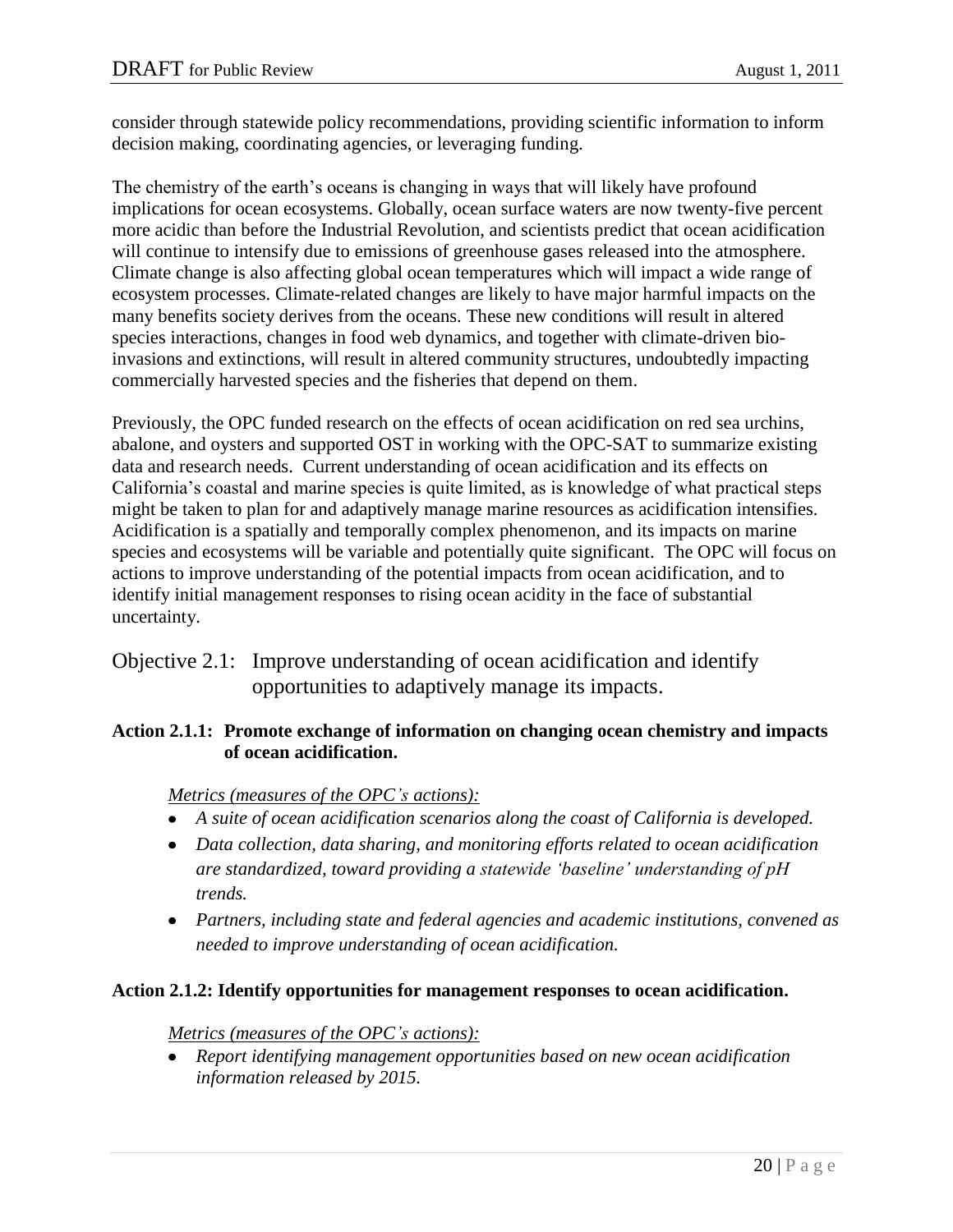Objective 2.2: Increase understanding of climate change effects on marine ecosystems.

#### **Action 2.2.1: Use the California MPA and areas of special biological significance (ASBS) networks as opportunities to detect climate change effects on marine ecosystems and marine fisheries.**

#### *Metrics (measures of the OPC"s actions):*

*Targeted studies are implemented that augment MPA and ASBS monitoring data and detect climate change effects on marine ecosystems and marine fisheries.* 

#### **Action 2.2.2: Provide coordination and science support to improve understanding of impacts to marine ecosystems from climate change.**

*Metrics (measures of the OPC"s actions):*

- *A synthesis of relevant information on marine ecosystems and climate change provided by OST and the OPC-SAT.*
- *Relevant partners convened to identify management implications of changing marine ecosystems.*

### **B. SUSTAINABLE FISHERIES AND MARINE ECOSYSTEMS FOCAL AREA**

The waters off California's coastline boast some of the most productive and diverse marine ecosystems in the world. However, California's marine ecosystems face numerous threats, including pollution, habitat destruction, historical overfishing, bio-accumulation of toxins, a lack of biological understanding, and climate change. It is imperative to understand these risks in order to protect these priceless resources for current and future generations.

The OPC is a non-regulatory body charged with, among other things: providing leadership and coordinating the activities of state agencies to improve the effectiveness of state efforts to protect ocean and coastal resources, and to help establish policies to coordinate the collection and sharing of scientific data related to ocean and coastal resources. The OPC strives to ensure sustainable marine resources by working with state, federal, and tribal organizations to improve coordination and provide resources and science based information to inform management decisions. As such, over the past five years, the OPC has partnered with the Department of Fish and Game (DFG) and the Fish and Game Commission (FGC) to improve approaches to fisheries management by providing data and resources. Given existing budget constraints it is important to identify efficiencies such as increased collaboration with partners and reallocation of existing resources to support the highest priority needs.

California's current fisheries management framework is a result of over 100 years of laws and regulations that were adopted on a piecemeal and ad hoc basis. There are recent examples of innovative approaches to management of California's fishery resources (e.g., the Marine Life Management Act of 1998 (MLMA) and the Marine Life Protection Act of 1999 (MLPA).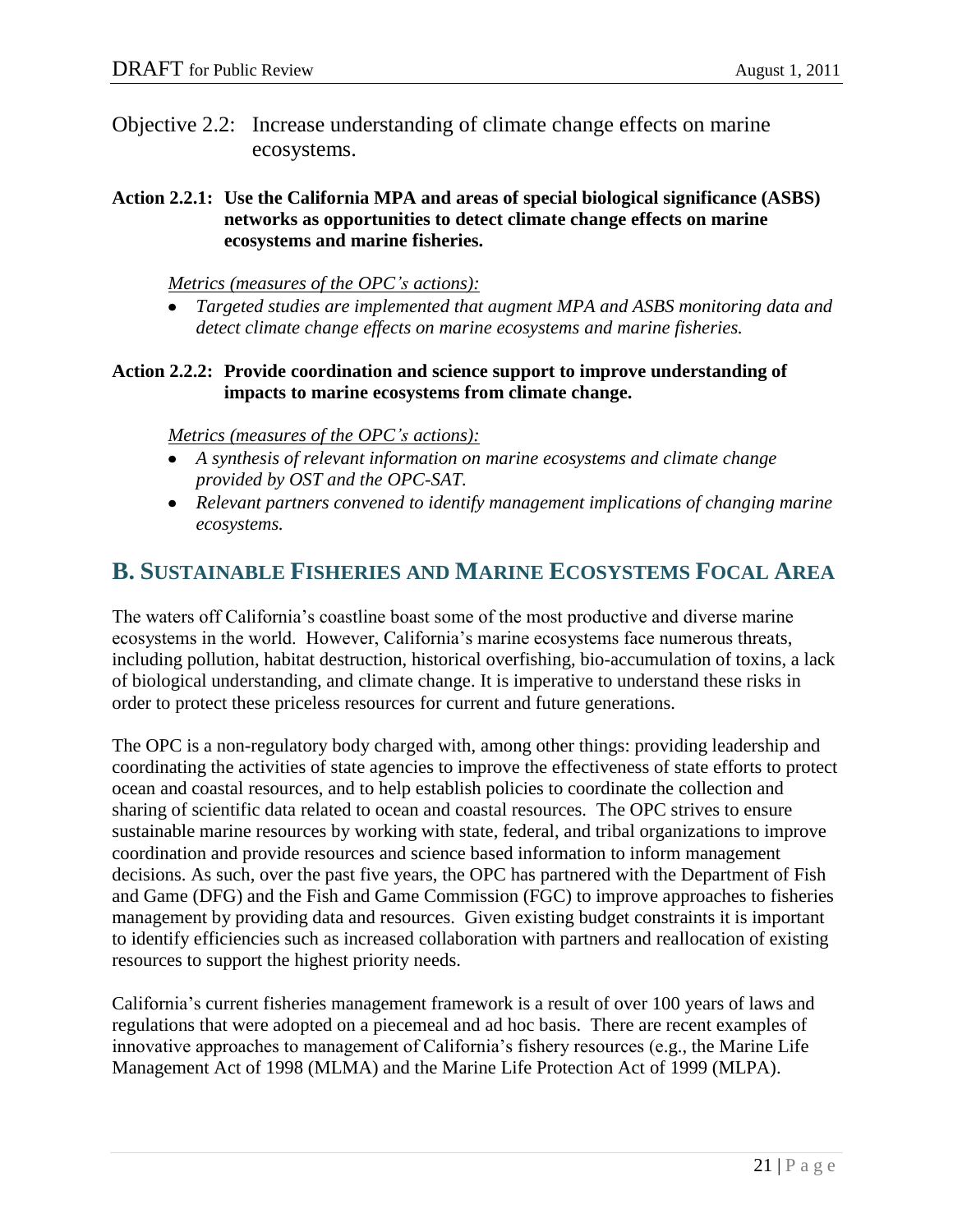Assisting the regulatory bodies charged with implementation of these statutes is a high priority for the OPC.

Under the 1999 MLPA, California has initiated redesign and implementation of a statewide network of MPAs. The emerging statewide MPA network is unparalleled anywhere else in the nation. Moreover the goals of the MLPA are broad, including protection of marine life, habitats and ecosystems, rebuilding depleted populations, and providing educational and recreational opportunity, among others. Progress towards these broad goals offers significant opportunity to safeguard California's coastal economy which itself depends upon thriving marine ecosystems in coastal waters.

The OPC has invested in critically important and time-sensitive data collection to document baseline conditions in MPAs. This information provides a foundation for long-term MPA monitoring and can inform other management mandates including fisheries and water quality management. The OPC's continued involvement in effective implementation and adaptive management of the statewide network of MPAs is an important step toward recovery and protection of California's marine ecosystems.

*Goal: Ensure long-term sustainability of marine ecosystems, fisheries, and coastal communities that protect and enhance California"s living marine resources for the enjoyment and use of current and future generations.* 

### **ISSUE 3: SUSTAINABLE FISHERIES**

Maintaining access to local seafood is important to Californians. Ensuring thriving coastal communities and marine ecosystems has many challenges, yet recent advances in innovative management practices show promise for overcoming these challenges. One approach for adding value to commercial fisheries while lowering overall volume, includes using market-based incentives (such as eco-labels) to promote more sustainable fishing practices. Some models have been shown to increase demand driven by consumers (mostly throughout the US and in Europe) who prefer seafood caught 'sustainably' and may be willing to pay a premium price for ecolabeled 'sustainable' seafood. Eco-labels provide economic incentives to fish more sustainably and add value to the fishery as many fisheries gain access to new markets they would not normally have had access to, including the European Union (EU) and other high end markets. Such market-based systems may help California fisheries shift effort from higher volume, lower profit to lower volume, higher profit fisheries and help to promote locally caught, sustainable seafood. Mandated by AB 1217 (Monning, 2009), the OPC will begin to implement a sustainable seafood program for California fisheries. This program is designed to increase local consumption of seafood and showcase California fishermen and fisheries throughout the world.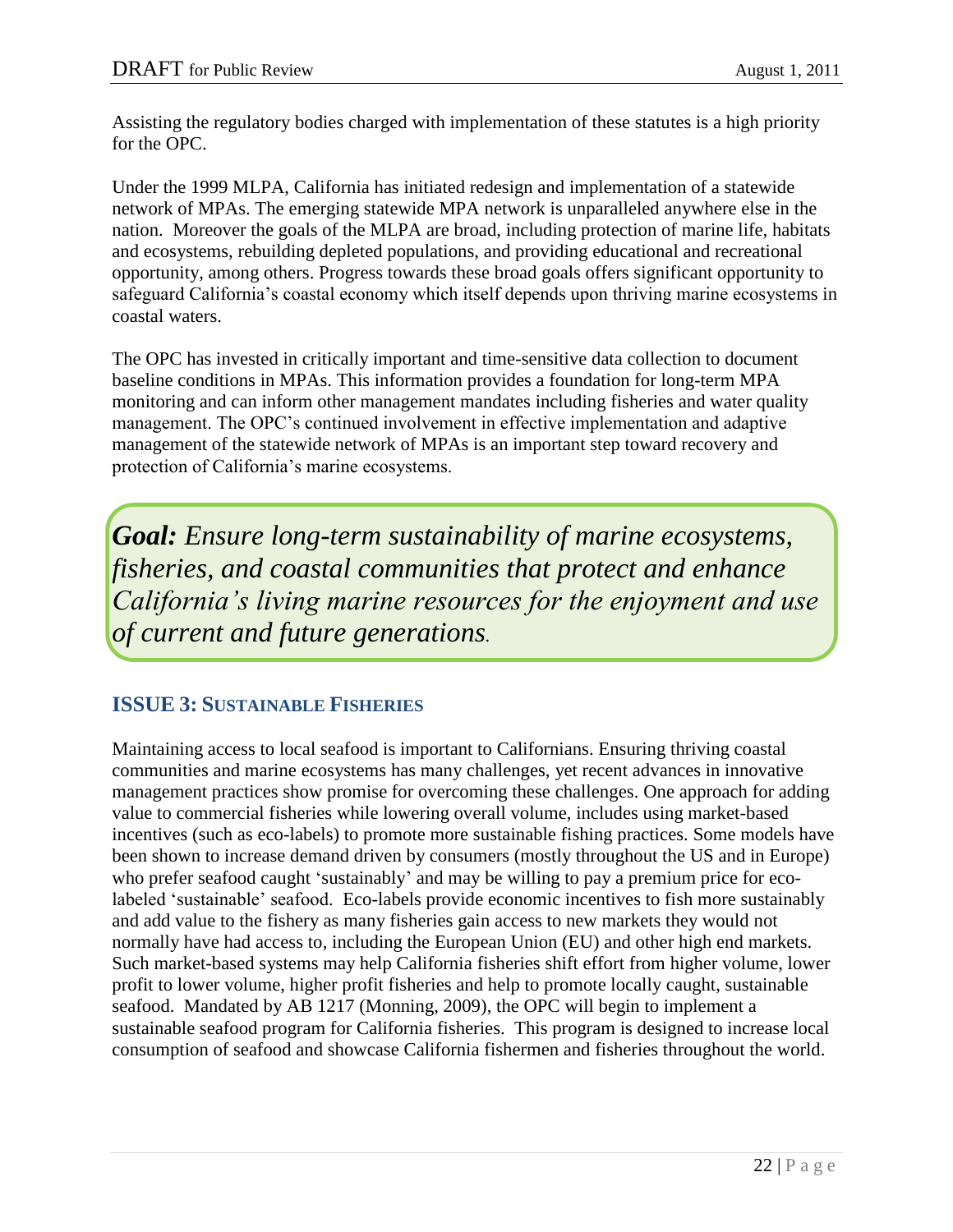Over the past five years, the OPC has worked extensively with the fishing communities along the California coast. With support of projects such as the Central Coast Groundfish project, the San Francisco Community Fishing Association and California's fisheries fund, the OPC has been able to leverage funds that result in the development of improved access to fisheries and revitalization of coastal ports, while encouraging sustainable fishing. Many of these projects emphasize sustainable fishing practices that focus on working with the fishing community to transition to fishing practices that are less harmful to the ecosystem and to build markets to support sustainably caught seafood. The breadth of projects the OPC has tackled in the past five years demonstrates the OPC's ability to bring a variety of diverse stakeholders together in support of a common effort.

Objective 3.1: Improve the sustainability of fisheries through implementing innovative projects and policies that advance fishery management practices.

#### **Action 3.1.1: Continue to implement the California Sustainable Seafood Initiative (CSSI; Assembly Bill 1217, Monning 2009).**

#### *Metrics (measures of the OPC"s actions):*

- *CSSI Logo is developed (by January 2013).*
- *Ten pre-assessments started (by July 2014).*
- *Plans for traceability and marketing programs completed (by December 2015).*
- *Three fisheries fully-certified (by July 2016).*

#### *Metrics (measures of effectiveness):*

- *Regional sustainable seafood distribution chains certified, which link together fishermen, processors, distributors, restaurants, and retailers.*
- *Higher value, lower volume fisheries.*

**Action 3.1.2: Work with staff from the Office of Environmental Health Hazard and Assessment (OEHHA), the Department of Public Health (DPH), the DFG, the State Water Resources Control Board (SWRCB) and others to develop a program that meets the needs of the California sustainable seafood program as well as informs the public about seafood toxicity issues.** 

#### *Metrics (measures of the OPC"s actions):*

*Program implemented.*

#### **Action 3.1.3: Support innovative projects that promote sustainable fisheries.**

#### *Metrics (measures of the OPC"s actions):*

- *Guidelines for Community Fishing Associations (CFAs) developed.*
- *Actions identified in the WCGA sustainable coastal communities section (for California) implemented.*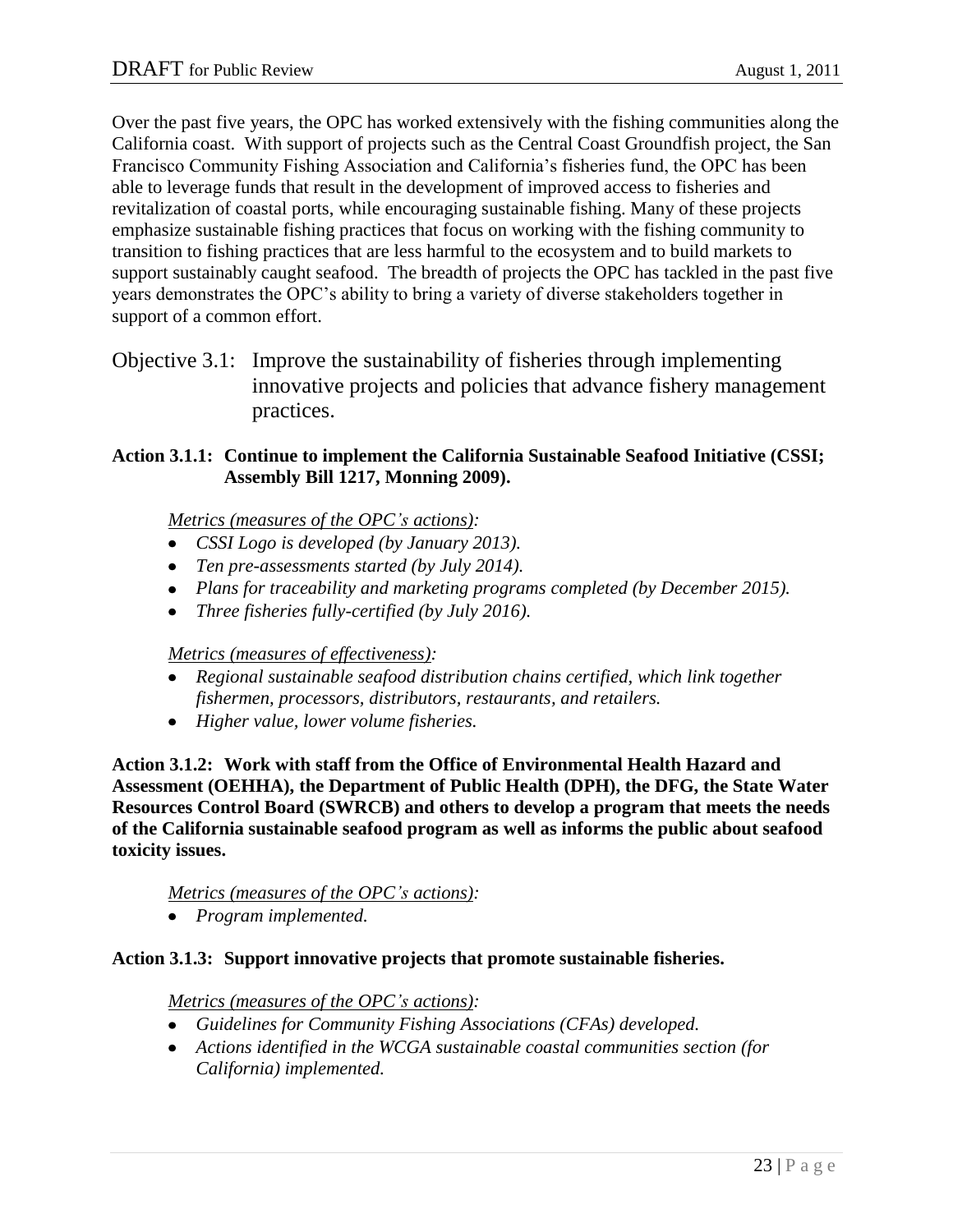*Number of jobs created by the fishing industry through a crew registry or other means documented.*

*Metrics (measures of effectiveness):*

- *Increased number of CFAs or Regional Fishing Associations (RFAs) along the state.*
- *Increased availability, demand, and sales of locally caught seafood at restaurants and markets throughout the state.*
- *Increased public awareness of sustainable seafood as measured by number of hits to a certain website, number of downloads for traceability/information applications on smart phones, etc.*
- *Continued or re-certification of fisheries with Marine Stewardship Council (MSC) after five years.*

#### **ISSUE 4: SUPPORTING EFFECTIVE FISHERIES MANAGEMENT**

In the past five years the OPC and its partners, have worked together to enhance the capacity to sustainably manage California's fishery and marine ecosystems. This has been accomplished through projects that increase collaboration and data availability to inform management decisions. Some of these projects include: creation of a collaborative fishery research organization (CFRO), support of monitoring efforts for California's new network of MPAs, the Central Coast Groundfish project, and the MLMA lessons learned study.

The state of California is currently at a turning point with how it manages its fisheries. Not only are new scientific tools being developed to help efficiently manage fisheries through the use of data poor assessment methods and integration of data collected for MPAs, but the relationships and interactions among fishermen, scientists, and managers are improving. Concepts of collaborative research and co-management<sup>9</sup>, while still yet to be fully defined, are engaging fishermen, scientists, and managers in projects that leverage resources, increase communications, and strengthen relationships. In addition, the State of California is in the midst of a process to develop a Strategic Vision for California Fish and Wildlife. Passed in 2010, Assembly Bill 2376 requires the Secretary for Natural Resources to convene a committee to develop a strategic vision for the DFG and the FGC that will address, among other things, how to improve and enhance the capacity of the DFG and the FGC to protect and manage the state's fish and wildlife.

While there are numerous issues that affect California's fisheries and ecosystems, fiscal limitations currently weaken the ability of the DFG to fulfill its mandate. For example, a 2007 report<sup>10</sup> found that revenue generated from commercial fees accounted for less than  $25\%$  of the total costs required for management of commercial fisheries.

 $\overline{a}$ 

 $\rm{^{9}}$  Co-management refers to management by fisherman and government entities.

<sup>&</sup>lt;sup>10</sup> The California Department of Fish and Game spends approximately \$22.3 million on commercial fishing activities annually, while revenues to the Department total just \$4.81 million; \$1.13 million from landings tax revenue, and \$3.68 million from permit fees. April 25, 2007, DFG Memorandum from Director L. Ryan Broddrick to John Carlson, Executive Director Fish and Game Commission.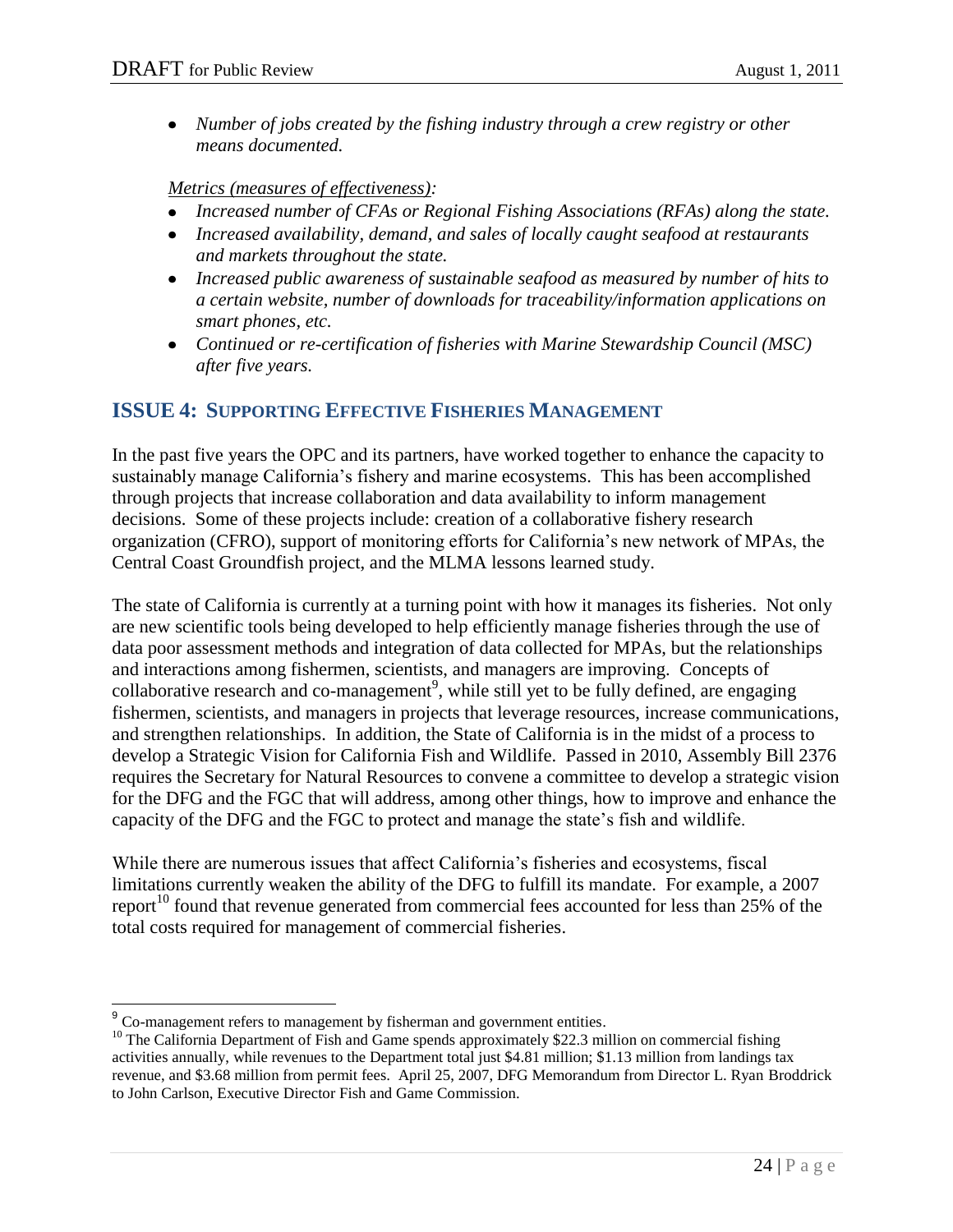Objective 4.1: Support science-based approaches to help inform fisheries management.

#### **Action 4.1.1: Support the FGC and the DFG in developing data poor assessment methods and tools, and promote their integration into fisheries management.**

*Metrics (measures of the OPC"s actions):*

*Data poor assessment methods and tools developed and integrated into fisheries management.*

#### **Action 4.1.2: Support the FGC and DFG in updating data collection and reporting systems to better inform management decisions.**

*Metrics (measures of the OPC"s actions):*

- *Enhanced recreational fishing data collection and reporting program developed and implemented.*
- *Real-time and -location reporting of commercial and recreational catches developed and implemented.*

*Metrics (measures of effectiveness):*

*Data collection and reporting formats standardized.*

#### **Action 4.1.3: Improve management of anadromous fish by enhancing use of ocean data in modeling and decision making.**

*Metrics (measures of the OPC"s actions):*

*Models and forecasts developed to assist with integration of physical and chemical data into management decisions.*

#### **Action 4.1.4: Advance ecosystem-based fisheries management and consider how to incorporate climate change.**

*Metrics (measures of the OPC"s actions):*

- *Ecosystem-based fisheries management tools developed and used to inform management decisions.*
- *Guidance on emerging fishery issues developed.*

#### *Metrics (measures of effectiveness):*

*Predicted impacts of climate change on California"s fisheries and in nursery habitat better understood.*

Objective 4.2: Improve coordination and governance of California fisheries.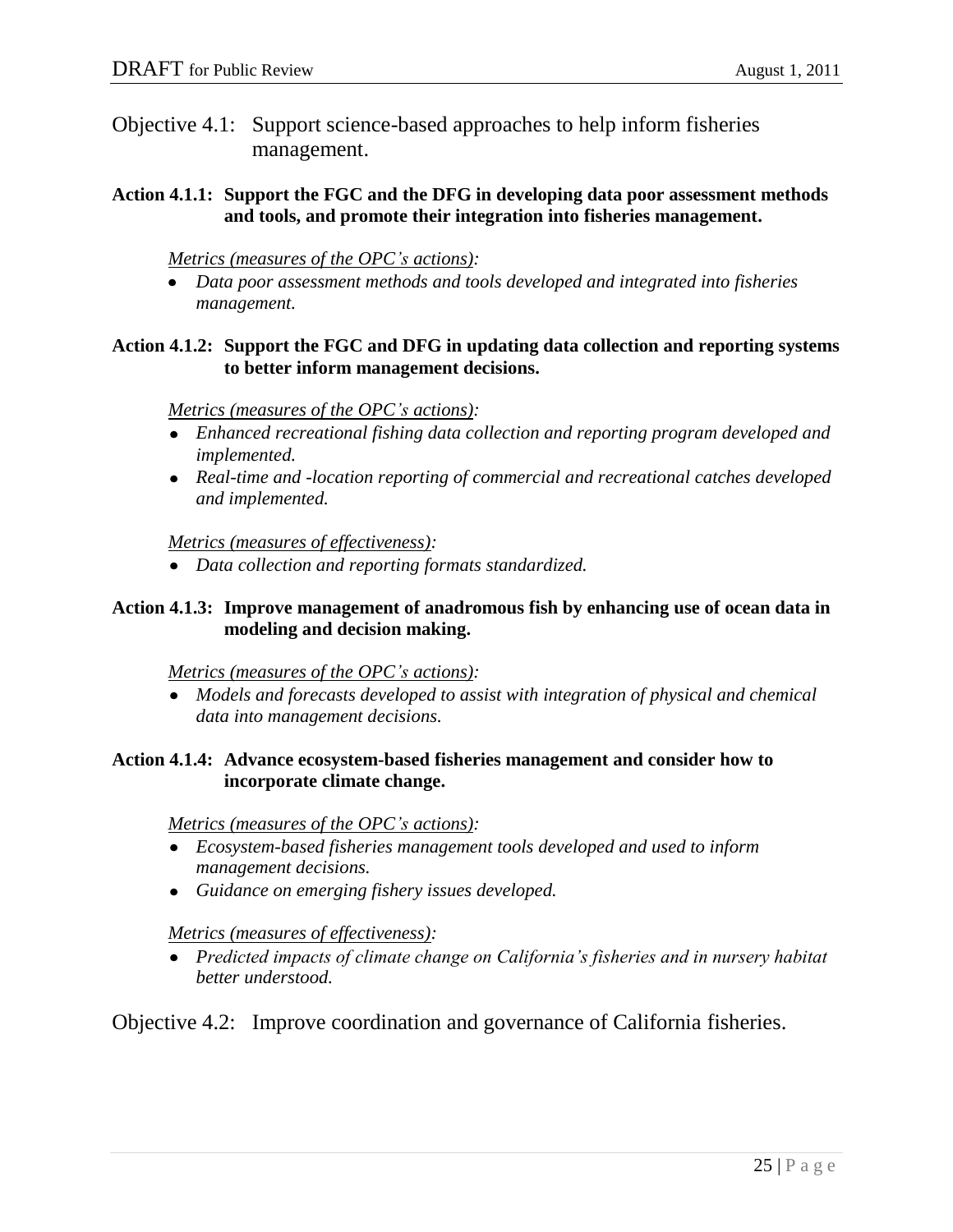#### **Action 4.2.1: Develop recommendations for changes to state laws and policies to remove ambiguities in state-managed fisheries, such as consolidating management authority.**

#### *Metrics (measures of effectiveness):*

*Updated definition of "sustainable", with regard to a marine fishery, in Fish and Game Code.*

Objective 4.3: Improve the State's capacity for sustainable fisheries management.

#### **Action 4.3.1: Optimize use of funding and management resources by assisting the DFG and the FGC with evaluation of opportunities to increase capacity, such as through collaborations and co-management.**

*Metrics (measures of the OPC"s actions):*

- *Co-management approaches developed.*
- *Collaborative research better integrated into fisheries management.*
- *Assessment of the costs for managing California"s fisheries conducted.*
- *Strategic vision for California fish and wildlife developed and implemented.*

#### *Metrics (measures of effectiveness):*

 $\overline{a}$ 

*Increased long-term dedicated fisheries management capacity at the DFG and the FGC.*

#### **ISSUE 5: LEVERAGING INVESTMENTS AND REALIZING BENEFITS OF THE STATE'S MARINE PROTECTED AREAS**

California's network of MPAs is intended to, among other goals, protect and conserve marine life, habitat and ecosystems, and improve recreational, educational, and study opportunities provided by marine ecosystems that are subject to minimal human disturbance. In order to maximize these benefits, coordinated partnerships to effectively advance MPA management, enforcement, monitoring, education, and outreach are necessary among a broad range of public and private entities who are engaged in marine resource protection and restoration activities.

The OPC is mandated to establish policies to coordinate the collection and sharing of scientific information related to coastal and ocean resources among agencies<sup>11</sup>. To support adaptive management of MPAs, as required in the MLPA, the OPC invested in data collection to establish baseline conditions in newly implemented regional MPA networks. The OPC also participated in supporting the establishment of a new program—the MPA Monitoring Enterprise within OST—to develop and implement impartial, scientifically rigorous and cost-effective MPA monitoring to inform MPA management decisions.

<sup>&</sup>lt;sup>11</sup>The California Ocean Protection Act: § 35615. Duties and activities of council: [http://www.opc.ca.gov/webmaster/ftp/pdf/docs/Documents\\_Page/Noteworthy/PRC\\_26.5/COPA\\_Jan\\_2011.pdf](http://www.opc.ca.gov/webmaster/ftp/pdf/docs/Documents_Page/Noteworthy/PRC_26.5/COPA_Jan_2011.pdf)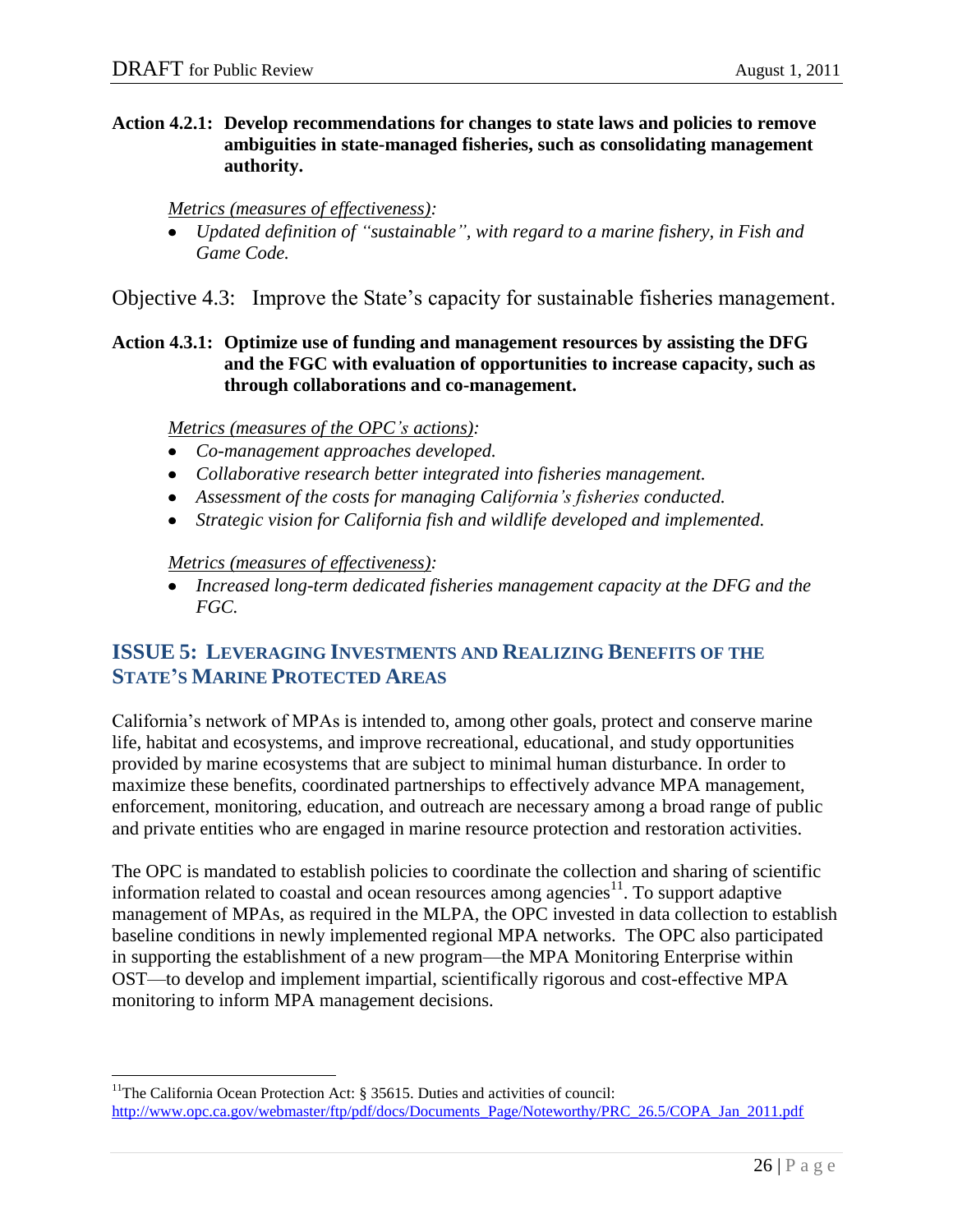Supporting these activities that provide valuable information for multiple aspects of ocean resources management remains a high priority for the OPC. In addition to informing the adaptive management of MPAs, MPA monitoring offers a valuable opportunity to collect information that may be used to inform other priority resource management issues. If implemented thoughtfully and efficiently, MPA monitoring can inform fisheries management, alert to climate change effects on marine ecosystems, and provide test-case locations for examining water quality impacts on marine resources.

The OPC will draw upon its coordination strengths to facilitate effective implementation and adaptive management of MPAs among ocean-related agencies. The OPC has been identified as the lead agency in convening public and private entities to ensure effective implementation of the MPA network. The OPC's high-level leadership is important for advancing partnerships and developing coordination opportunities as well as for identifying funding for effective MPA management, such as mitigation fees.

Objective 5.1: Support effective implementation and management of MPAs consistent with MLPA through strategic partnerships.

#### **Action 5.1.1: Support OST's MPA Monitoring Enterprise to develop and implement effective MPA monitoring; steward and share data and results; and deliver timely and meaningful information to inform adaptive MPA managemen**t.

*Metrics (measures of effectiveness):*

- *Periodic MPA management review informed by analysis and reporting of baseline data.*
- *A science-based, stakeholder supported monitoring plan adopted and implemented for each region.*
- *MPA management is informed by, and stakeholders, scientists, and decision-makers are engaged and informed through the use of communications tools.*

#### **Action 5.1.2: Facilitate communication and collaboration among partners and determine a long-term funding strategy for MLPA implementation.**

*Metrics (measures of the OPC"s actions):*

 $\bullet$ *Semi-annual meetings of MLPA implementation partners convened to discuss accomplishments, resolve challenges, and determine a long-term funding strategy.*

*Metrics (measures of effectiveness):*

- *Regional agreements adopted and implemented for cost-effective and collaborative management among MLPA implementation partners.*
- *Funding sources for long-term MLPA implementation identified, including potential funds from once-through cooling intake fees.*

#### **Action 5.1.3: Support efforts to increase public awareness of MPAs by participating in a working group with the DFG, the State Parks, OST, appropriate local**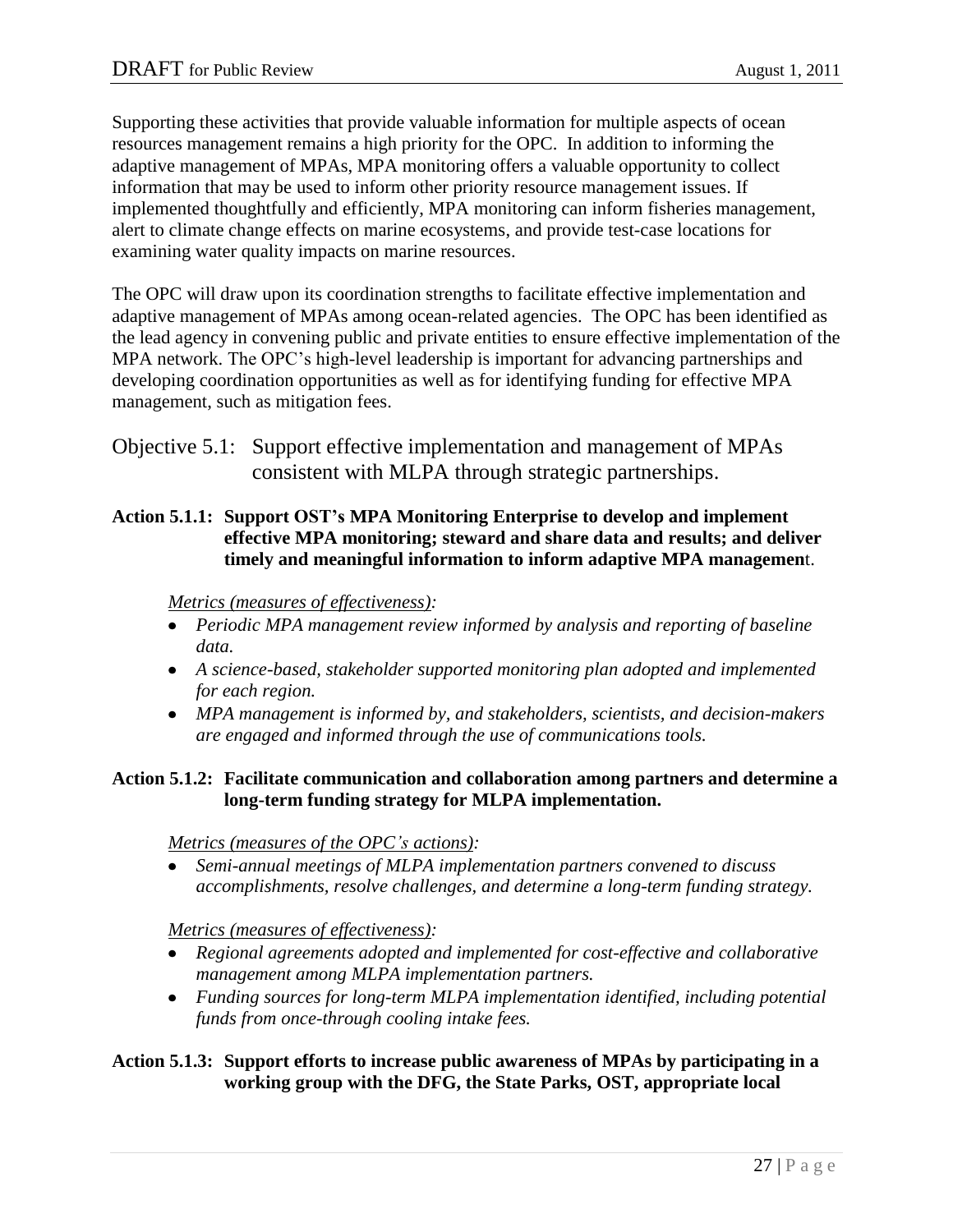#### **entities, private foundations, and educators to facilitate development and implementation of a coordinated public education strategy about MPAs.**

*Metrics (measures of effectiveness):*

- *MPA Public Awareness Working Group established, and education strategy designed and launched with partner support.*
- Educational materials (maps, signage, etc.) developed and widely distributed at State *Parks, nature centers, etc. in effective MPA regions.*
- *MPA information integrated into state-sponsored education curriculum.*
- *Increased visits to online resources about California"s MPAs.*

Objective 5.2: Coordinate MLPA implementation with other ocean management policies to improve management effectiveness.

#### **Action 5.2.1: Identify opportunities for integrated management of ocean resources through regional MPA implementation agreements, fisheries management plans, and the SWRCB's Ocean Plan update.**

*Metrics (measures of the OPC"s actions):*

*Guidance to integrate fisheries and MPA management developed.*

*Metrics (measures of effectiveness):*

- *Fisheries management and water quality protection considerations addressed in regional MPA management plans.*
- *Regional implementation agreements developed that clearly identify partner roles for implementing cost-effective and collaborative management among potential MPA implementation partners.*
- *Data collected within MPAs are used to inform fisheries management*

#### **Action 5.2.2: Identify opportunities to reduce pollution impacts to MPAs by working with the SWRCB and other appropriate entities.**

*Metrics (measures of effectiveness):*

- *Consideration of MPAs incorporated into the SWRCB"s Ocean Plan update.*
- *Reduced pollution levels detected by quantitative water quality measurements in MPAs*.

#### **Action 5.2.3: Advance recommendations from OST's Aquatic Invasive Species (AIS) vector risk assessment research to inform strategies that reduce risk of AIS introduction into coastal and marine environments.**

*Metrics (measures of the OPC"s actions):*

- *Vector risk assessments results disseminated through California Agency Aquatic Invasive Species Team (CAAIST).*
- *Management strategies identified and considered.*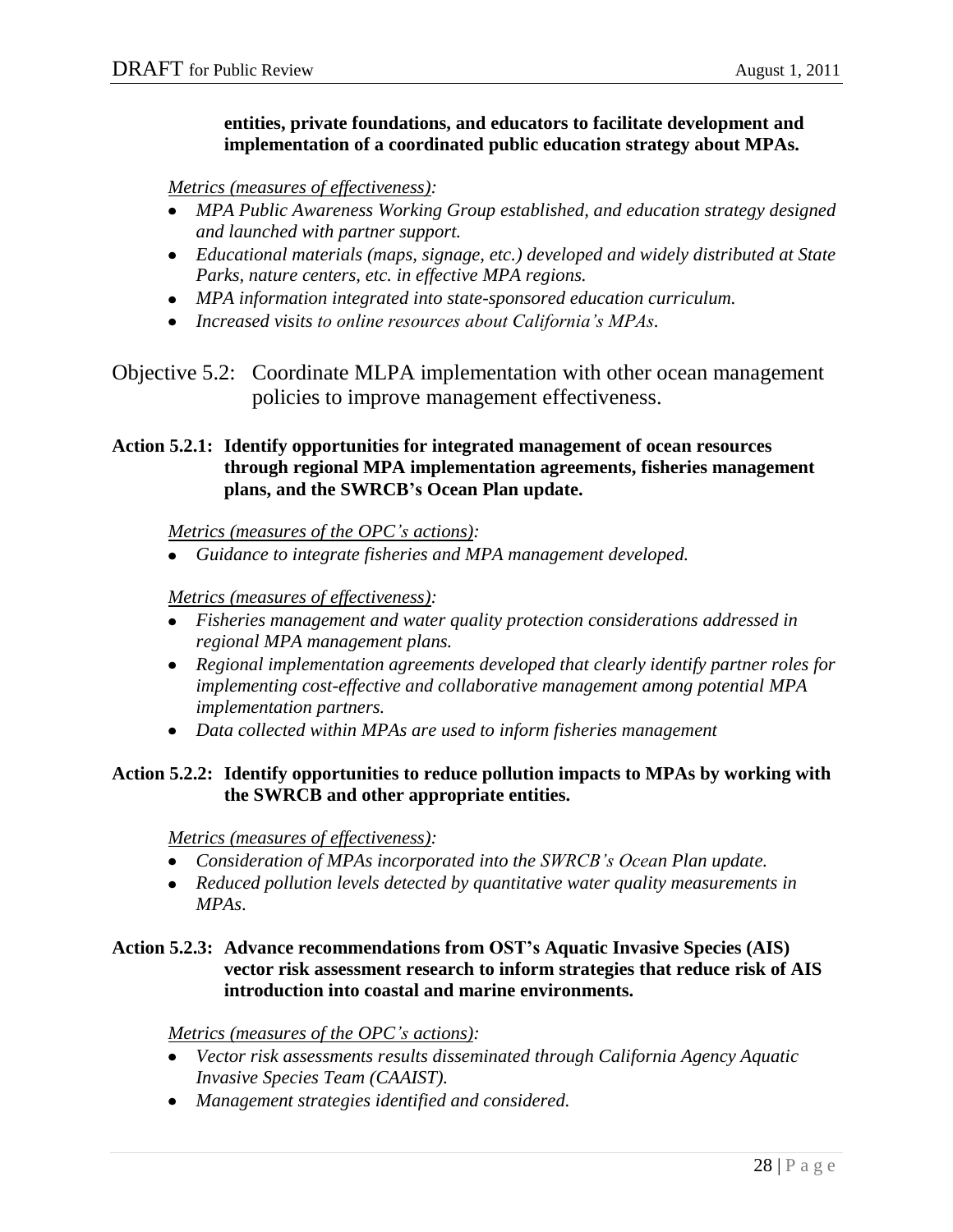### **C.LAND-SEA INTERACTION FOCAL AREA**

Land-sea interaction is a very broad issue area that could include everything from land-based pollution to physical and ecological processes along the coast. Broad water policy issues such as sources of water supply, water reuse, infiltration of runoff, groundwater, watershed management, and pollution control have enormous impact on the ocean. Most water pollution in California, from urban or agricultural runoff to municipal discharge, ends up in the ocean.

In drafting this strategic plan, we considered many potential issues: legacy toxic contaminants, contaminants of emerging concern, microbial contamination, nutrient pollution, harmful algal blooms (HABs), marine debris, urban runoff, hydromodification, sediment management and coastal erosion. Many of the issues mentioned are the primary responsibility of other agencies such as the SWRCB, the Regional Water Control Boards, the DWR, the Department of Toxic Substances Control (DTSC), and local governments; or they are being addressed by other organizations such as the Southern California Coastal Water Research Project (SCCWRP), the State's Northern, Central and Southern California Ocean Observing Systems, and the Coastal Sediment Management Workgroup (CSMW). In some instances, the OPC has made valuable investments that have furthered our understanding or management of these issues. For example, the OPC, through OST, partnered with NOAA and SCCWRP to initiate the California Harmful Algal Bloom Monitoring and Alert Program (HABMAP), statewide HAB alert network system for researchers and end user committees.

Addressing some of the aforementioned issues will require enormous infrastructure investments, while others require ongoing scientific research or monitoring; all of these investments are beyond the current resources of the OPC.

Therefore, in identifying objectives and strategic actions for the OPC over the next five years, we focused on issues where there is a clear role for the OPC and where there were opportunities to use our core strengths to achieve results and advance our mission of protecting and conserving ocean resources. We have focused on three issues where there are needs that the OPC can address through statewide policy recommendations, providing scientific information to inform decision making, coordinating agencies, or leveraging funding. These three issues include 1) Integrating Water Policy, 2) Marine Debris, and 3) Sediment Management.

*Goal: Reduce the negative impacts of terrestrial activities on marine ecosystems, public health, and the state"s coastal and ocean economy*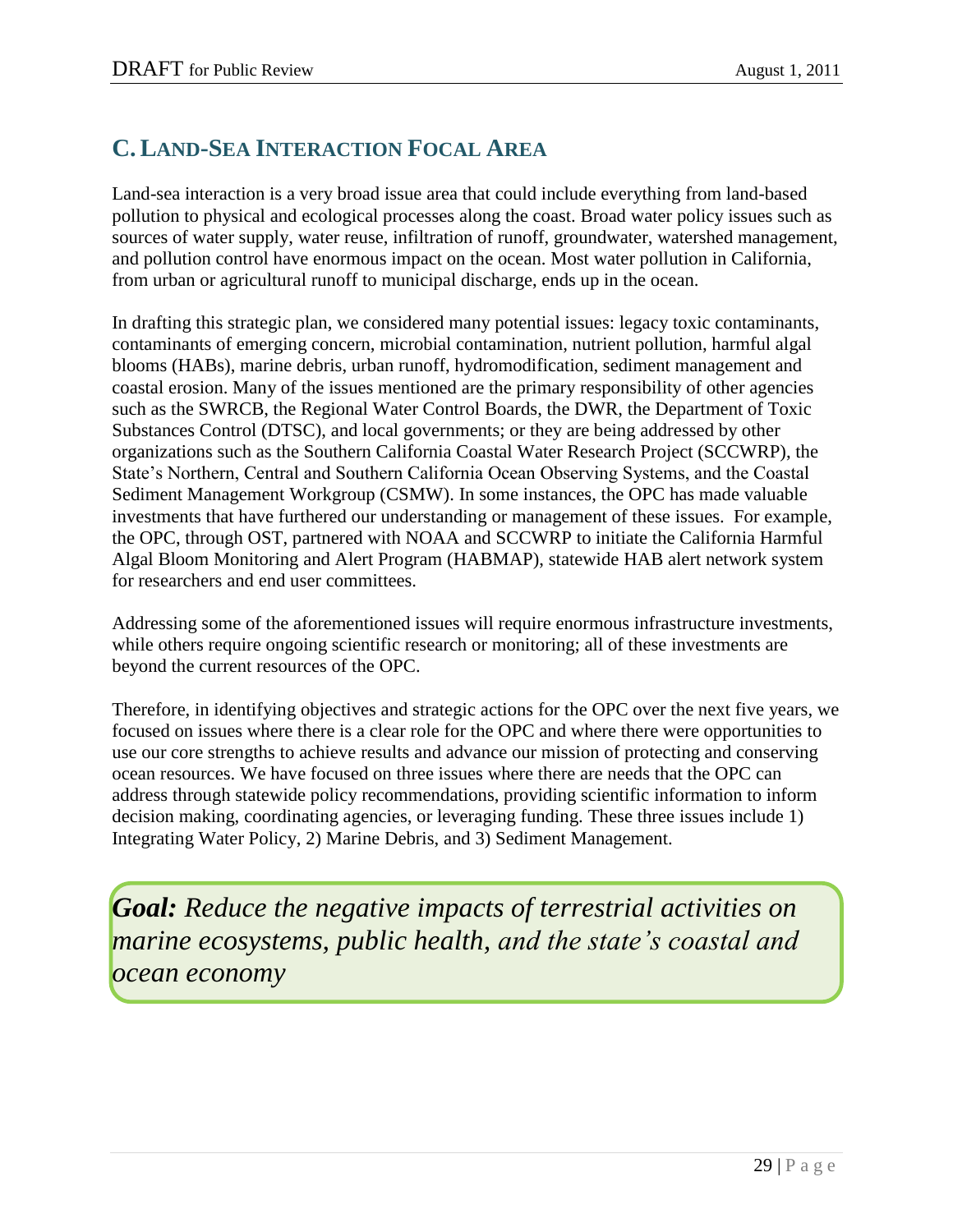### **ISSUE 6: INTEGRATING WATER POLICY**

Many aspects of water management in California impact the ocean and its resources. The state needs integrated water policies that consider the connected issues of water supply, runoff, pollution, and ecosystem function. Promoting these policies should be a top priority of the OPC over the next five years. Such integrated policies must, by definition, be developed in partnership with other agencies, especially the DWR, the SWRCB, the coastal Regional Water Quality Control Boards (RWQCB), and DFG. The OPC should support its partner agencies and provide information about ocean and coastal resources to help advance integrated water policies in the forthcoming updates of the California Water Plan, SWRCB's Ocean Plan, and the RWQCB's Basin Plans. The OPC has a responsibility to ensure that the State's water policies are consistent with its goals of conserving marine ecosystems.

Objective 6.1: Advance integrated water policies that protect ocean resources.

#### **Action 6.1.1: Provide information and recommendations to advance water quality policy development such as updating the California Water Plan, the SWRCB Ocean Plan, relevant Basin Plans, and other integrated water policies.**

*Metrics (measures of effectiveness):*

- *Ocean resource issues adequately addressed in Water Plan, Ocean Plan, Basin*   $\bullet$ *Plans, and other relevant plans to support ecosystem restoration and protection.*
- *Best management practices for development identified.*

#### **ISSUE 7: MARINE DEBRIS**

Marine debris is persistent solid waste that ends up in the marine environment. Floating marine debris is moved by winds and ocean currents and can cross international boundaries. It impacts our beaches, degrades habitat, and entangles and poisons wildlife. In recent years, the accumulation of debris in convergence zones, such as the North Pacific Subtropical Gyre, has garnered much attention, resulting in public calls for actions to address this problem. The 2011 tsunami in Japan has also created a debris field that is purportedly moving across the Pacific and anticipated to reach California in two to three years. Although there are many sources and types of marine debris, reducing plastics is a top priority because plastic waste makes up a large percentage of all marine debris, and it persists in the environment causing long-term impacts.

Marine debris has been a priority issue for the OPC during its first five years. The OPC adopted two resolutions, funded two scientific studies, and coordinated the Marine Debris Steering Committee that helped develop the marine debris implementation strategy. The OPC has made significant accomplishments on this issue. However, much of the leadership on reducing plastic waste in the ocean has come from local governments, non-governmental organizations, and other agencies. Efforts at statewide marine debris legislation were unsuccessful and the OPC stopped convening the Marine Debris Steering Committee due to lack of staff.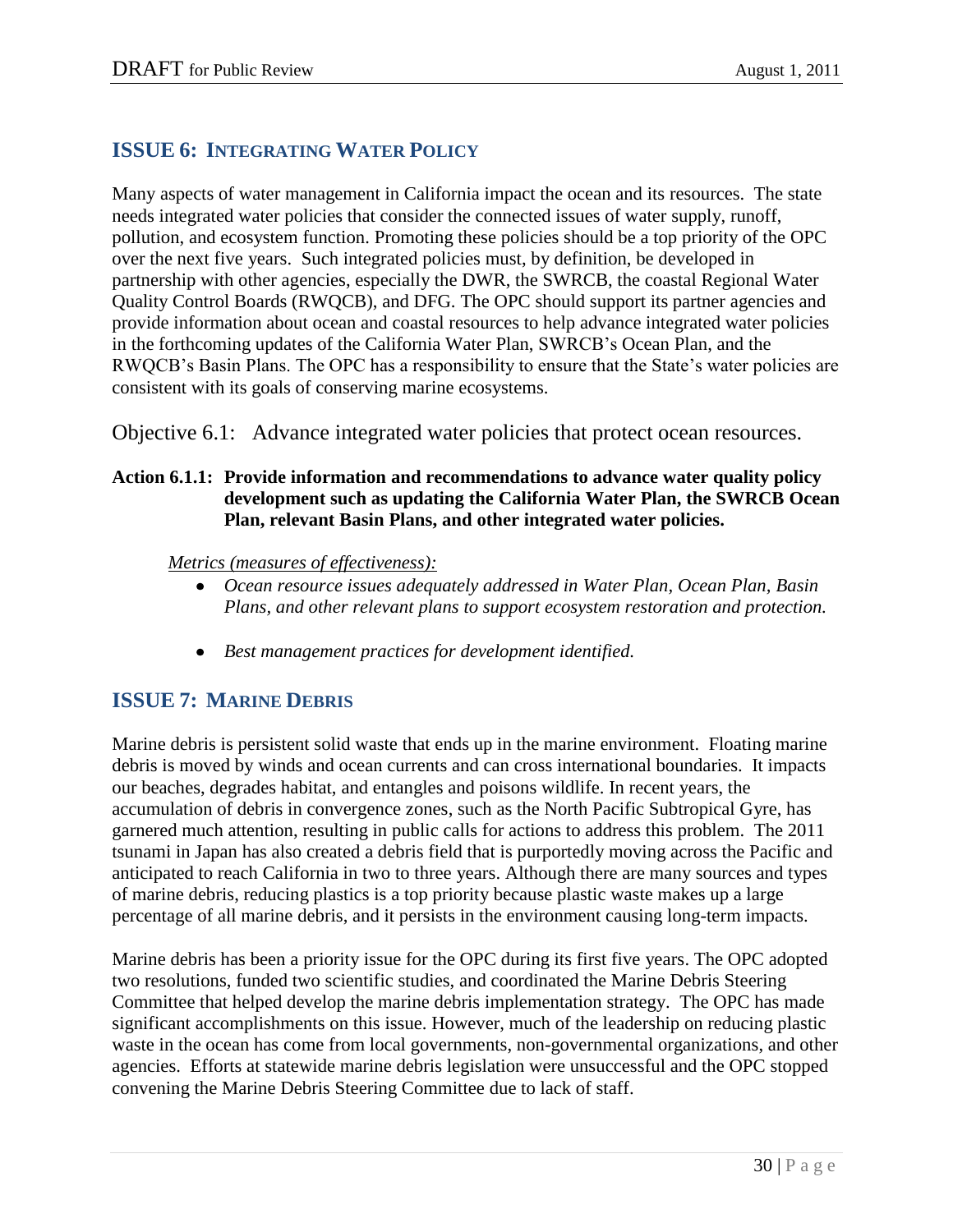This plan proposes that the OPC refocus staff resources on the issue of marine debris reduction, with particular emphasis on improving coordination and providing information to inform policy. The OPC can play a leadership role on this issue by helping coordinate the many agencies that have partial responsibility for reducing marine debris and by building off of the OPC funded scientific studies to improve policy and management. Finally, these objectives will support the marine debris reduction actions in the West Coast Governors' Agreement for Ocean Health.

Objective 7.1: Encourage agencies to work together on reducing marine debris.

#### **Action 7.1.1: Reconvene the Marine Debris Steering Committee and expand membership.**

#### *Metrics (measures of the OPC"s actions):*

- *Marine Debris Steering Committee re-established with expanded membership.*
- *Specific policy recommendations produced related to high priority actions for reducing marine debris.*

*Metrics (measures of effectiveness):*

*Priority actions of the marine debris implementation strategy completed.* 

#### **Action 7.2.1: Provide targeted information to policy makers and the public about the costs and impacts of marine debris and about opportunities to reduce it.**

*Metrics (measures of the OPC"s actions):*

*Economic costs of cleaning up marine debris analyzed.*

#### **Action 7.2.2: Collaborate with the West Coast Governors' Agreement on Ocean Health Marine Debris Action Team and other stakeholders to generate new information needed to advance marine debris reduction policies.**

*Metrics (measures of effectiveness):*

*New studies on marine debris completed by 2015.*

#### **Action 7.2.3: Support the SWRCB's adoption and implementation of a statewide trash policy.**

*Metrics (measures of effectiveness):*

- *Marine debris reduced (i.e. tons collected on coastal cleanup day).*
- *Protective SWRCB trash policy adopted and implemented.*
- *Statewide and regional stormwater permits that include trash reduction metrics adopted and implemented*

Objective 7.3: Promote pollution prevention.

Objective 7.2: Provide information to support policy initiatives that will reduce marine debris.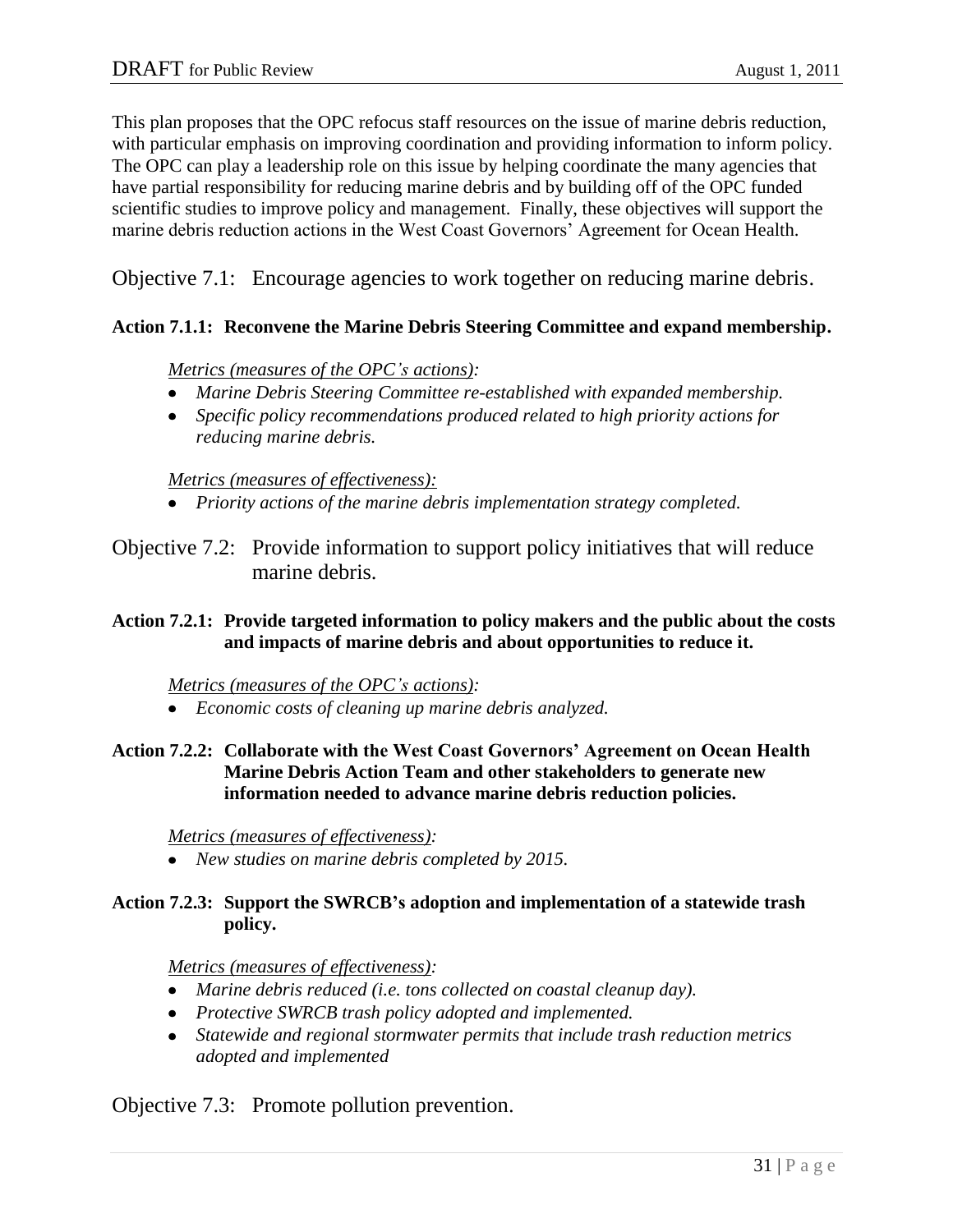#### **Action 7.3.1: Support collaborative efforts to work with a broad array of stakeholders including industry to proactively reduce packaging and other products that contribute to marine debris.**

*Metrics (measures of effectiveness):*

*Packaging from key industries reduced.*

#### **ISSUE 8: SEDIMENT MANAGEMENT**

Sediment management in upland watersheds, along the coast, and in the near shore environment has significant impacts on habitats and coastal resources. Modifications on land including dams, sand and gravel mining, and paving many coastal watersheds have all diminished sediment input into coastal areas. Sediment can act as a pollutant, carrying contaminants such as metals; it can also smother salmon and steelhead spawning habitat. However, sediment is also an essential resource needed to maintain various coastal environments such as beaches, wetlands, and dunes. Coastal sediment will be a critical resource as the state adapts to rising sea levels.

The Coastal Sediment Management Workgroup (CSMW) is a collaboration of state, federal, local, and regional entities working to implement regional sediment management to augment or restore natural processes. CSMW is the lead organization for sediment management and continues to work with regional entities to develop and implement coastal regional sediment management plans (CRSM Plans) to address sediment imbalance issues throughout the state in a holistic manner. The OPC should continue to participate as a member of this coalition. Given the OPC's past investments, and its leadership in responding to sea level rise, there are specific actions and opportunities for the OPC to help provide scientific information to promote beneficial re-use of sediment in a way that increases protection of near shore resources.

Objective 8.1: Improve policies and regulatory practices to better protect nearshore habitats while increasing opportunity for sediment reuse.

**Action 8.1.1: Provide agencies, regulators, and decision makers with results from completed studies (such as the Tijuana Estuary Sediment Fate and Transport Study) and new models that have the potential to change sediment management regulatory standards.**

*Metrics (measures of effectiveness):*

*Sediment regulatory standards updated to incorporate latest information about sediment management.*

#### **Action 8.1.2: Encourage implementation of pilot projects that demonstrate the efficacy of alternative regulatory standards.**

*Metrics (measures of effectiveness):*

- *Sediment management policies updated.*
- *Pilot projects implemented.*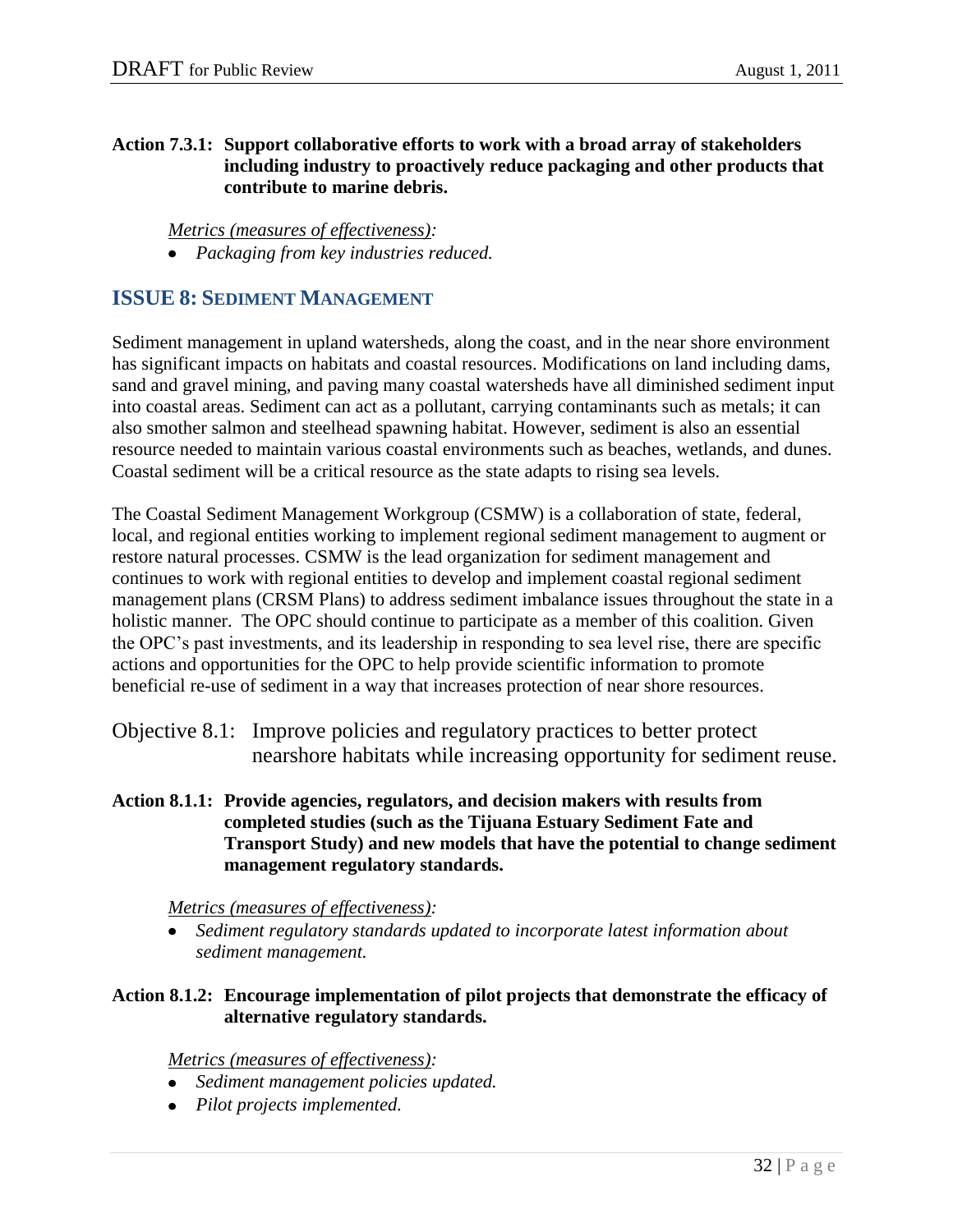Objective 8.2: Provide management and planning entities with data and tools to enhance sediment-related planning decisions.

#### **Action 8.2.1: Make tools available to agencies and other users to improve planning and decision making related to SLR and sediment disposal or reuse.**

#### *Metrics (measures of effectiveness):*

*California Coastal Mapping Project and the Bay Area Stanford Unstructured Nonhydrostatic Terrain-following Adaptive Navier-Stokes Simulator (SUNTANS) modeling project resources used in decision making.*

Objective 8.3: Restore natural sediment processes.

#### **Action 8.3.1: Support other agencies' efforts to restore natural sediment processes, including consideration of dam removal**

*Metrics (measures of the OPC"s actions):*

*Policy letters and resolutions produced by the OPC.*

### **D.INDUSTRIAL USES FOCAL AREA**

The California economy is the  $8<sup>th</sup>$  largest in the world, where approximately \$46 billion is related to a healthy and thriving ocean and coastal environment. The state's marine environment currently hosts or has the potential to host a variety of industrial marine uses, such as shipping, fishing, energy production, desalination, and aquaculture. These industries are supported by the state's three major ports and a collection of smaller harbors, which provide the infrastructure necessary to convey goods to other parts of the state, the rest of the nation, and worldwide.

California's marine waters also host non-industrial marine uses that are important to society. For example, California has three coastal military bases which use the marine environment for military training, research, and security purposes. In addition, the state's coast and waters also provide significant recreational opportunities for coastal communities and visitors such as surfing, boating, swimming, and kayaking. As demand for the use of California's marine environment increases, the state recognizes the need to address the following issues:

Promoting science-based evaluation of and planning for emerging and future industrial uses of the ocean. Spatially explicit planning that addresses conflicts among users of the marine environment can be cost- and time-effective for all parties. The state should seek to:

- o Increase the availability of scientific and geospatial information products and analysis tools useful for informing regulatory and siting decisions.
- o Develop guidance on the early and proactive implementation of regulatory requirements, siting criteria, and performance standards.
- o Identify proposed uses that may be compatible (or incompatible) with other existing and proposed uses.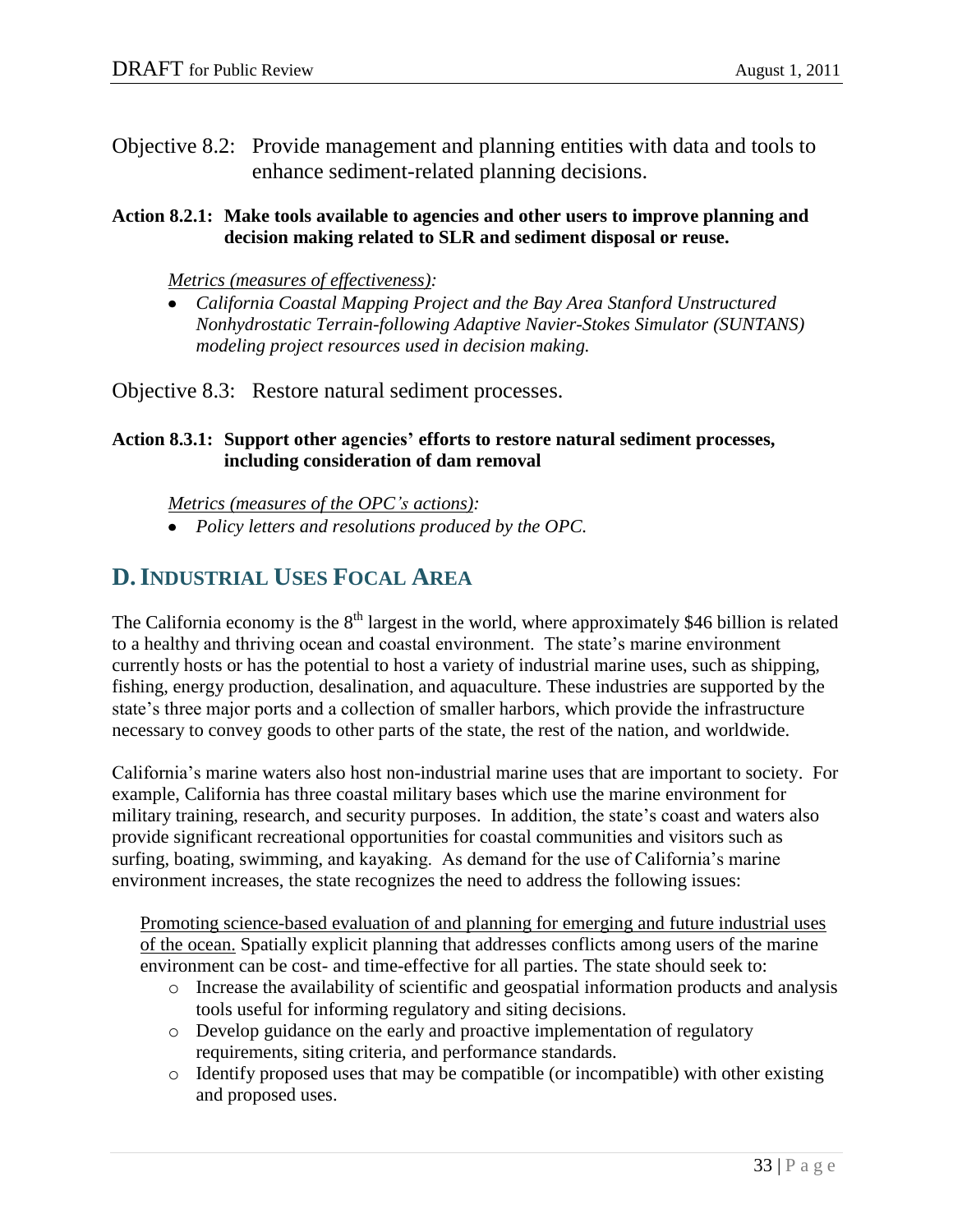Planning for and understanding cumulative impacts. Although a single activity or project may have insignificant impacts on the marine environment when considered in isolation, its interaction with other marine uses and natural phenomena may give cause for concern.

Recognizing the value of working waterfront infrastructure. Working harbors, ports, and waterfronts are essential to marine and coastal industries, contribute greatly to coastal economies, and are part of California's maritime heritage. As some traditional maritime industries have waned, maintaining waterfront infrastructure has become challenging. Yet, this infrastructure remains critical to attracting new maritime industries and economies, such as marine renewable energy development, and to preserving historic maritime uses that are culturally valuable to coastal communities.

In order to most efficiently use its resources, the OPC will focus on those industrial uses that are currently active or are under development, and will engage in other potential uses as they become more concrete. Industrial uses that the OPC will focus on include 1) desalination and once-through cooling, 2) marine renewable energy, and 3) aquaculture. There is an immediate role for the OPC to play regarding desalination as plants are up and running and more are being considered at this time. The OPC can also play a timely role in helping to determine the feasibility of marine renewable energy by supporting the development of guidance for test and pilot projects. The OPC can become more engaged in aquaculture if and when it becomes a more likely use, e.g., once there is a mechanism to enable leasing for commercial finfish operations.

*Goal: Ensure that industrial uses in California"s ocean waters are planned and managed in a manner that balances their social and economic benefits with the long-term protection and sustainability of the state"s marine and coastal resources.*

### **ISSUE 9: DESALINATION AND ONCE-THROUGH COOLING**

As of December 2011,California has two desalination facilities that are currently operating and providing drinking water, two facilities that are permitted but not yet built, some pilot and test facilities, some small industrial facilities, and approximately a dozen more that are proposed. Desalination is viewed in some coastal areas as being able to provide a local and reliable source for a portion of an area's water portfolio. However, it currently has a relatively high cost and energy usage compared with other water sources. Efforts are underway to determine whether new technologies might lower costs and reduce impacts. The state's current recommendation is that desalination should be considered as a future water source where economically and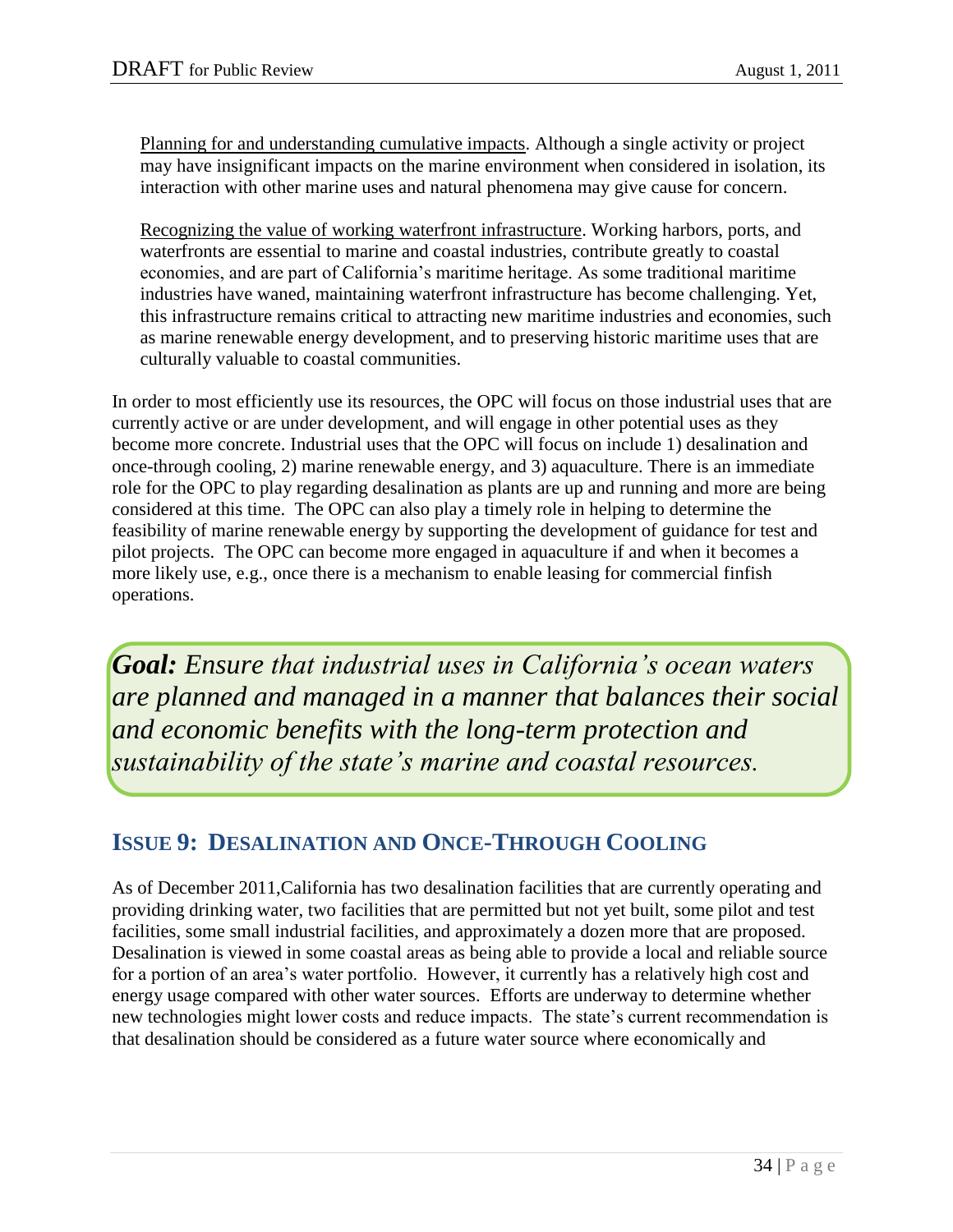environmentally appropriate, and as an element of a balanced water supply portfolio that also includes conservation and water recycling to the maximum extent practicable.<sup>12</sup>

The DWR is currently updating the California Water Plan, and the 2013 update will be the first time coastal and marine elements will be incorporated. The Water Plan will address integrated water management, including water supply, water quality, environmental stewardship, and integrated flood management. The OPC will continue to work with DWR and other agencies over the next two years to assist with needed analyses and provide policy input. There is a particular opportunity to update the context for and shape recommendations about desalination, for example to provide statewide and regional analysis of water policy supply options that compare the costs and benefits of pursuing desalination with alternative water sources.

In addition, the state should identify and prioritize preferred siting and design considerations. Some current desalination technologies may have minimal adverse impact to the environment, such as use of beach-well intakes. The impacts of other conventional desalination technologies, however, include adverse effects on marine life due to open seawater intakes, brine discharges, and high energy usage and resulting GHG emissions. A major impact to the state's marine life would be caused by co-location of desalination plants with existing power plant once-through cooling (OTC) intakes. OTC causes adverse impacts through entrainment and impingement of marine organisms, which reduces species diversity, impacts threatened and endangered species, and causes other changes in system structure and function. Per the SWRCB's May 2010 policy to phase out OTC at most coastal power plants, most of these cooling systems are scheduled to be decommissioned over the next decade. Therefore, state guidance on siting and design considerations (e.g., alternative intake systems such as subsurface intake methods, improved screening methods, etc.) should be consistent with the SWRCB's May 2010 policy and should focus on technologies that can have minimal impact.

- Objective 9.1: Work with all appropriate entities in the update of the California Water Plan to provide statewide and regional context for policy recommendations on desalination.
- **Action 9.1.1: Coordinate with DWR and other agencies and entities that have a role in setting policy and guidelines for desalination, including the Coastal Commission, State and Regional Water Boards, and others, to prepare scoping studies that will inform the California Water Plan Update.**

*Metrics (measures of the OPC"s actions):*

 $\overline{a}$ 

- *Regional contexts (costs and benefits of desalination compared with other water supply options; alternative water supply options) analyzed.*
- *Data gaps or necessary new policies and guidelines identified and incorporated into siting options and constraints.*

<sup>&</sup>lt;sup>12</sup> Water Desalination – Findings and Recommendations (Department of Water Resources (DWR), 2003); *California Water Plan Update* (DWR, 2009).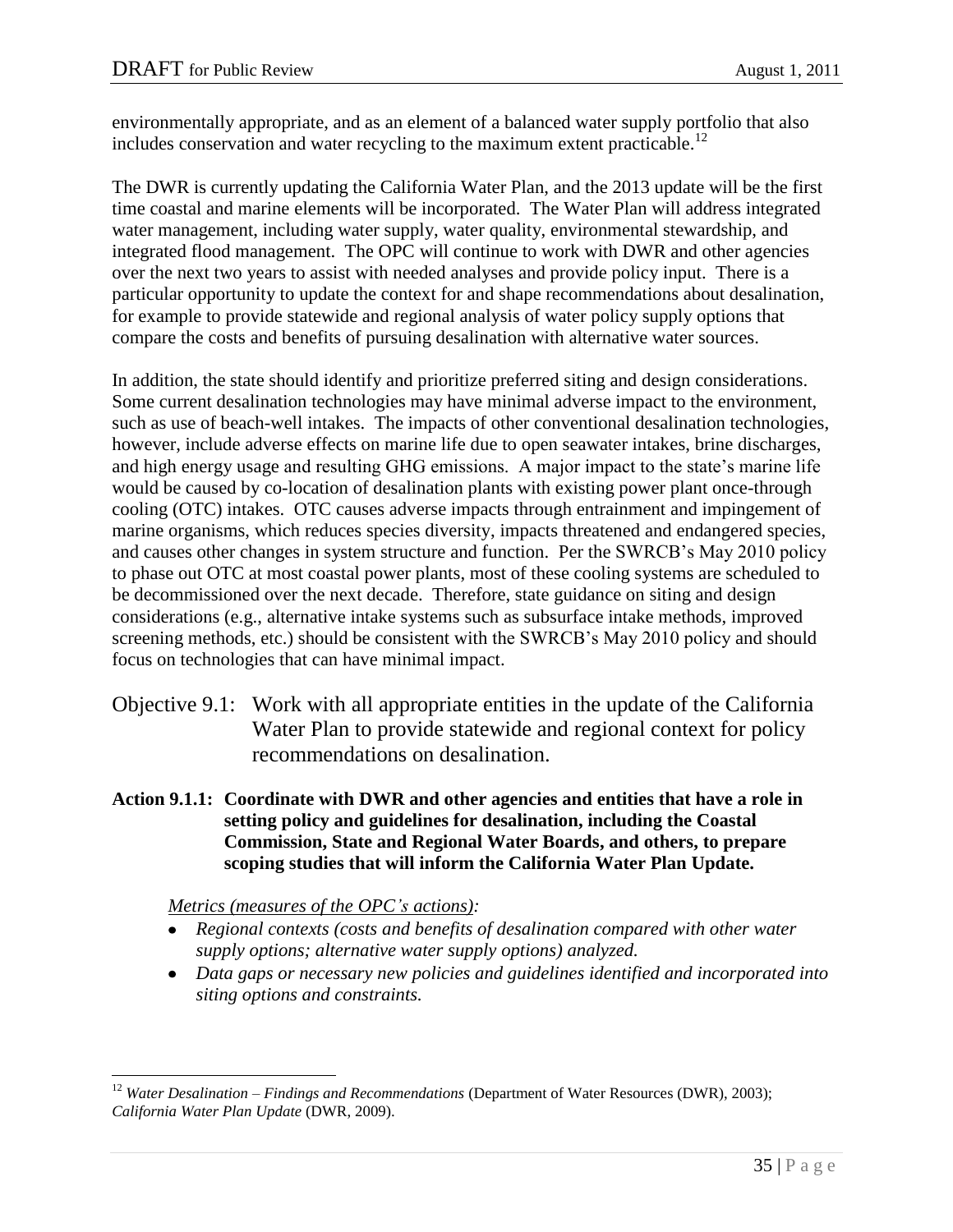- *Performance standards developed to determine siting options and constraints, based on existing criteria and guidelines, and supplemented by new data, policies, or guidelines where gaps existed.*
- *Mechanism in place for statewide policies and criteria to be reflected at local and regional levels.*

#### *Metrics (measures of effectiveness):*

- *OPC-led actions incorporated into the California Water Plan update.*
- Objective 9.2: Bring together agencies and partners to better-define impacts from desalination facilities and determine appropriate siting and/or design criteria, building from existing criteria, policies, and guidelines.

#### **Action 9.2.1: Take appropriate actions to underscore need for desalination facility intakes to be consistent with the SWRCB's May 2010 executive order and the OPC's 2006 Resolution to phase out OTC technology.**

#### *Metrics (measures of the OPC"s actions):*

*OPC input into development of the SWRCB"s pending desalination policy.*

#### *Metrics (measures of effectiveness):*

- *Position adopted of no open-ocean intakes for ocean desalination facilities, and no co-location of ocean desalination facilities with facilities using OTC.*
- *State"s position reflected in the SWRCB"s Desalination Policy.*
- **Action 9.2.2: Seek independent review of existing information about alternative intake systems designs that can replace open-ocean/OTC intakes and minimize damage to marine life.**

#### *Metrics (measures of the OPC"s actions):*

*Agreed-upon review completed in time for input into the development and/or initial implementation of the SWRCB"s pending desalination policy.*

*Metrics (measures of effectiveness):*

- *Results of reviews incorporated into SWRCB"s desalination policy.*
- *Results of reviews used by regulatory agencies and others to inform decisions.*

#### **Action 9.2.3: Identify existing siting and design criteria, and support development of any additionally-needed criteria.**

#### *Metrics (measures of the OPC"s actions):*

*Existing and new information synthesized and developed in time to inform*   $\bullet$ *development and/or initial implementation of the SWRCB"s pending desalination policy.*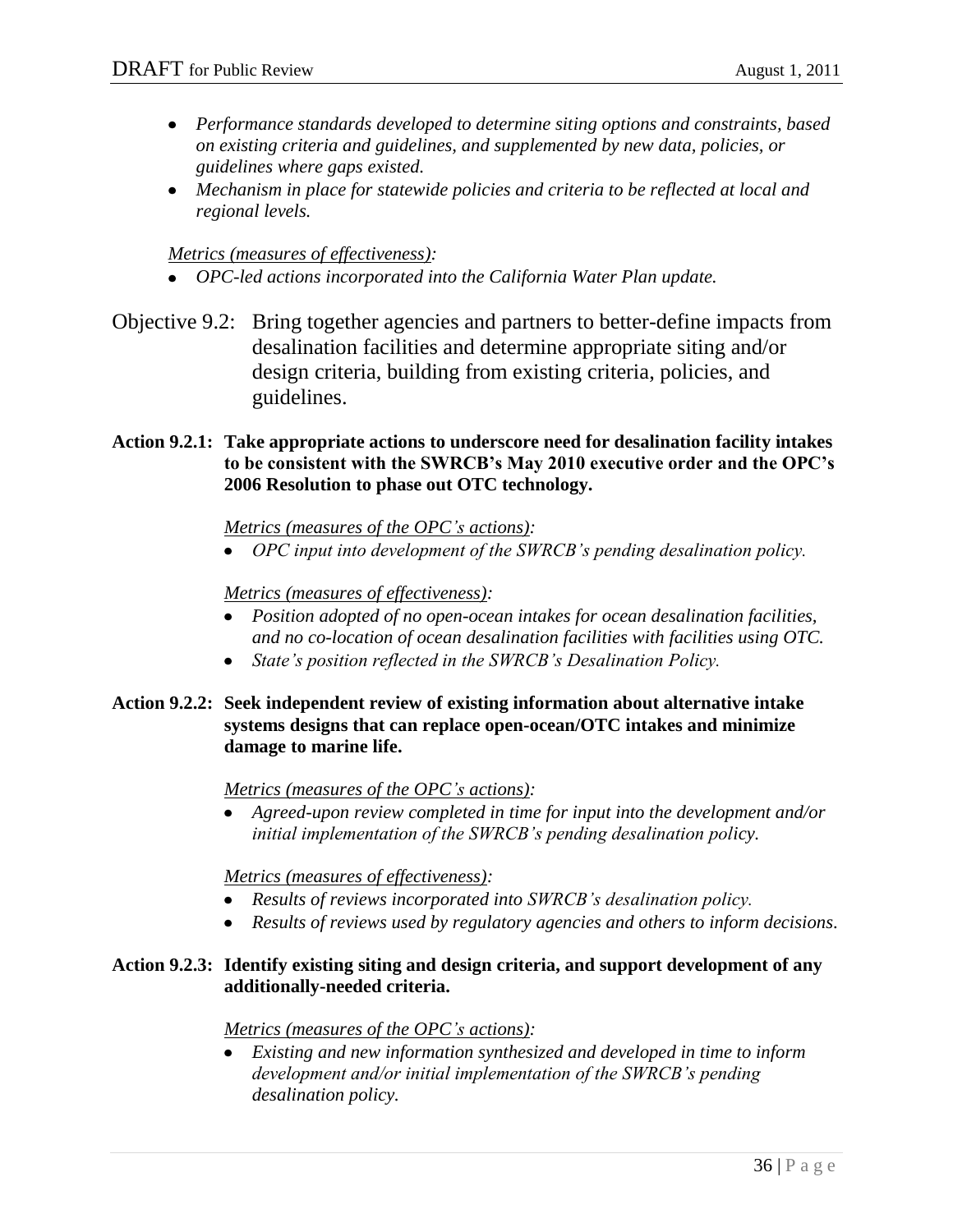*Metrics (measures of effectiveness):*

- *SWRCB"s desalination policy incorporated results of reviews.*
- *Regulatory agencies and others used information to inform their decisions.*
- **Action 9.2.4: Work with the SWRCB and CCC to assess the effectiveness of interim mitigation projects proposed through the OTC Policy process to address impacts to the marine environment from OTC intake structures, where such projects are not mitigation in lieu of best technology available under Clean Water Act and related litigations.**

*Metrics (measures of the OPC"s actions):*

*OPC participation in determining effective interim mitigation projects.*

*Metrics (measures of effectiveness):*

*Projects to mitigate interim impacts effectively do so where such projects do not run counter to the requirements that mitigation not be used in lieu of best technology available.*

### **ISSUE 10: MARINE RENEWABLE ENERGY**

California has robust goals for increasing renewable energy production and protecting the state's coastal and ocean resources. Marine renewable energy is an emerging industry that involves technologies that harvest wave, tidal, offshore wind, and ocean thermal energy for both small scale and commercial energy production. Over the last decade, an increasing number of these developments have been deployed around the world in efforts to advance these industries and their associated technologies. In California, these industries are still in a nascent development stage; however, manufacturers and developers have a strong interest in pursuing demonstration and larger scale marine renewable energy projects within and adjacent to state's waters.

As no single agency has primary responsibility for managing this industry, the OPC has played an important leadership role on this issue with the California Energy Commission (CEC). The two agencies co-funded an initial report evaluating potential impacts of this industry and established a California Marine Renewable Energy Working Group to facilitate a dialogue between state and federal agencies, developers, and stakeholders on siting, planning, and regulatory challenges related to this emerging industry. Through this working group, OPC also facilitated the development of a memorandum of understanding (MOU) with the Federal Energy Regulatory Commission (FERC) to promote early consultation and coordination on federal and state regulatory processes for wave and tidal energy projects.

Over the next five years, the OPC will continue to lead the California Marine Renewable Energy Working Group and focus on policy actions needed to address regulatory overlaps and inconsistencies both at the state and federal level, including the development of formal agreements, such as MOUs, when appropriate. The OPC will also improve access to geospatial data and other scientific information that is useful for reducing conflicts between existing uses of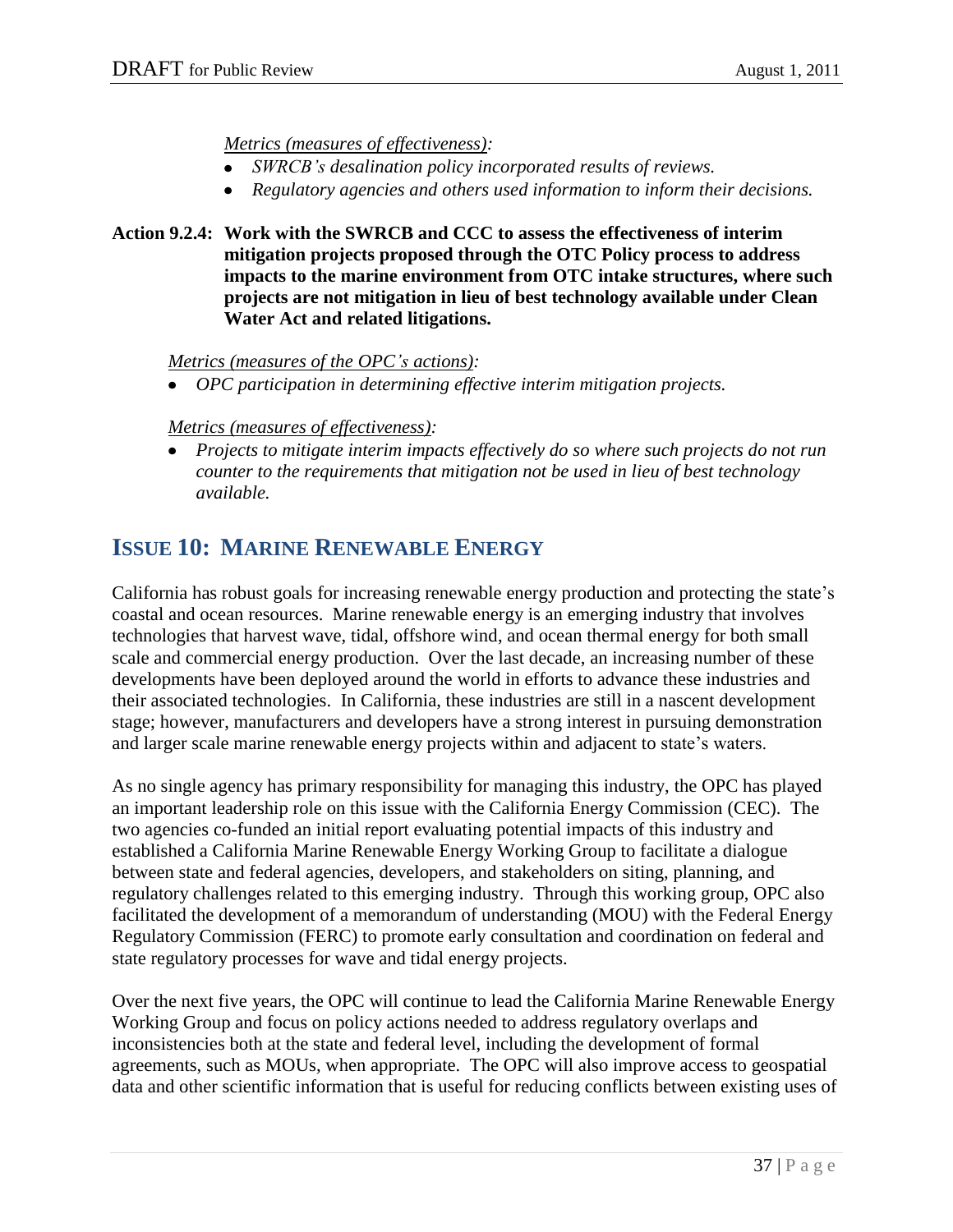the ocean and these emerging developments and evaluating cumulative impacts of siting and planning decisions and, as part of its efforts to implement AB 2125.

- Objective 10.1: Address marine renewable energy development regulatory issues and information needs through the California Marine Renewable Energy Working Group and other coordination activities.
- **Action 10.1.1**: **Lead the development of a white paper with the California Marine Renewable Energy Working Group that describes statewide regulatory guidance for pilot and test hydrokinetic developers.**

*Metrics (measures of the OPC"s actions):*

- *White paper on test and pilot project guidance developed.*
- **Action 10.1.2: Continue to implement the MOU between California and FERC and facilitate other coordination strategies with the Bureau of Ocean Energy Management, Regulation and Enforcement (BOEMRE) and other federal entities, as appropriate.**

*Metrics (measures of the OPC"s actions):*

*Coordinated activities led by state and its federal partners, such as co-facilitated public meetings, co-participation in project specific discussions, and co-sponsorship of workshops.*

#### **Action 10.1.3: Improve access to information for marine renewable energy siting, planning, and regulatory processes.**

*Metrics (measures of the OPC"s actions):*

- *Information access needs identified and addressed through the existing California Coastal and Marine Geospatial Working Group.*
- *Policy recommendations developed, such as performance criteria or siting considerations, where appropriate.*

### **ISSUE 11: AQUACULTURE**

Based on the Sustainable Oceans Act (SB 201), the state's mission and objectives with respect to aquaculture are to:

- a. Provide for environmentally-safe aquaculture in state waters to augment food supplies, expand employment, promote economic activity, and increase native fish stocks while ensuring protection of public trust resources of the state;
- b. Not unreasonably interfere with fishing or other uses or public trust values;
- c. Not unreasonably disrupt wildlife and marine habitats, or unreasonably harm the ability of the marine environment to support ecologically-significant flora and fauna;
- d. Minimize risk of introduction of non-permitted non-native or invasive species into state waters.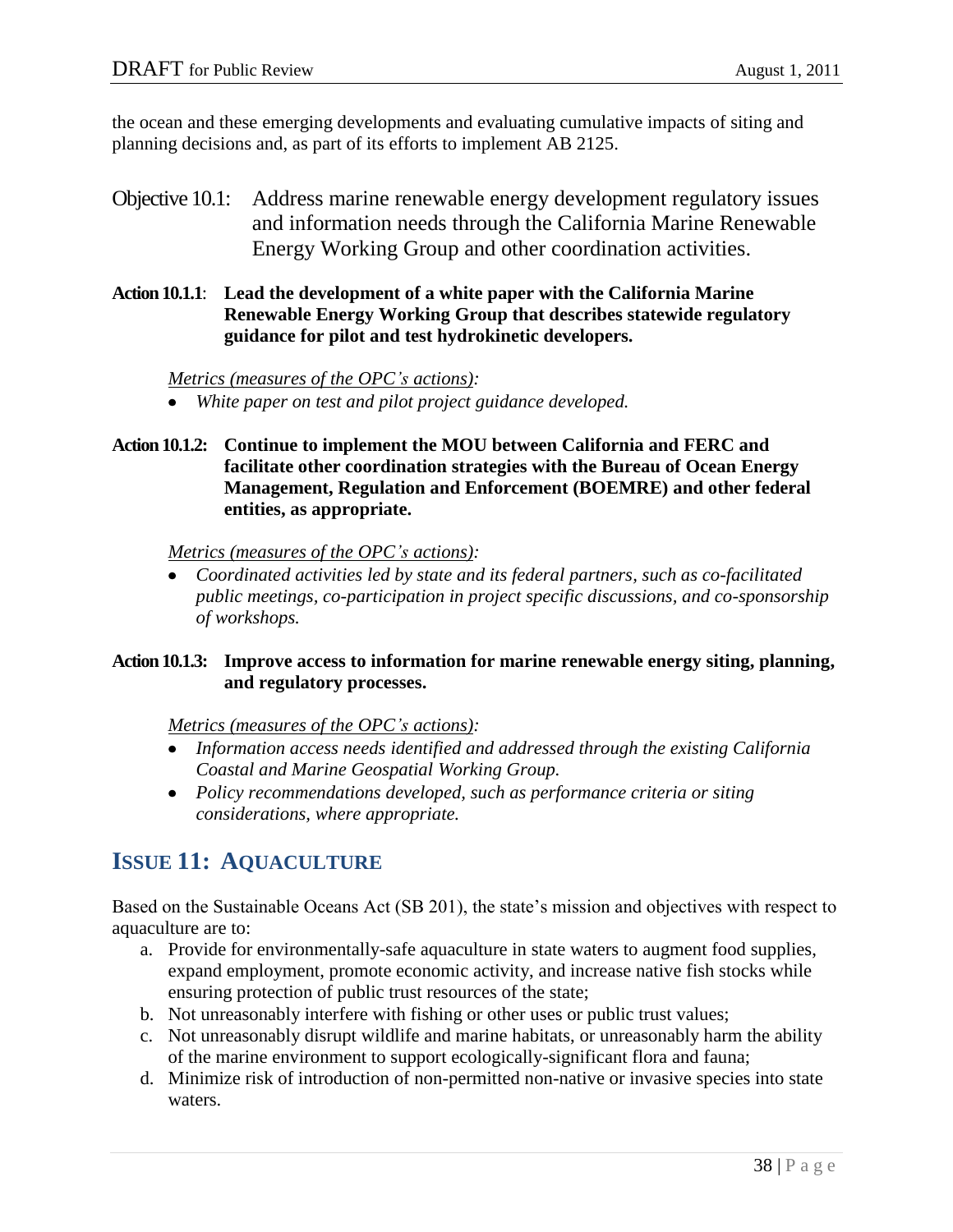The state's current activities focus on commercial aquaculture, primarily shellfish (oysters, mussels, clams, and abalone), land-based marine aquaculture, and marine algae. As of December 2011there are no leasing provisions for commercial finfish production, and there are no active commercial finfish operations in state waters (although there are research or pilot-scale programs). The OPC is currently funding an aquaculture programmatic environmental impact report (PEIR), as required by SB 201 (Simitian, 2005), that consists of a new management framework that will govern leasing and permitting authorities over marine aquaculture, that will allow for finfish aquaculture, and that includes guidance on siting considerations, maintenance of existing regulatory controls, and leasing program requirements.

The state has an opportunity to work with federal agencies in their implementation of national aquaculture policies released June 2011. The OPC can play a leadership role in addressing potential issues to state waters and resources that may arise from operations in federal waters, and integrating aquaculture within an ecosystem framework consistent with SB 201. Specifically, there may be opportunities to coordinate around state-federal regulatory authority, regulatory and permit review, and/or implementation of pilot projects.

#### Objective 11.1: Coordinate state input on implementation of national aquaculture policies and actions, especially with regard to emerging aquaculture technologies.

#### **Action 11.1.1: Assist state agencies in coordinating input on emerging aquaculture operations in adjacent federal waters.**

#### *Metrics (measures of the OPC"s actions):*

*State agencies and working group coordinated with OPC to provide input on federal projects and actions.*

#### *Metrics (measures of effectiveness):*

*Federal policies developed consistent with state"s aquaculture mission and objectives.*

#### **Action 11.1.2: Articulate state funding and research needs to federal agencies, and position California to receive federal funds should they become available.**

#### *Metrics (measures of effectiveness):*

*Federal funds received by California.*

### **E. SCIENCE-BASED DECISION-MAKING – CROSS-CUTTING AREA**

Improving the use of scientific information in ocean and coastal resource decision making is one of the OPC's key goals as defined by COPA and AB 2125 Coastal Resources: Marine Spatial Planning Act (Ruskin, 2010). It is also a fundamental approach necessary to achieving all the goals and actions outlined throughout this strategic plan.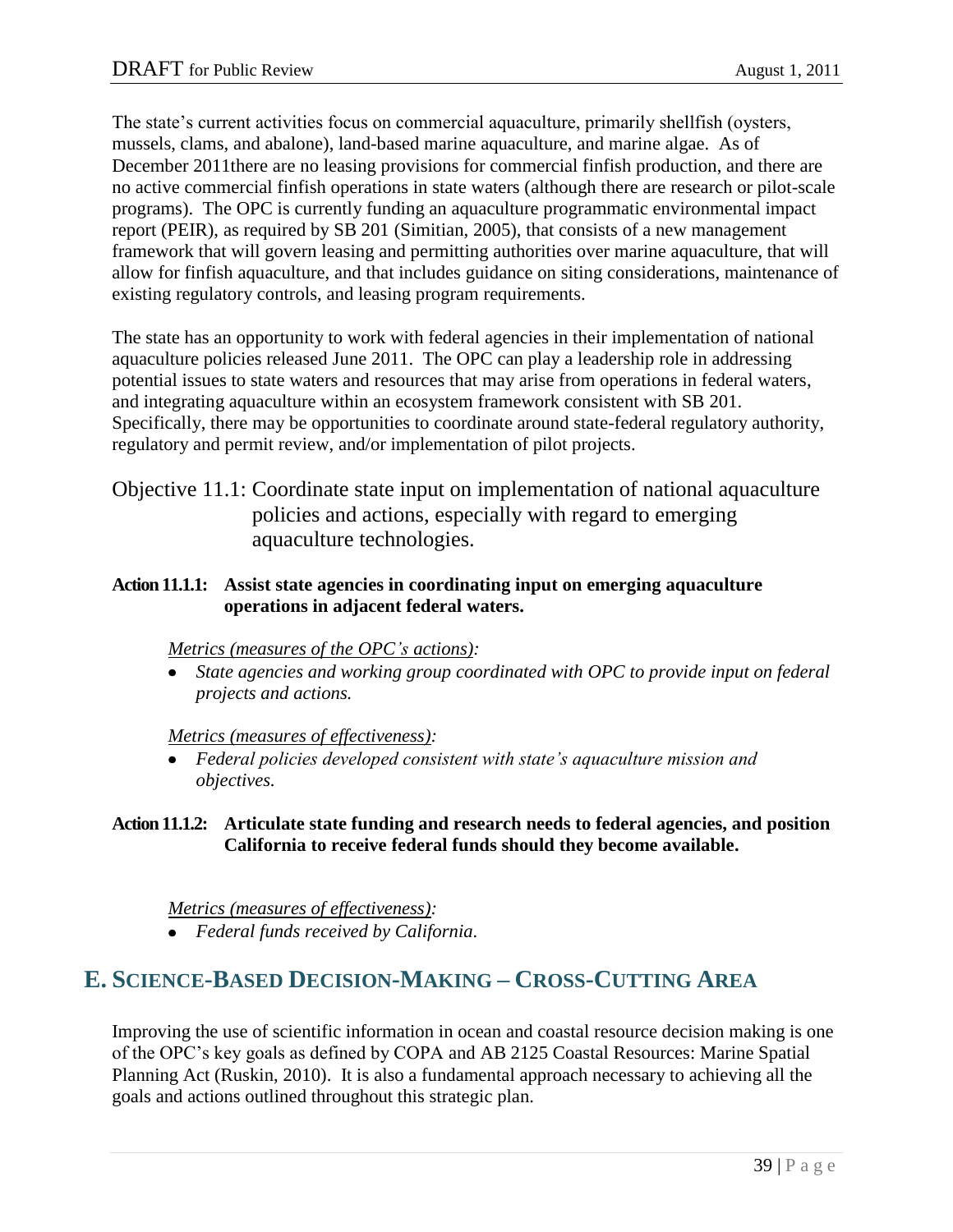During its first five years, the OPC made enormous investments in data collection, including sea surface current and sea floor mapping, nearshore mapping, and initial baseline monitoring of the marine protected areas. During this time, the OPC also created a framework for integrating science into state decision making through its partnership with OST, its MPA Monitoring Enterprise, and the creation of the OPC-SAT.

Over the next five years, the OPC does not expect to have the resources to fund large-scale data collection or original research efforts. Instead, the OPC will focus on advancing the development of the tools and strategies necessary for ensuring that science is effectively incorporated into coastal and ocean management decisions. These efforts will include:

- Improving the management, use, and sharing of scientific and geospatial information, as outlined in AB 2125
- Facilitating management-driven research to continue to bridge the research conducted by the state's premier academic institutions with the information needs of the state's coast and ocean managers
- Linking past and future Sea Grant research projects to policy and management needs and
- Continuing and expanding the role of the OPC Science Advisory Team to provide objective scientific expertise on OPC issues and scientific strategies.

*Goal: Improve the use of science in ocean and coastal resource decision making through improved access to scientific and geospatial information, relevant decision support tools, and management-driven research.*

### **ISSUE 12: IMPROVING THE USE AND SHARING OF SCIENTIFIC AND GEOSPATIAL INFORMATION**

With the state's sea surface current, seafloor and shoreline mapping investment and other extensive coastal and marine data collection efforts, California is now relatively data rich. Yet, institutional and technical barriers have prevented California's policy makers and resource managers from incorporating much of this information into decision making. California agencies lack a coordinated statewide system for sharing and accessing geospatial data that limits the ability of its agencies to use coastal and marine geospatial information (Geographic Information System (GIS), maps, and cadastral data). Geospatial information is essential for visualizing and analyzing complex ocean dynamics and potential human uses. Managers need tools for translating data into useful forms. Raw data files are often too large and unwieldy for most managers to use in daily applications; data must be converted into compatible formats in order to enable regulatory and planning analyses.

In 2010, the state legislature enacted AB 2125, which requires the OPC and state agencies to cooperate in promoting "state agencies' use and sharing of scientific and geospatial information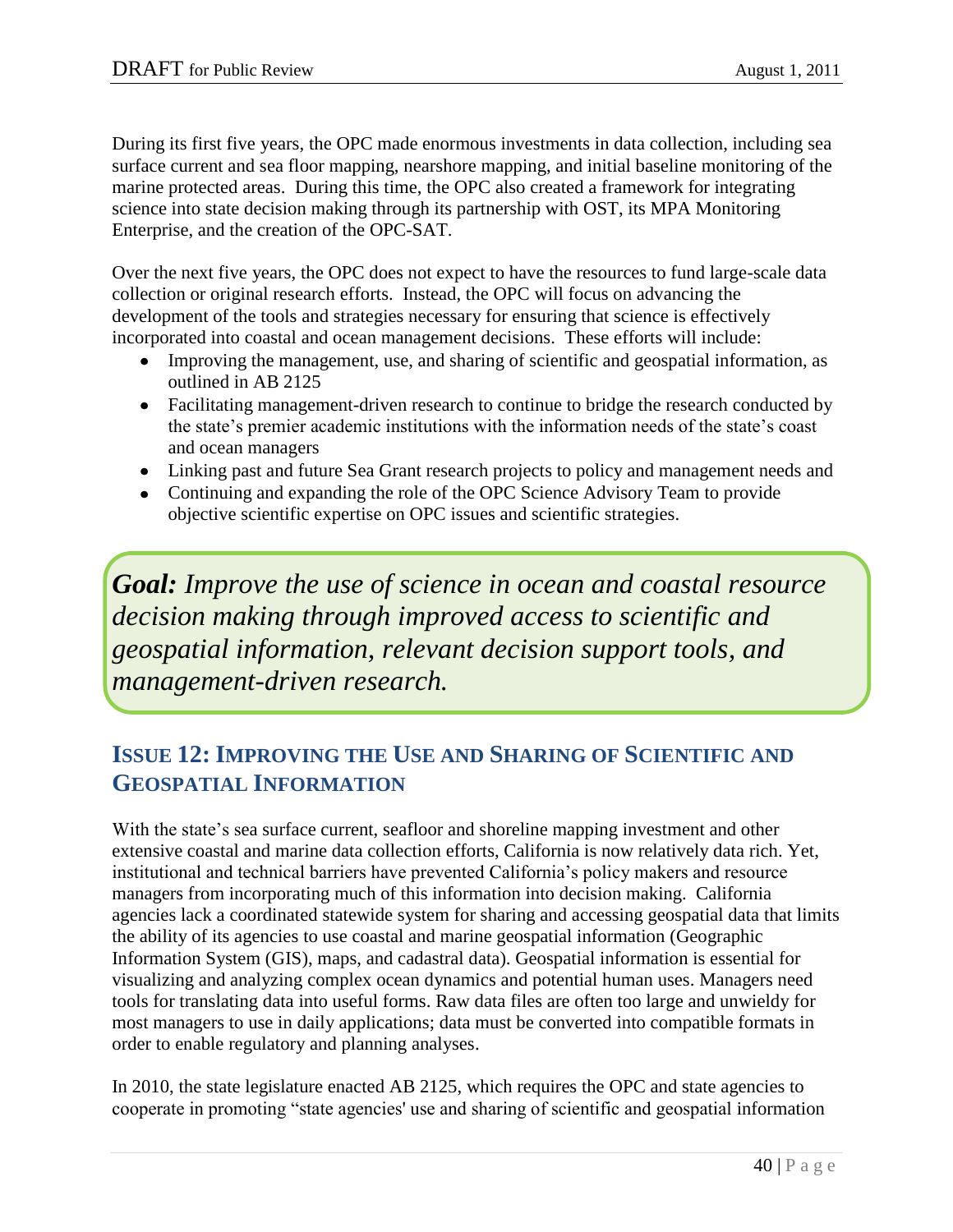for coastal- and ocean-relevant decision making." In 2011, the OPC assessed the functional and technical needs of California's public agencies with respect to their abilities to gather, manage, use, and share information and decision-support tools relevant to ecosystem-based management in the coastal and ocean environment. Based on these findings, over the next five years, the OPC will carry out the implementation of AB 2125 and facilitate access to geospatial information and tools to ensure the effective use of scientific and geospatial information in management decisions by agencies and stakeholders. Multi-agency access to California's repository of geospatial data layers will also support efforts to efficiently respond to an oil spill emergency. This need was reinforced by the Gulf oil spill disaster.

The need for improved access to and integration of coastal and marine spatial data is also a primary directive of the Executive Order No. 14547 signed by President Obama (July 2010) that adopted the Final Recommendations of the Interagency Ocean Policy Task Force.<sup>13</sup> The Executive Order and Final Recommendations call for the development of coastal and marine spatial plans that build upon and improve existing federal, state, tribal, local, and regional decision-making and planning processes. The development of these regional plans will rely heavily on state and regional coastal and marine geospatial data.

Objective 12.1: Implement COPA and AB 2125 by promoting the use and sharing of scientific and geospatial information for coastal and ocean decision making.

#### **Action 12.1.1: Compile and translate data into information products that can be easily accessed and applied by coastal and ocean decision-makers and stakeholders, such as the development of seamless onshore and offshore maps and digitization of historic data.**

*Metrics (measures of the OPC"s actions):*

- *Shoreline mapping data translated into products and formats useful for shoreline management, coastal predictive modeling, and resiliency planning.*
- *Management relevant tools developed from HF radar (sea surface current) mapping data*

*Metrics (measures of effectiveness):*

 $\overline{a}$ 

- *LiDAR data incorporated into the state"s onshore-offshore map products.*
- *Seamless onshore and offshore geologic and elevation maps developed that allow better assessment of risks such as storm surge, tsunami, and earthquakes.*
- *Historical coastal and ocean data digitized.*

#### **Action 12.1.2: Chair and facilitate the California Coastal and Marine Geospatial Working Group (CCMGWG) to identify and implement improvements for accessing**

<sup>13</sup> *Final Recommendations of the Interagency Ocean Policy Task Force July 19, 2010 (The White House Council on Environmental Quality).* http://www.whitehouse.gov/files/documents/OPTF\_FinalRecs.pdf.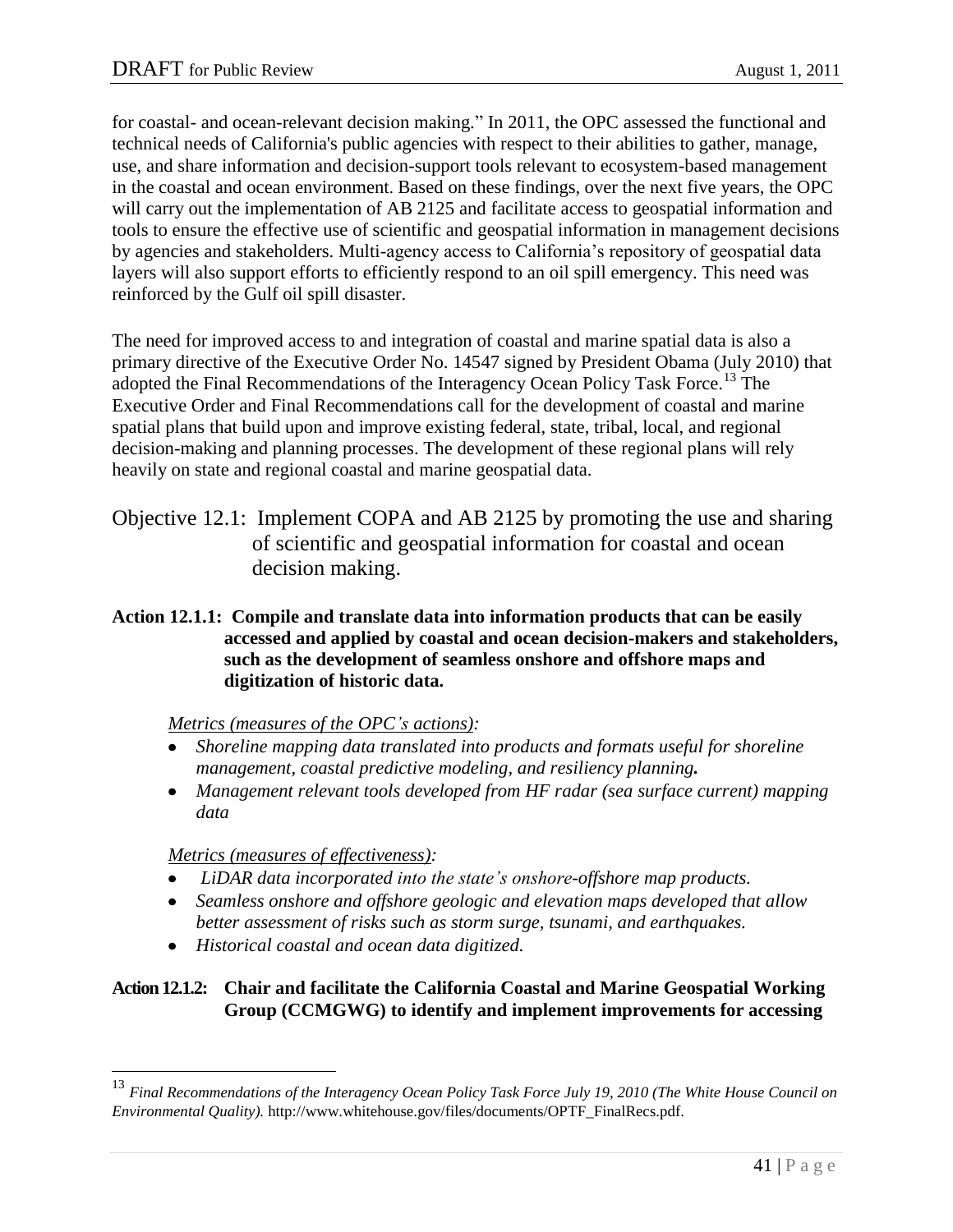#### **and sharing geospatial data and to facilitate the development of a statewide geospatial data information system.**

*Metrics (measures of the OPC"s actions):*

- *High priority geospatial data system improvements and investments identified based on the 2011 Geospatial Data Scoping Study.*
- *Portals and decision-support tools identified that improve the management and sharing of scientific and geospatial information.*
- *Funding and implementation strategies developed for high priority geospatial data system improvements and decision-support tools.*
- *CCMGWG resolutions developed to advance the implementation of geospatial data system improvements at the state agencies and beyond.*

#### *Metrics (measures of effectiveness):*

*Technical improvements outlined in the 2011 Geospatial scoping study implemented to advance the state"s geospatial information system.*

#### **Action 12.1.3: In coordination with the CCMGWG, the state's Geographic Information Officer, and the CalGIS Council, assess and increase agencies' technical expertise and use of geospatial information.**

#### *Metrics (measures of the OPC"s actions):*

*CCMGWG led strategies, workshops and outreach activities developed to advance technical systems, staff capacity, and data and viewing tools.*

*Metrics (measures of effectiveness):*

*Agencies" capacity to use and share data in planning and decision-making processes improved.*

#### **Action 12.1.4: Develop financing strategies for long-term support of robust scientific information.**

*Metrics (measures of the OPC"s actions):*

- *Financing strategies and/or business plans developed.*
- *Potential incentives for private industries to provide funding to support state information networks developed.*
- *Public-private funding partnerships developed to support information systems and information access tools.*

#### **Action 12.1.5: Seek out opportunities to demonstrate the efficacies of using geospatial information to support more coordinated, comprehensive, and place-based approaches for planning and managing activities in California waters.**

#### *Metrics (measures of effectiveness):*

*Increased use of geospatial data to inform coastal and marine planning.*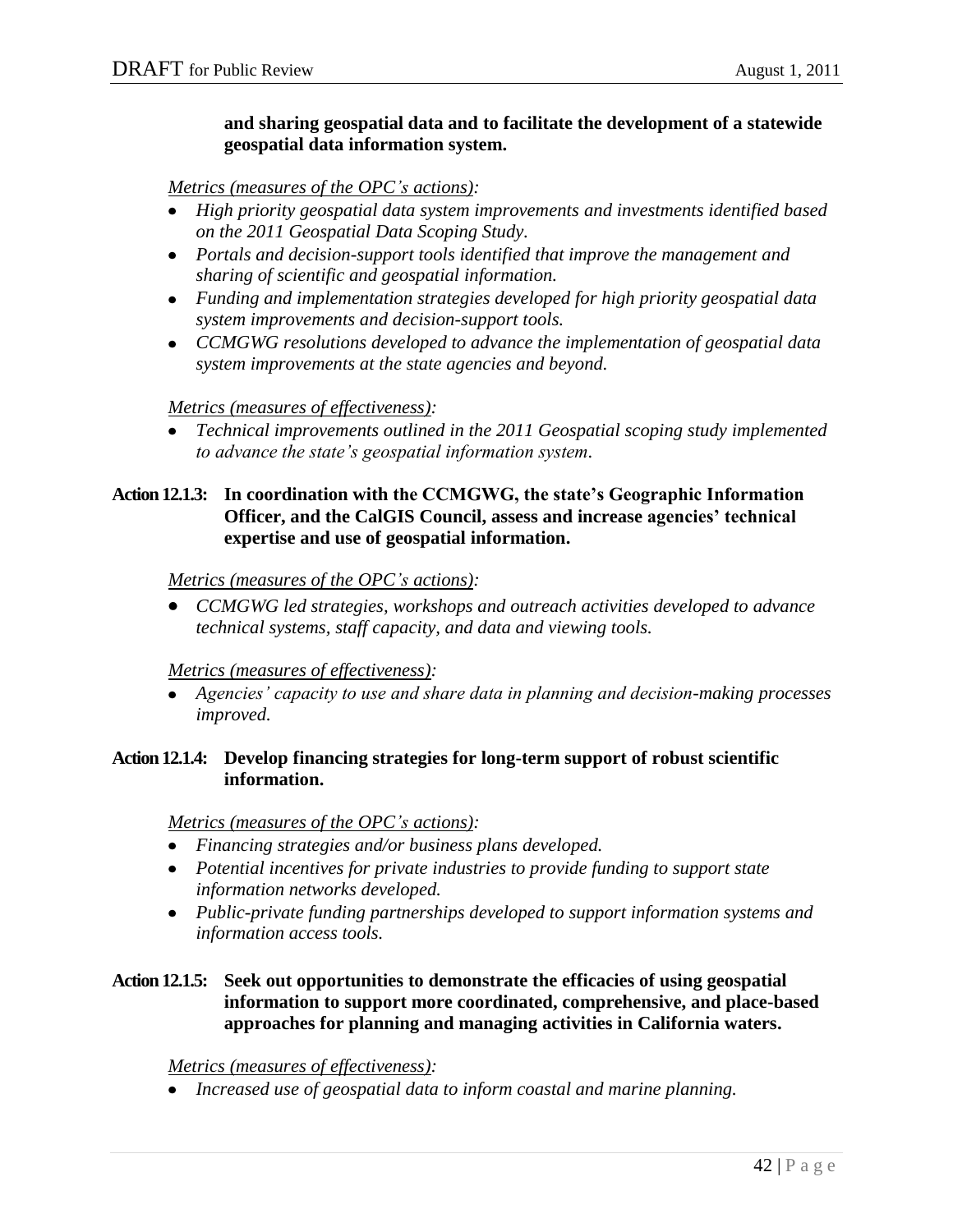**Action 12.1.6: Identify opportunities for collaborating with California's West Coast regional partners to meet common needs for collecting, managing, and sharing scientific and geospatial information and articulate California's role in the West Coast regional coastal and marine spatial planning body.**

#### *Metrics (measures of the OPC"s actions):*

*Analysis of opportunities for regional collaboration and engagement produced.*

#### *Metrics (measures of effectiveness):*

*California and West Coast interests achieved through participation in West Coast regional coastal and marine spatial planning body.* 

### **ISSUE 13: IDENTIFYING HIGH PRIORITY MANAGEMENT INFORMATION NEEDS**

OPC's leadership and facilitation role has, and can continue, to advance coastal and ocean science-based decision making by supporting management-driven research. OPC-led partnerships between academic institutions and agencies, such as the ones created to map the state's entire seafloor and provide for a network of sensors that capture sea surface currents, can help leverage funding for data collection that is fundamental to the coastal and ocean management needs of multiple agencies. OPC also plays a significant role in aligning research conducted by academic entities with the information needs of management agencies. Through its partnership with California Sea Grant Program, SWRCB's Areas of Special Biological Significance (ASBS) monitoring program, and OST with the abundant scientific partners it brings, among others the OPC helps to identify the priority information needs of coastal and ocean managers, and can inform research funding guidelines specifically tailored to encourage innovative and collaborative research to meet these needs.

Objective 13.1: Identify management information needs.

#### **Action 13.1.1: Identify priority management information needs in partnership with the OST.**

#### *Metrics (measures of the OPC"s actions):*

- *A regularly updated list of priority statewide ocean and coastal information needs developed.*
- *Cross-cutting information syntheses that will inform management and policy development identified and supported.*

#### **Action13.1.2: Where appropriate, facilitate development of innovative and collaborative data collection partnerships, strategies, protocols, metadata standards, and data delivery formats to maximize the use of collected data.**

#### *Metrics (measures of the OPC"s actions):*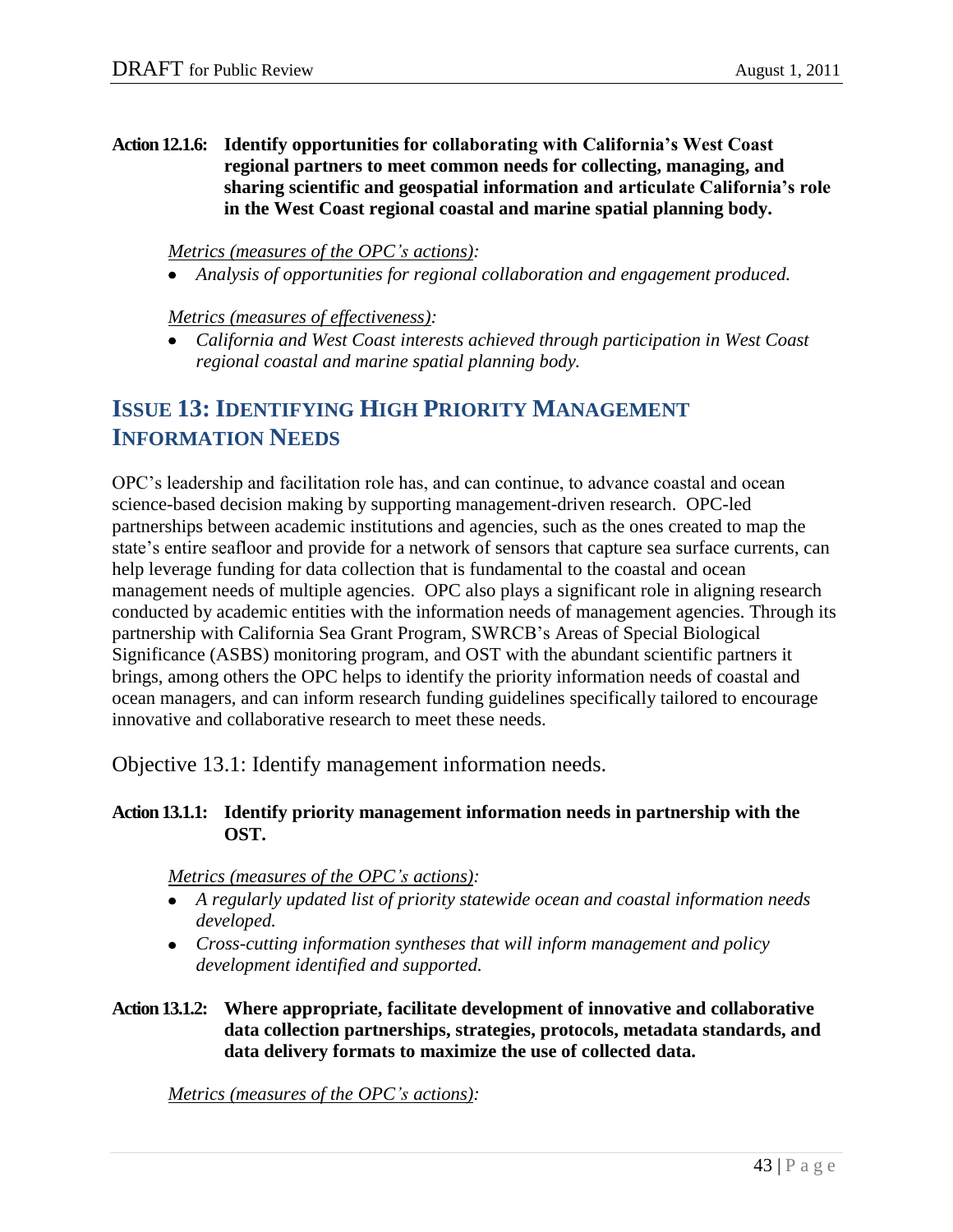- *Data collection agreements and multi-partner strategies for data collection priorities, protocols, and data delivery formats developed.*
- *The 2011 scoping study recommendations implemented*

#### *Metrics (measures of effectiveness):*

- *Successful partnerships initiated.*
- *Shared data used to inform decision making.*

#### **Action 13.1.3: Utilize the leadership role of the OPC and the OPC-SAT to target and leverage funding sources for innovative or high-impact research that is identified as critical for advancing management.**

#### *Metrics (measures of the OPC"s actions):*

*OPC and SAT letters and resolutions developed, and workshops and panels convened, that raised visibility and fund opportunities for addressing critical research needs such as an economic assessment of non-consumptive uses along the coast.*

### **ISSUE 14: BUILDING INSTITUTIONAL CAPACITY WITHIN AGENCIES TO INCORPORATE SCIENTIFIC INFORMATION INTO MANAGEMENT DECISIONS**

The OPC established a productive relationship with OST, a non-profit organization, to build and manage the OPC-SAT and act as a portal to numerous science-based partners such as the Southern California Coastal Water Research Project (SCCWRP), the Center for Ocean Solutions (COS), and the San Francisco Estuary Institute (SFEI). This relationship demonstrates the OPC's commitment to incorporating independent science in its decision making in an open and transparent manner. OST is outside of a government agency, thus uniquely positioned to act as an honest broker between policy-makers and managers and the scientific community. OST further benefits the state by leveraging private funding sources for supporting critical scientific research and initiatives, which is an essential strategy as many state and federal agencies respond to severe programmatic shortages.

In fulfillment of its mandate in the COPA, the OPC designated the OST Executive Director as the OPC Science Advisor and directed the Science Advisor to recommend members for an OPC-SAT to support the OPC's mission of science-informed decisions. *The mission of the OPC-SAT is to ensure that the best available science is applied to OPC policy decisions.*

Based on these recommendations, the OPC appointed the team composed of 24 respected scientists with expertise in coastal and ocean issues from across disciplines. The OPC Science Advisor co-chairs the team and OST manages it. The OPC-SAT is a model approach for effectively tapping into the rich scientific expertise available in California and beyond. The OPC-SAT serves as a portal to high quality science and scientists throughout the country, and their dedication to the mission of the OPC and California is laudable.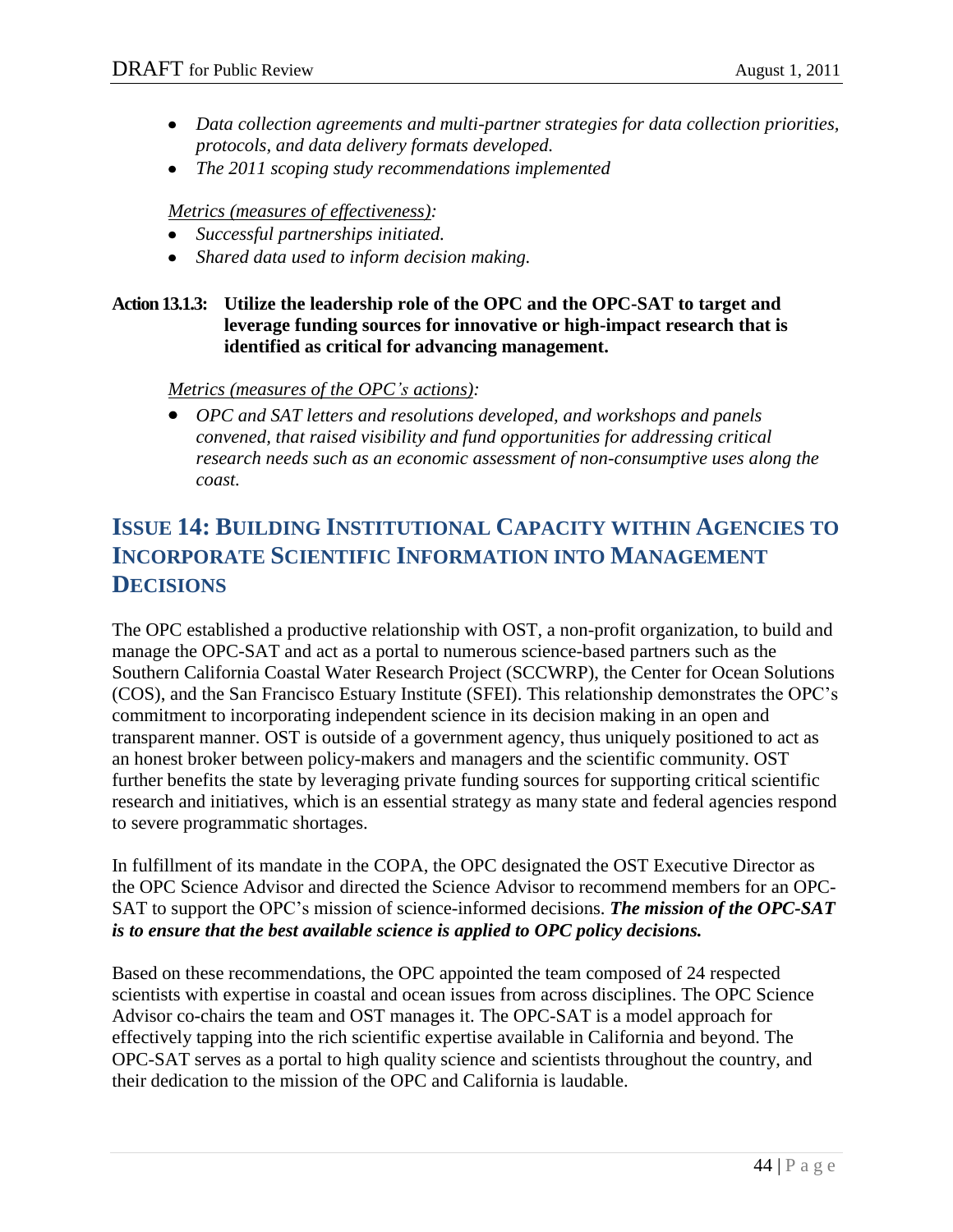As an independent body led by OST, the OPC-SAT provides objective, rigorous scientific expertise to support OPC decisions. With OST, they serve to support the peer-review process for OPC products and proposals and they provide insight into emerging issues. Their activities ensure the scientific credibility of the OPC and its decision making. The OPC-SAT serves to support the OPC mission in a variety of ways, including:

- Developing recommendations on scientific issues identified by the OPC  $\bullet$
- Responding to information requests from the OPC  $\bullet$
- Evaluating the technical merit of scientific and technical projects proposed to the OPC
- Providing technical advice on OPC agenda items and reports
- Participating in technical working groups and scientific forums to address critical management problems
- Assisting in ranking and refining annual research priorities  $\bullet$
- Identifying critical emerging science issues that should be of concern to the OPC  $\bullet$

Objective 14.1: Build the institutional support, capacity and leadership role of the OPC-SAT in order to harness the substantial scientific expertise within California to inform policy and management decisions.

#### **Action 14.1.1: Continue to work with OST to increase the OPC-SAT's participation in all the OPC's projects and proposals with a scientific and technical component.**

#### *Metrics (measures of the OPC"s actions):*

- *Continued solicitation of peer reviews for any OPC proposal or product with a scientific or technical component.*
- *Semi-annual joint meetings of the OPC-SAT and OPC management team and staff convened.*
- *Expanded venues for OPC-SAT participation in OPC projects.*
- Objective 14.2: Collaborate with OST to improve institutional support, capacity, and funding for data critical to evaluating management approaches, understanding ocean health, and monitoring climate change impacts.

#### **Action 14.2.2: Seek increased federal funding for a sustained and integrated ocean observing system in California.**

#### *Metrics (measures of effectiveness):*

- *Ocean observing systems in California funded.*
- *Ocean observing systems provided data to support ocean management decisions.*
- **Action 14.2.3: Develop sustainable strategies for managing and serving large statewide information products such as seafloor and shoreline maps and GIS information layers.**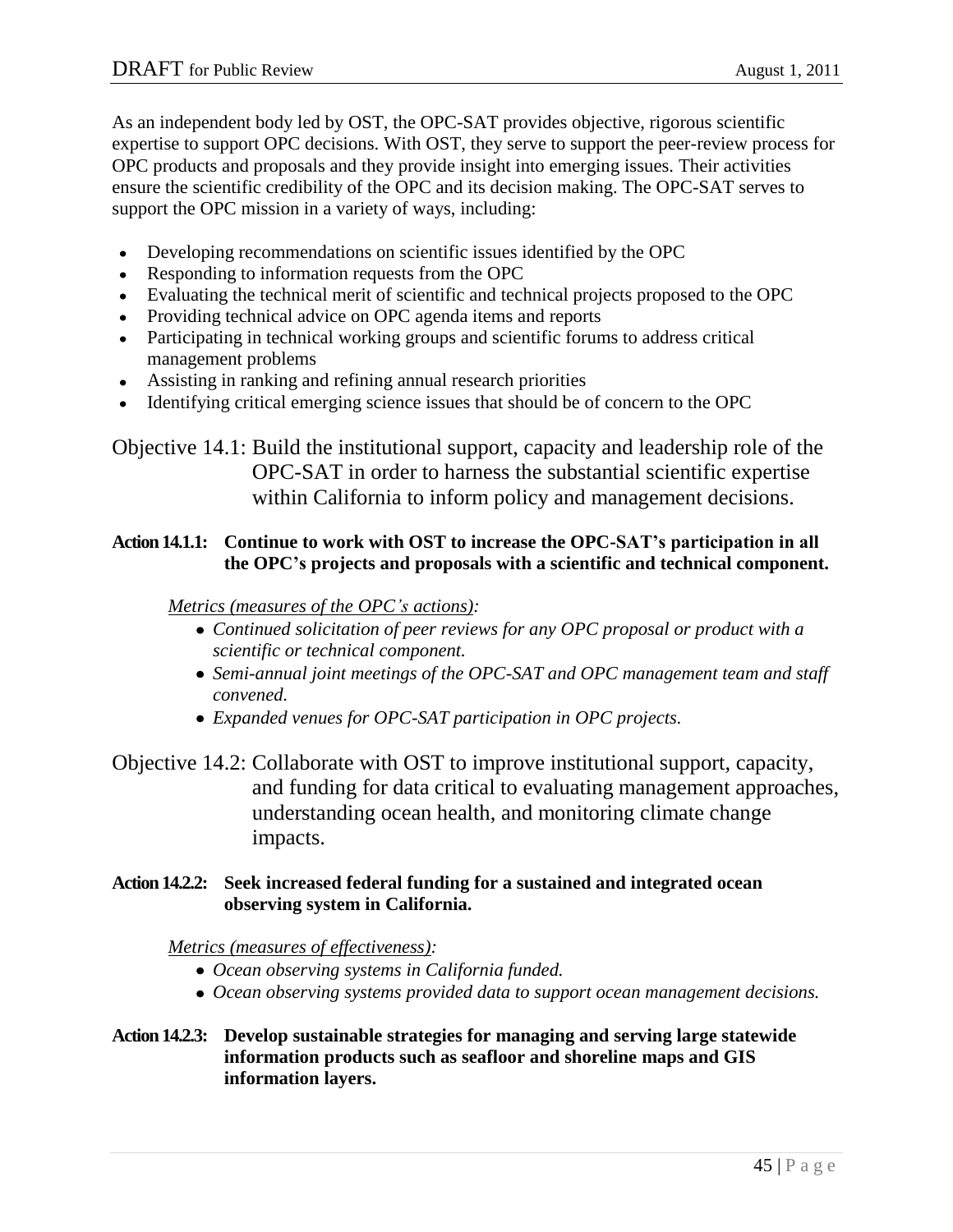*Metrics (measures of the OPC"s actions):*

*Strategy document developed.*

#### **Action 14.2.4: Establish cross-agency outreach and education on ocean issues in collaboration with OST.**

#### *Metrics (measures of the OPC"s actions):*

*OPC/OST outreach and education strategy for state agencies developed.*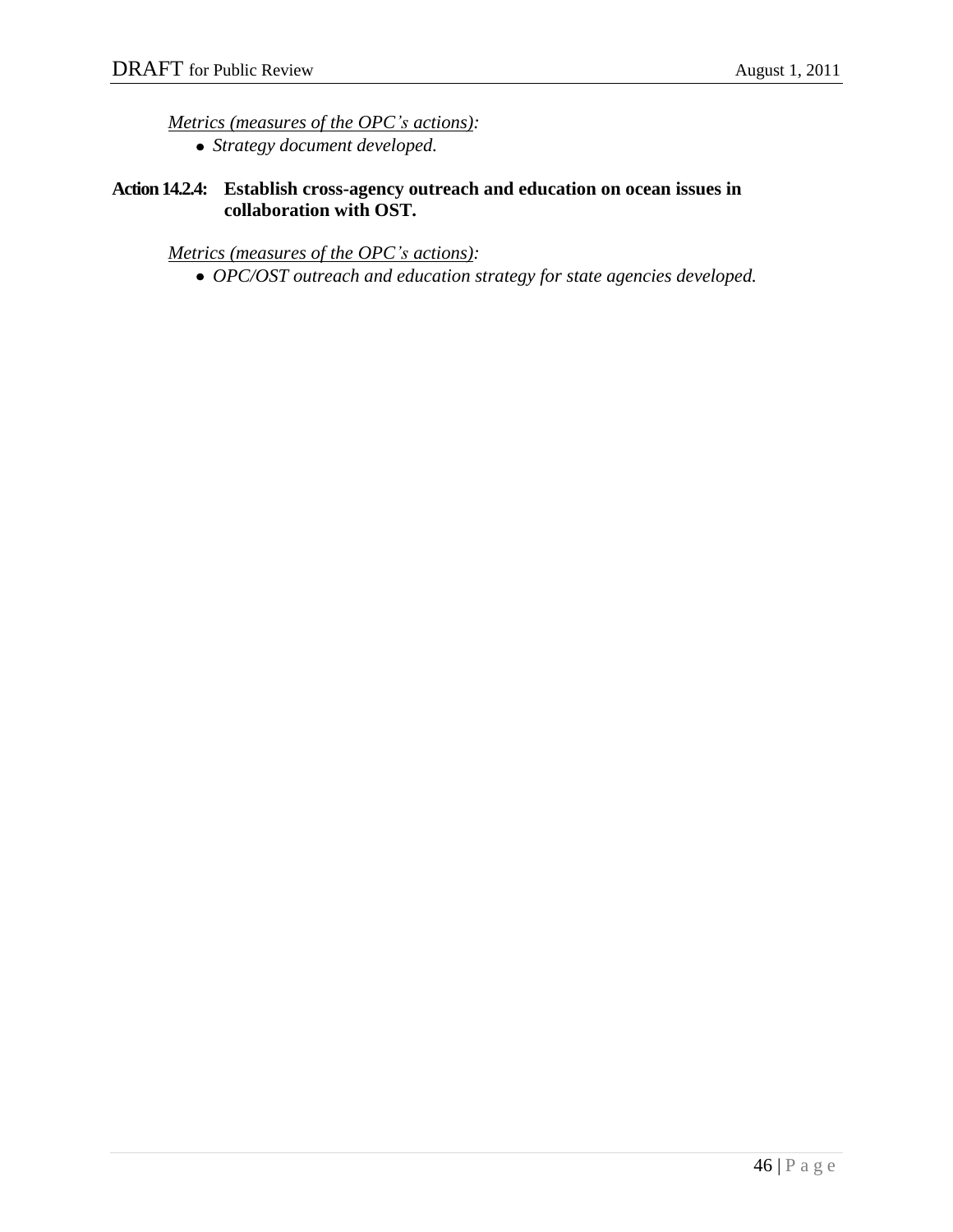## **V. APPENDICES**

### **A. SUMMARY OF GOALS, OBJECTIVES, ACTIONS, METRICS, AND ROLES (PLACEHOLDER)**